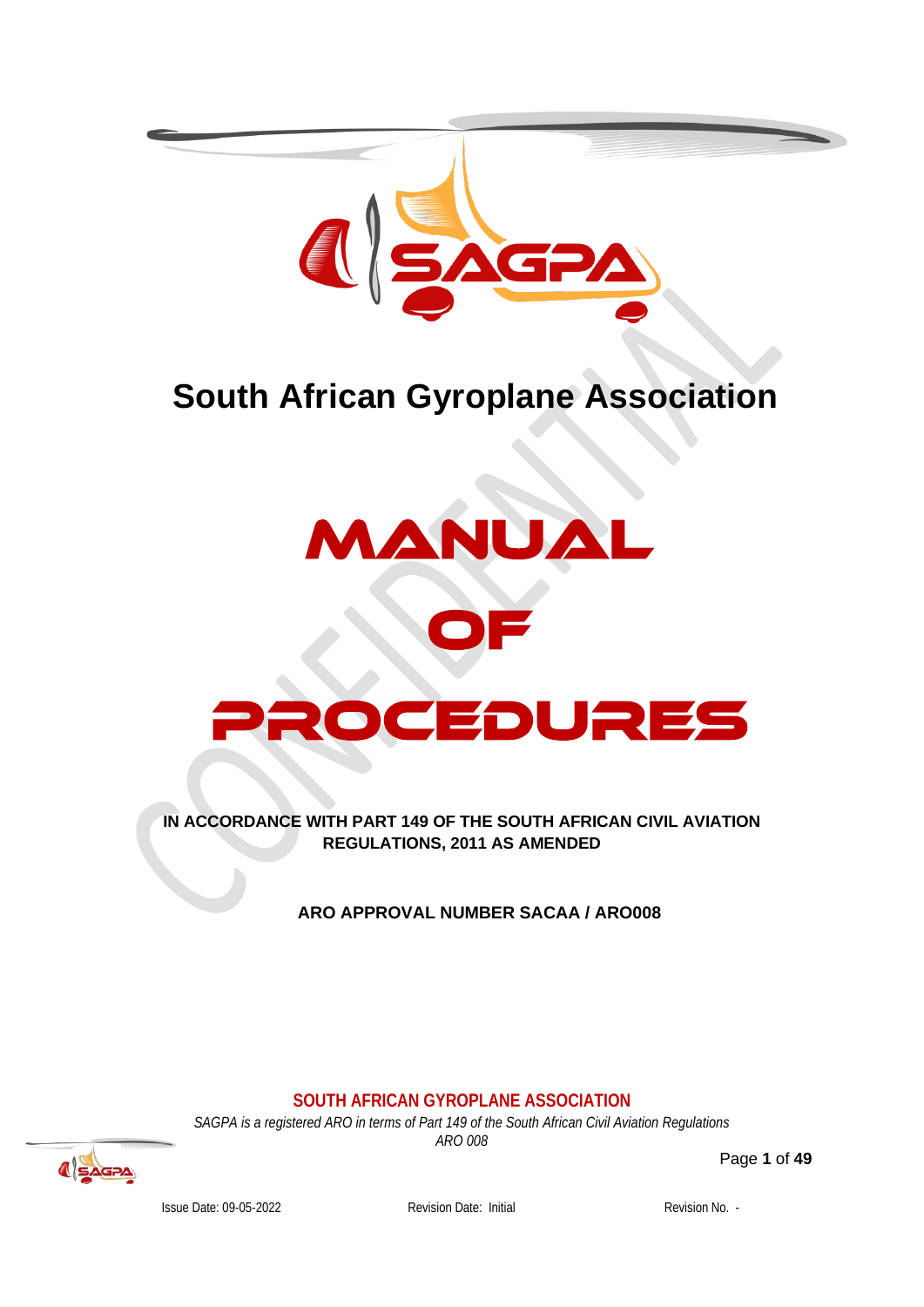

| <b>PROCESS</b>                                                                    | <b>NAME</b>        | <b>SIGNATURE</b>     | <b>DATE</b> |
|-----------------------------------------------------------------------------------|--------------------|----------------------|-------------|
| <b>Prepared By</b>                                                                | <b>Y Combrinck</b> | Gembrinet 09-05-2022 |             |
| <b>Reviewed by the person</b><br>responsible for quality<br>control               | <b>Y Combrinck</b> | Gémbrinet 09-05-2022 |             |
| <b>Reviewed by the</b><br><b>Accountable manager</b><br>and compliance officer    | <b>W Vorster</b>   | Warter               | 09-05-2022  |
| <b>Approved by the South</b><br><b>African Civil Aviation</b><br><b>Authority</b> | N de Lange         |                      | 10 May 2022 |

# **SOUTH AFRICAN GYROPLANE ASSOCIATION**

*SAGPA is a registered ARO in terms of Part 149 of the South African Civil Aviation Regulations ARO 008*



 $\overline{\phantom{a}}$ 

Page **2** of **49**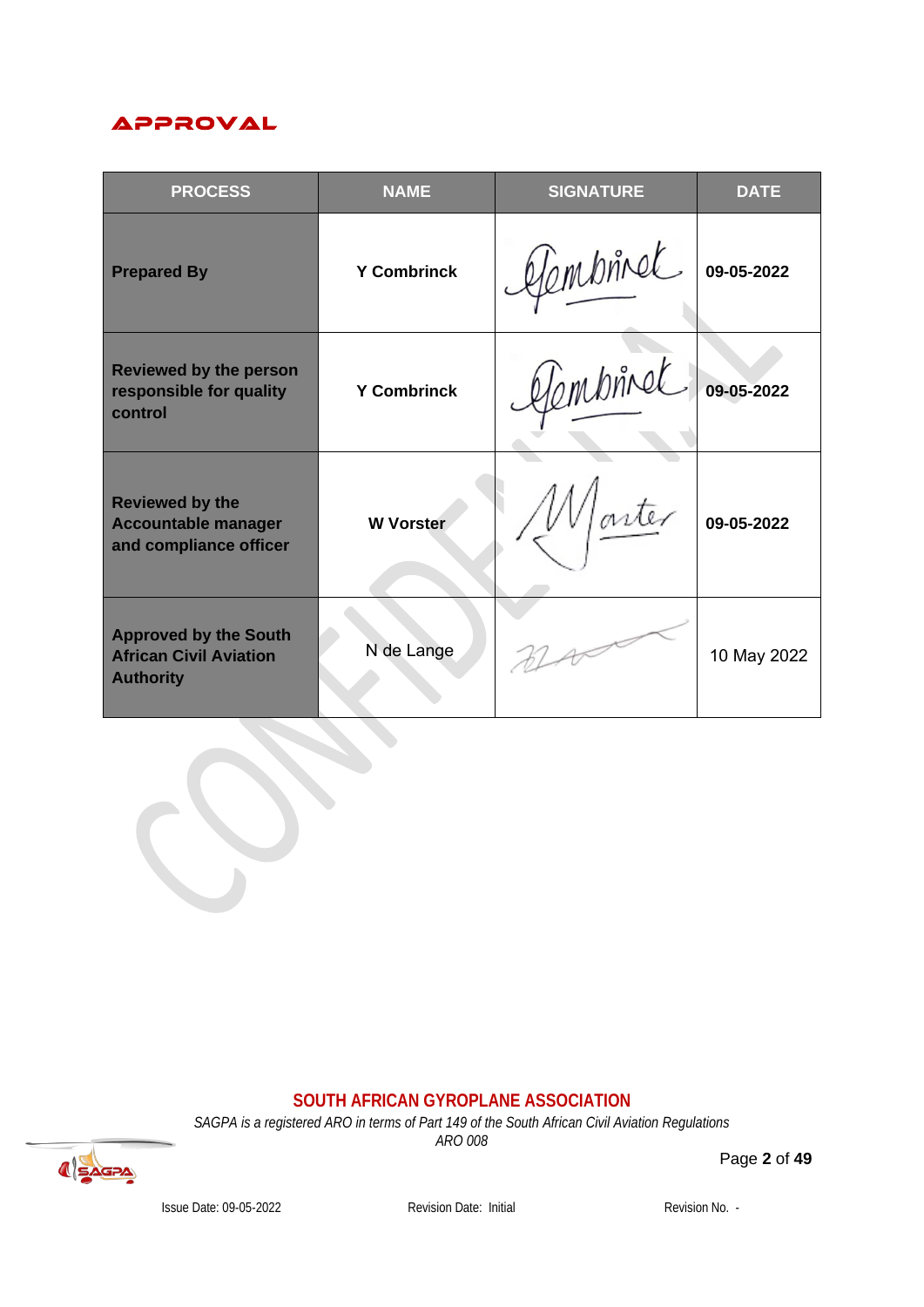# <span id="page-2-0"></span>**TABLE OF CONTENTS**

| 1.1 |  |
|-----|--|
|     |  |

# SOUTH AFRICAN GYROPLANE ASSOCIATION

SAGPA is a registered ARO in terms of Part 149 of the South African Civil Aviation Regulations

ARO 008





Revision Date: Initial

Revision No. -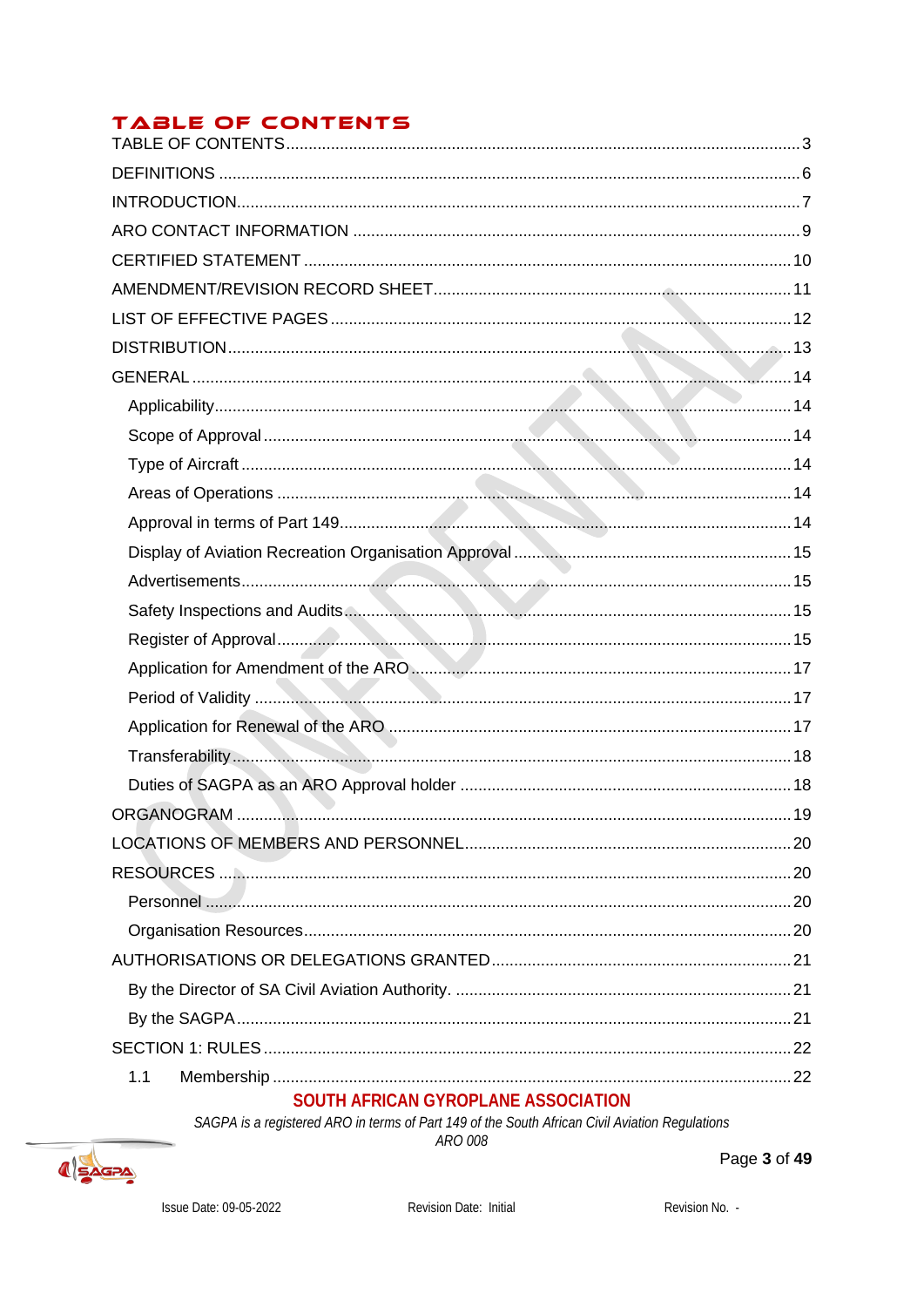| 1.2  |                                                                                     |  |
|------|-------------------------------------------------------------------------------------|--|
| 1.3  |                                                                                     |  |
| 1.4  |                                                                                     |  |
| 1.5  |                                                                                     |  |
| 1.6  |                                                                                     |  |
| 1.7  |                                                                                     |  |
| 1.8  |                                                                                     |  |
| 1.9  |                                                                                     |  |
| 1.10 |                                                                                     |  |
| 1.11 |                                                                                     |  |
| 1.12 |                                                                                     |  |
| 1.13 |                                                                                     |  |
|      |                                                                                     |  |
| 2.1  |                                                                                     |  |
| 2.2  |                                                                                     |  |
| 2.3  |                                                                                     |  |
| 2.4  |                                                                                     |  |
| 2.5  |                                                                                     |  |
|      |                                                                                     |  |
|      |                                                                                     |  |
|      |                                                                                     |  |
| 5.1  |                                                                                     |  |
| 5.2  | Procedure for Initially Assessing the competency of Committee Members Authorised by |  |
| 5.3  |                                                                                     |  |
| 5.4  | Procedure for maintaining the competency of those Committee Members authorised by   |  |
| 5.5  |                                                                                     |  |
|      |                                                                                     |  |
|      |                                                                                     |  |
| 7.1  |                                                                                     |  |
| 7.2  |                                                                                     |  |
| 7.3  |                                                                                     |  |
|      |                                                                                     |  |

# SOUTH AFRICAN GYROPLANE ASSOCIATION

SAGPA is a registered ARO in terms of Part 149 of the South African Civil Aviation Regulations

ARO 008



Revision Date: Initial

Revision No. -

Page 4 of 49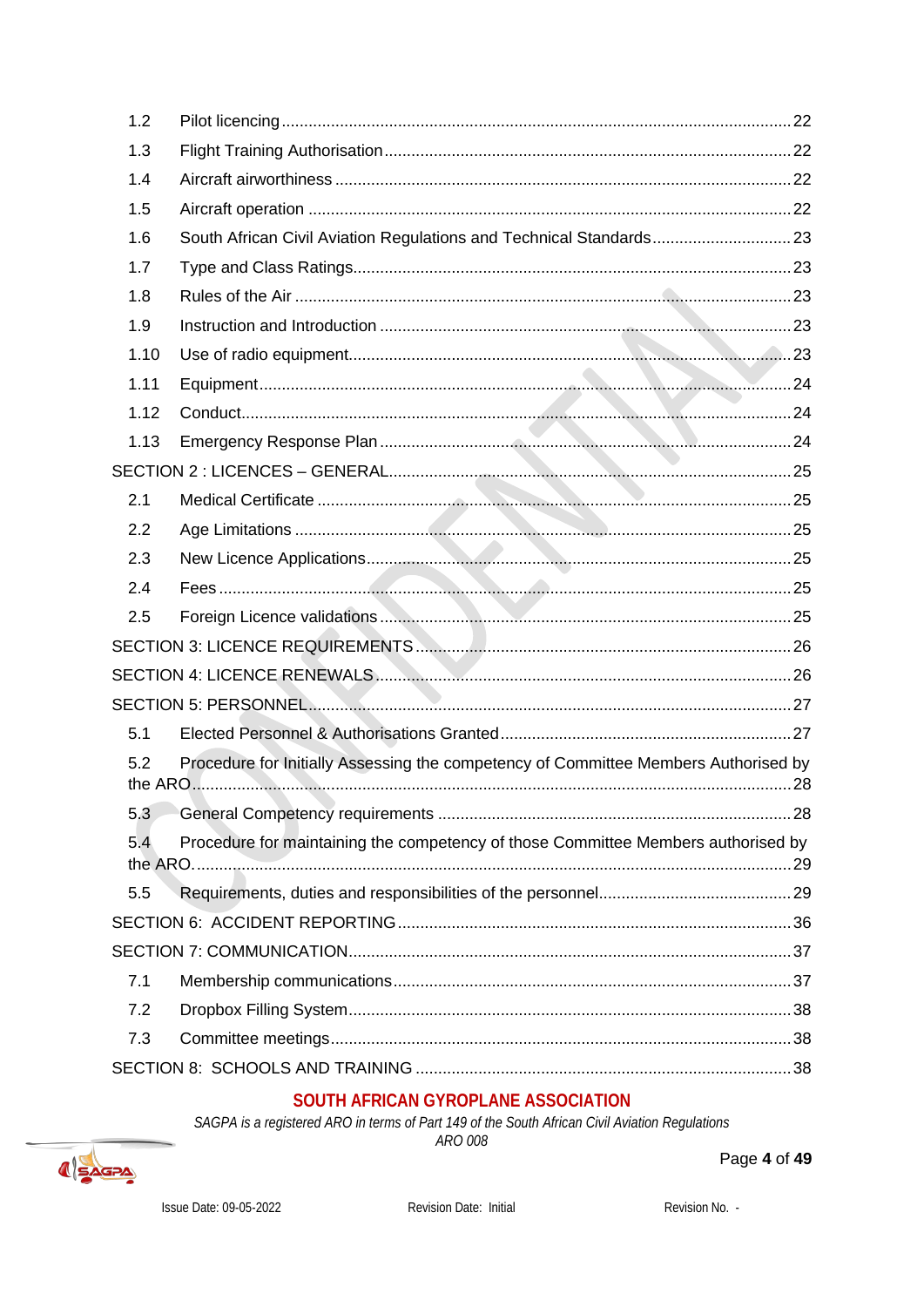| 9.1  |  |
|------|--|
| 9.2  |  |
| 9.3  |  |
| 9.4  |  |
| 9.5  |  |
|      |  |
|      |  |
|      |  |
| 12.1 |  |
| 12.2 |  |
| 12.3 |  |
| 12.4 |  |
| 12.5 |  |
|      |  |
| 13.1 |  |
| 13.2 |  |
| 13.3 |  |
| 13.4 |  |
| 13.5 |  |
| 13.6 |  |
| 13.7 |  |
|      |  |
|      |  |
|      |  |
|      |  |
|      |  |
|      |  |

# SOUTH AFRICAN GYROPLANE ASSOCIATION

SAGPA is a registered ARO in terms of Part 149 of the South African Civil Aviation Regulations ARO 008 Page 5 of 49



Revision Date: Initial

Revision No. -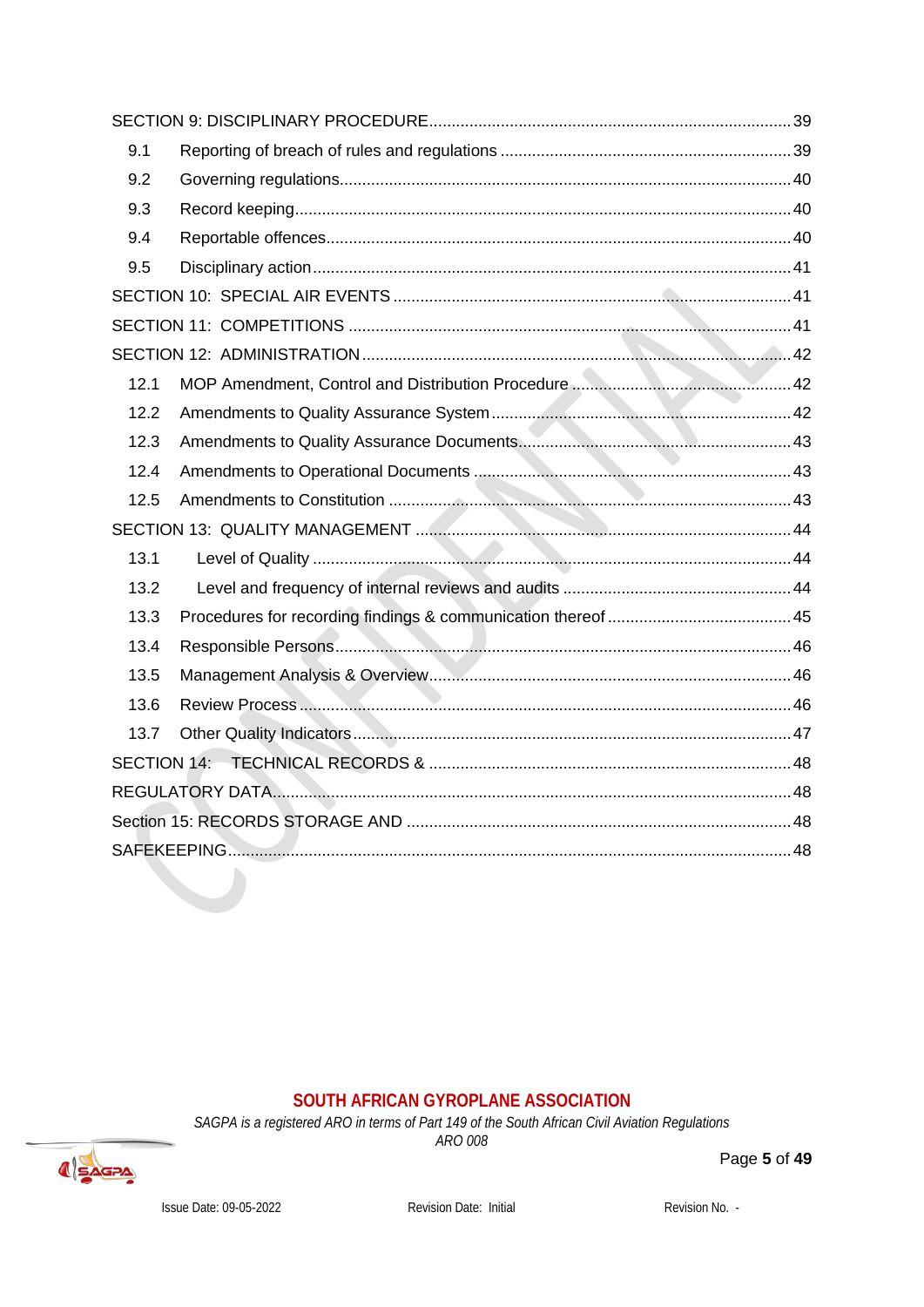# <span id="page-5-0"></span>**DEFINITIONS**

| <b>AGM</b>      | "Annual General Meeting"                             |  |  |
|-----------------|------------------------------------------------------|--|--|
| <b>CAP</b>      | "Corrective Action Plan"                             |  |  |
| <b>CAR</b>      | "Civil Aviation Regulations"                         |  |  |
| <b>CATS</b>     | "Civil Aviation Technical Standards"                 |  |  |
| <b>Director</b> | "Director of South African Civil Aviation Authority" |  |  |
| <b>SAGPA</b>    | "South African Gyroplane Association"                |  |  |
| <b>MOP</b>      | "Manual of Procedures"                               |  |  |
| QAS             | "Quality Assurance System"                           |  |  |
| <b>SACAA</b>    | "South African Civil Aviation Authority"             |  |  |
| <b>SGM</b>      | "Special General Meeting"                            |  |  |
|                 |                                                      |  |  |

# **SOUTH AFRICAN GYROPLANE ASSOCIATION**

*SAGPA is a registered ARO in terms of Part 149 of the South African Civil Aviation Regulations ARO 008*



Page **6** of **49**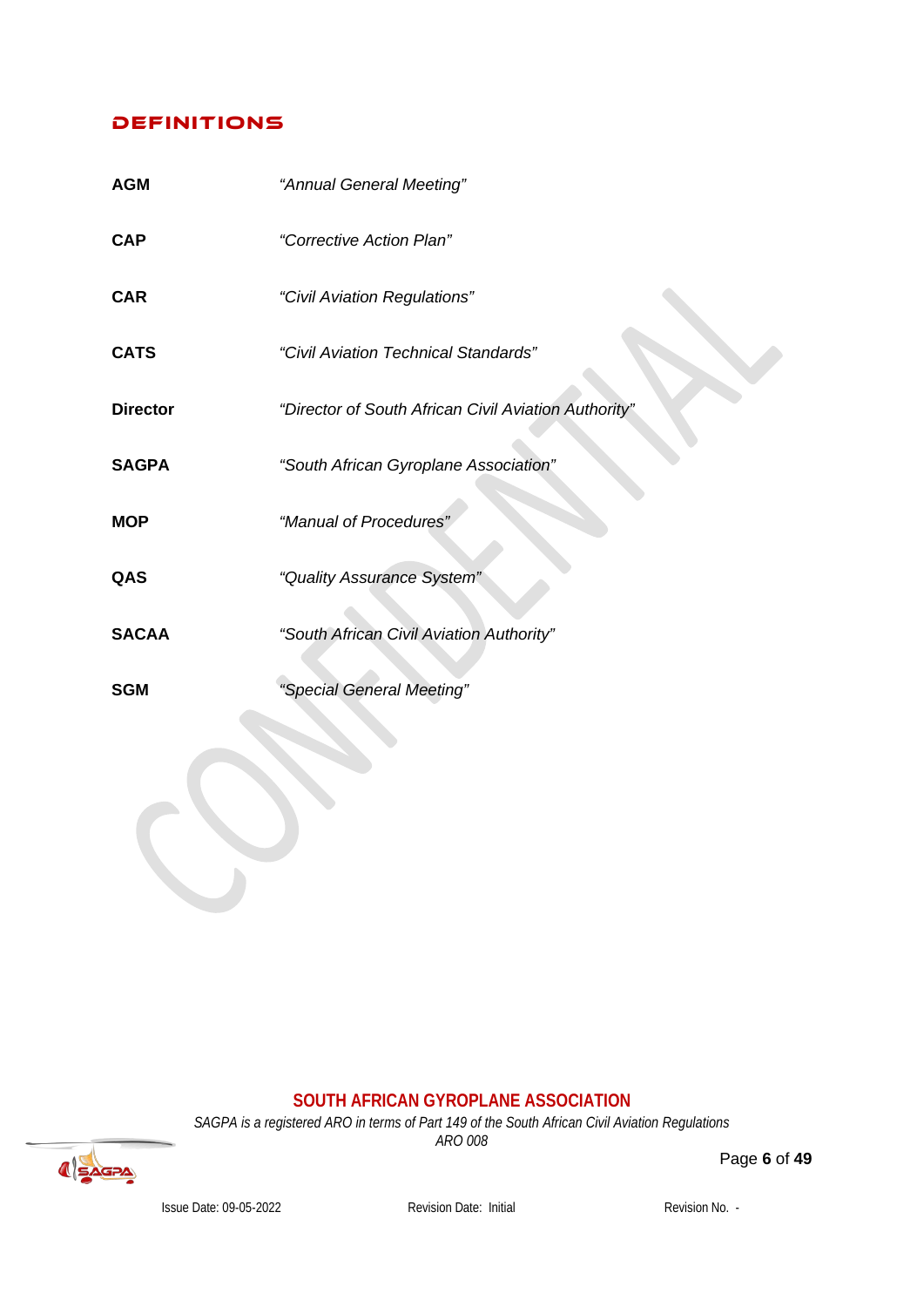# <span id="page-6-0"></span>INTRODUCTION

This Manual of Procedures has been compiled in accordance with the South African Civil Aviation Regulations and Technical Standards Part 149 and sets out the operational procedures of the organization which represents NTCA rotorcraft, gyroplanes and gyro gliders that are operated for recreation purposes in terms of Part 149, excluding COMPETITION AEROBATIC ROTORCRAFT.

This Manual of Procedure should be read in conjunction with and considered supplementary to the following previously constituted documents:

- 1. The Civil Aviation Regulations (SA-CAR)
- 2. The Civil Aviation Technical Standards (SA-CATS) of the South African Civil Aviation Authority (SACAA).

### **Other Manuals and Documents to be used in Conjunction with this Manual**

### **Manuals**

- 1. MOP-DOC-002 List of Personnel/Committee Members
- 2. MOP-DOC-003 Constitution
- 3. MOP-DOC-004 Code of Conduct
- 4. MOP-DOC-007 North Meet South Event MOP
- 5. MOP-DOC-009 Competitions MOP
- 6. MOP-DOC-010 List of Assets

### **Documents**

- 7. MOP-DOC-012 Letter of Authorisation
- 8. QAS-DOC-001 Auditing Schedule

### **SOUTH AFRICAN GYROPLANE ASSOCIATION**

*SAGPA is a registered ARO in terms of Part 149 of the South African Civil Aviation Regulations ARO 008*



Issue Date: 09-05-2022 Revision Date: Initial Revision No. -

Page **7** of **49**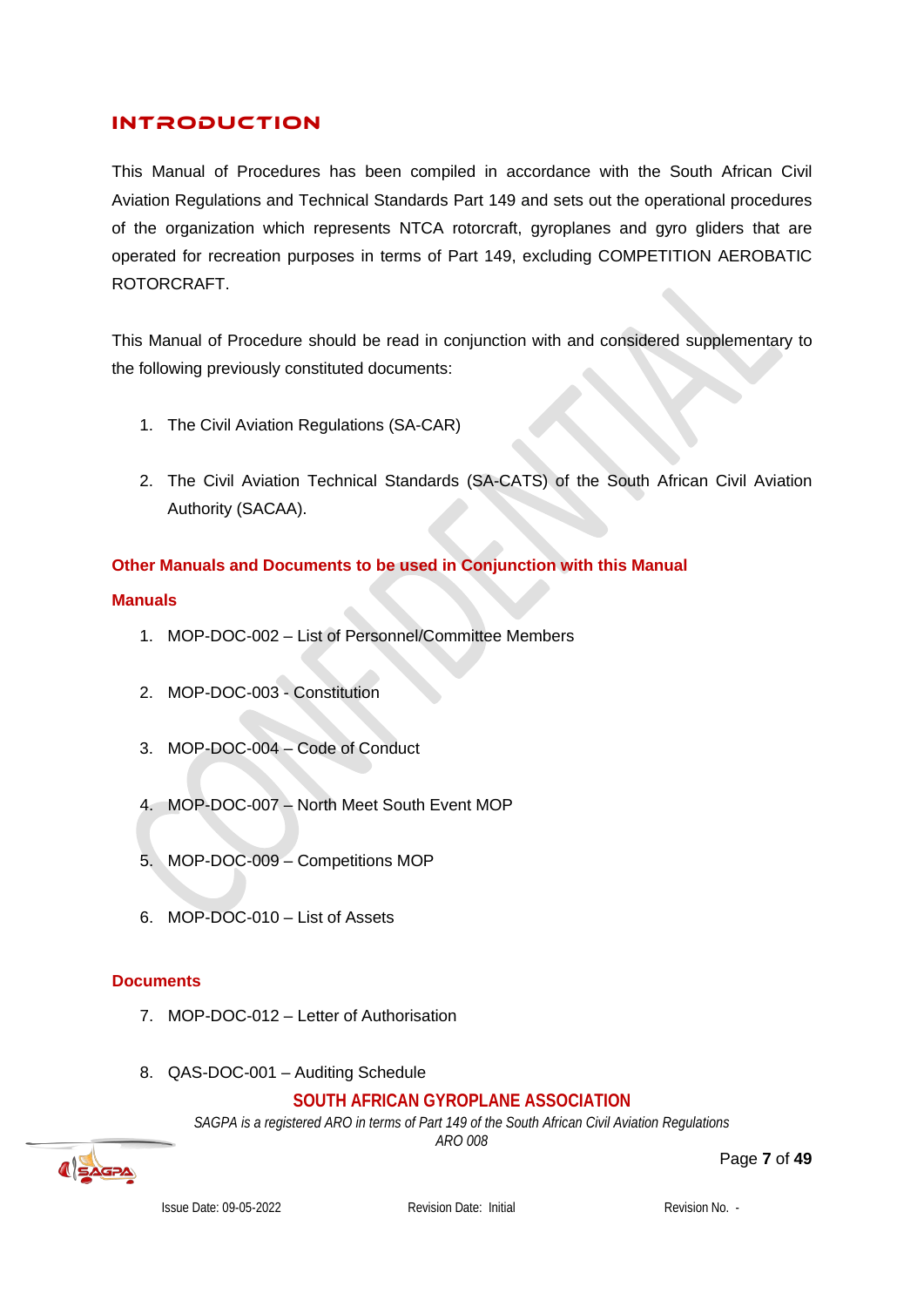9. QAS –DOC-002 – Revision Status of Documents

SAGPA members will be bound by the provisions of this manual and its supporting documents.

The term "SAGPA", whenever used herein shall mean the South African Gyroplane Association.

The term "SAGPA Management Committee" shall mean the duly elected members who form the Executive committee of SAGPA.

### **Regulatory References in this Manual of Procedure**

Where it refers to specific regulation or technical standard in the manual, pertaining to the Civil Aviation Regulations of 2011 and as amended, please ensure you refer to the following website : <http://caa.mylexisnexis.co.za/> for the most up to date information pertaining to the CARs of 2011 as amended.

# **SOUTH AFRICAN GYROPLANE ASSOCIATION**

*SAGPA is a registered ARO in terms of Part 149 of the South African Civil Aviation Regulations ARO 008*



Issue Date: 09-05-2022 Revision Date: Initial Revision No. -

Page **8** of **49**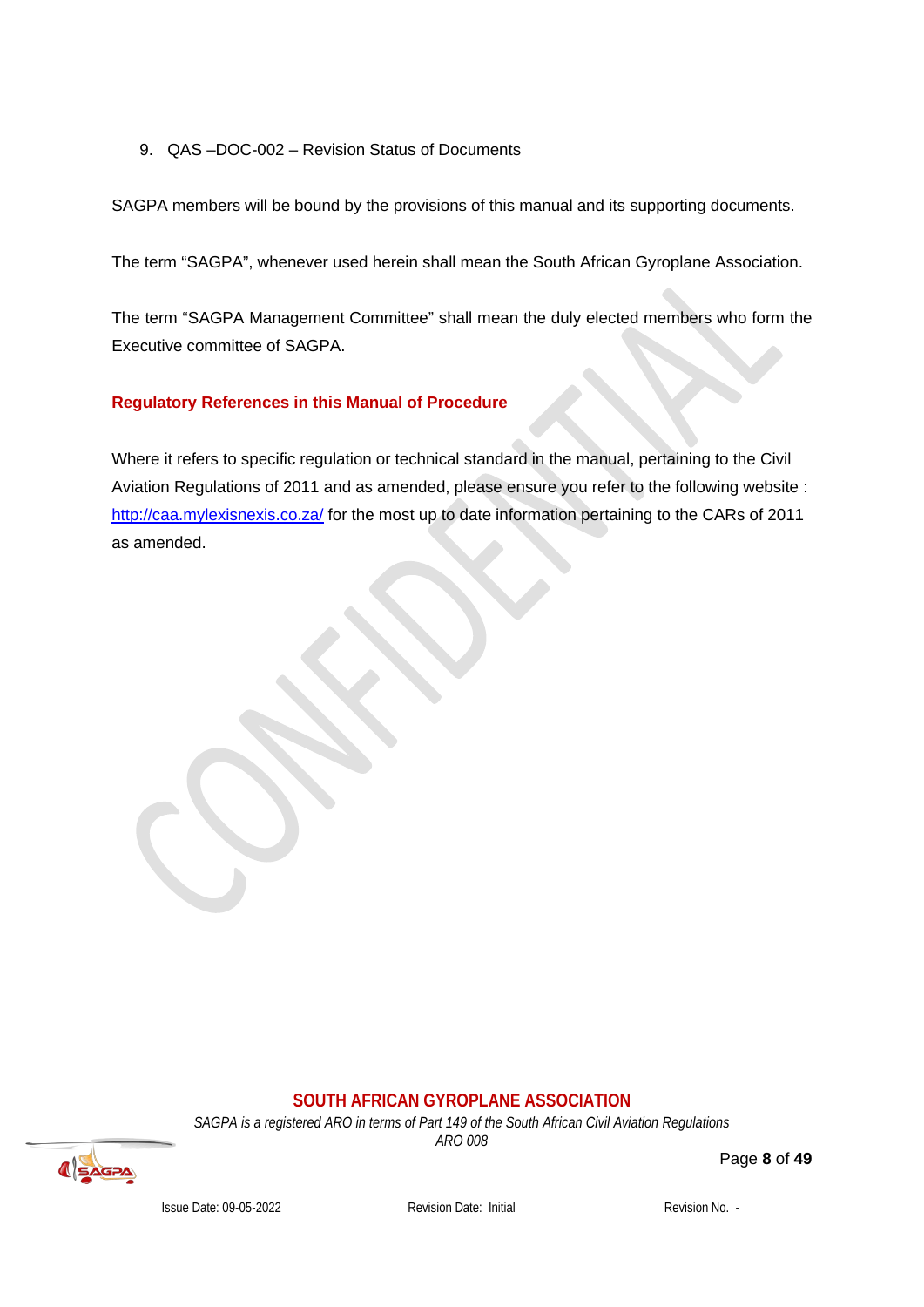# <span id="page-8-0"></span>ARO CONTACT INFORMATION

*Physical address for Audits: C/o Aero Club* 

*Hangar 50 Hurricane rd Rand Airport Germiston 1419*

*Virtual / Digital Audits Microsoft Teams Platform or ZOOM Platform*

*Physical address for Operations: Refer to Form MOP-DOC-002*

*Telephone: 083 701 0078 (Weidie Vorster)*

*Website: www.sagpa.co.za*

*E-mail address:* [secretary@sagpa.co.za](mailto:secretary@sagpa.co.za)

# **SOUTH AFRICAN GYROPLANE ASSOCIATION**

*SAGPA is a registered ARO in terms of Part 149 of the South African Civil Aviation Regulations ARO 008*



Issue Date: 09-05-2022 Revision Date: Initial Revision No. -

Page **9** of **49**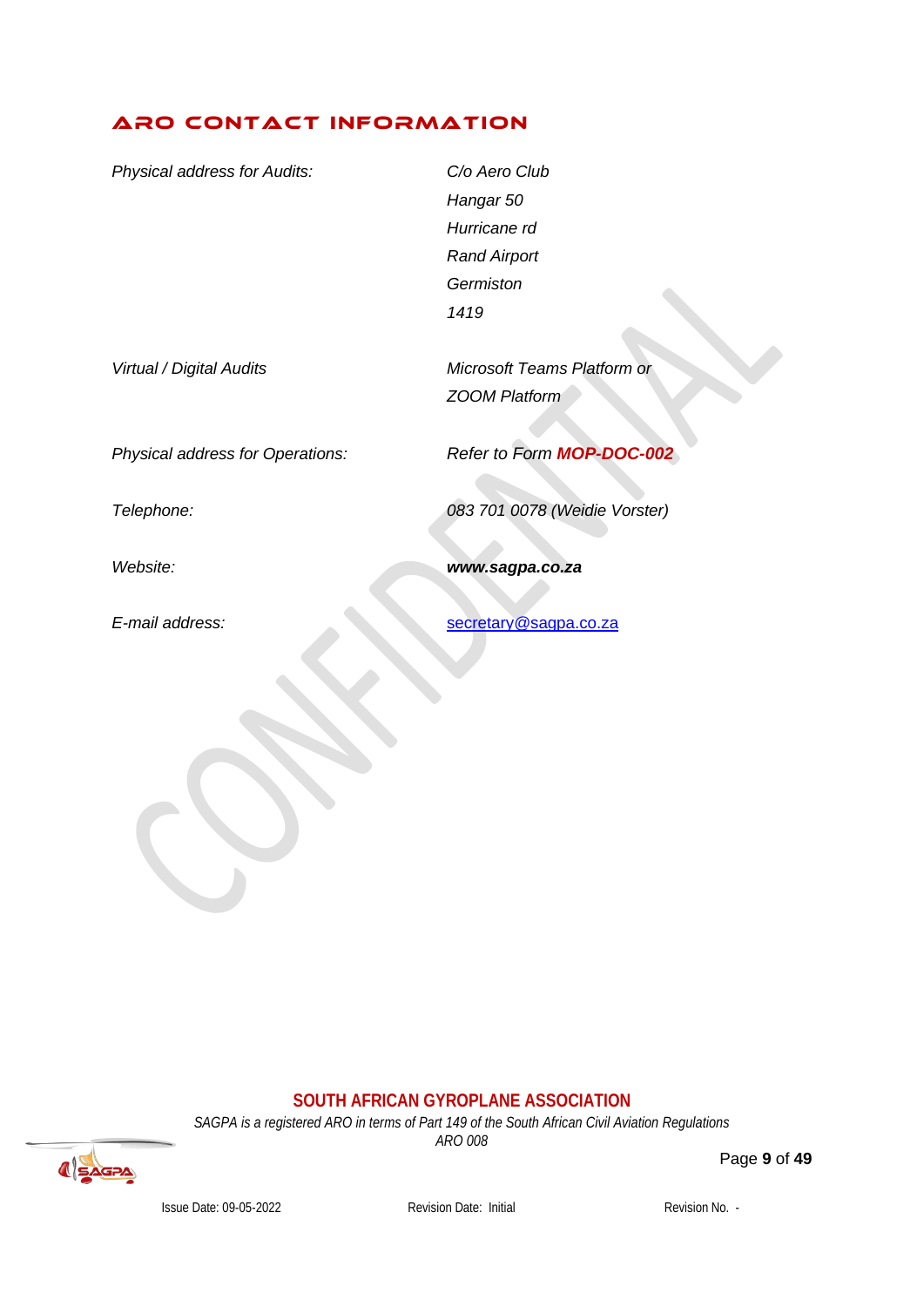# <span id="page-9-0"></span>CERTIFIED STATEMENT

This is to certify that I, **WEIDIE VORSTER**, (Accountable Manager) of the **SOUTH AFRICAN GYROPLANE ASSOCIATION** know and understand the contents of this manual of procedures and all other manuals and documents referenced in this manual of procedures comply in accordance with document SA-CATS Part 149 (South African Civil Aviation Regulations).

This **SOUTH AFRICAN GYROPLANE ASSOCIATION** manual of procedures contains a true and accurate reflection of our policies and procedures.

Furthermore, to maintain this association of rotorcraft pilots as an ARO, in terms of Part 149 of the South African Civil Aviation Regulations.

The organisation represents NTCA rotorcraft, gyroplanes and gyro gliders that are operated for recreation purposes, excluding COMPETITION AEROBATIC ROTORCRAFT.

We strive to encourage and promote gyroplane and sport aviation in South Africa by, inter alia, organising flying events and competitions (if possible).

To assist members, make suggestions to members and give advice on aviation related activities of members and to apply disciplinary procedures where required as per this SAGPA Manual of Procedures. To carry out from time to time such other activities as may be agreed with the Director of the Civil Aviation Authority in terms of the Civil Aviation Act.

To advance and protect the interests of all members of SAGPA, promote participation in events organised by SAGPA, to communicate relevant information to all members of SAGPA, to provide members with collective representation in all matters affecting them.

Signed at CENTURION on this  $9<sup>th</sup>$  day of May 2022

| <b>Signed</b>                       |                       | 09 May 2022 |  |  |
|-------------------------------------|-----------------------|-------------|--|--|
| <b>Accountable Manager</b>          | <b>WEIDIE VORSTER</b> |             |  |  |
| SOUTH AFRICAN GYROPLANE ASSOCIATION |                       |             |  |  |

*SAGPA is a registered ARO in terms of Part 149 of the South African Civil Aviation Regulations ARO 008*



Issue Date: 09-05-2022 Revision Date: Initial Revision No. -

Page **10** of **49**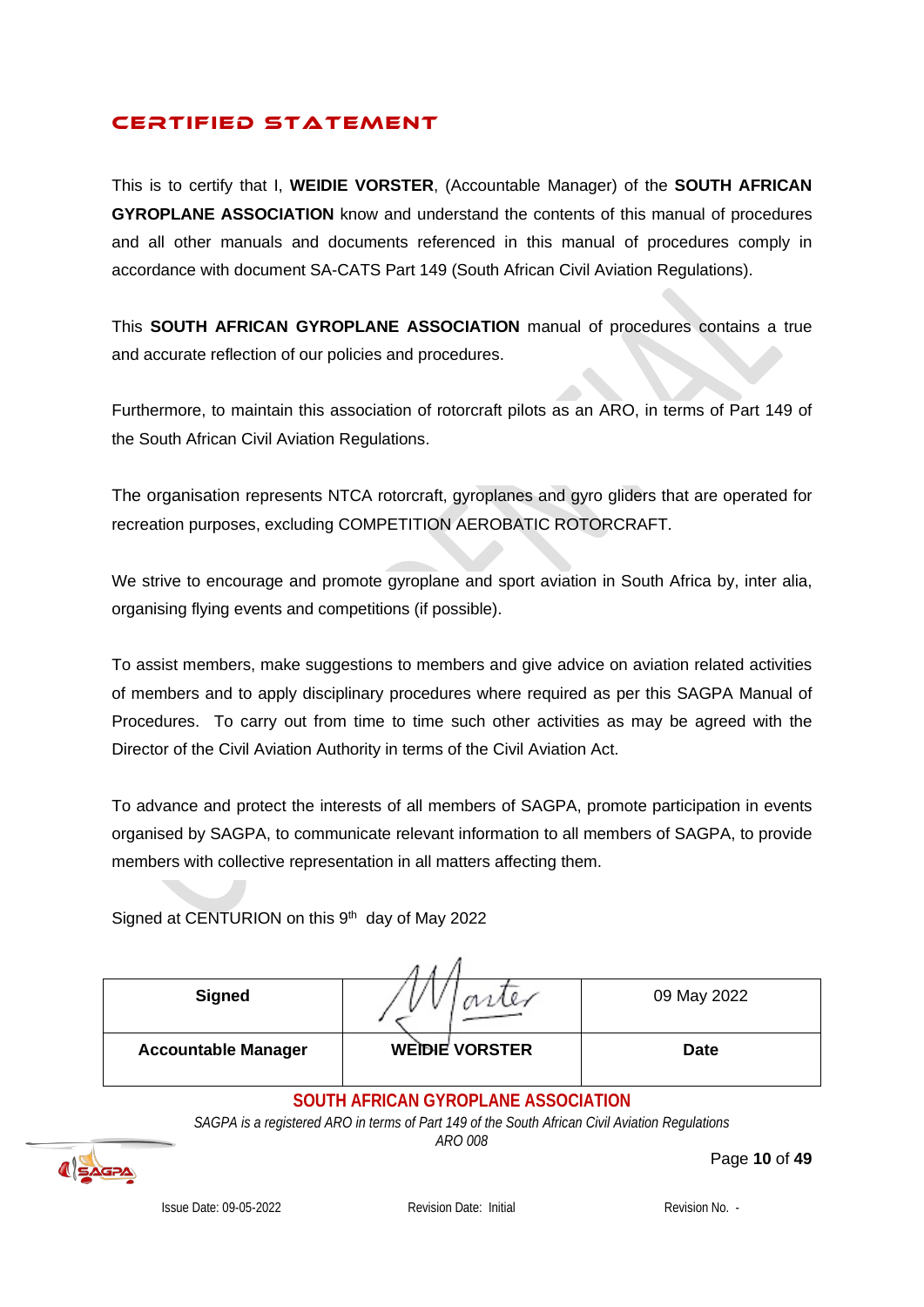# <span id="page-10-0"></span>AMENDMENT/REVISION RECORD SHEET

| <b>Revision No.</b> | <b>Revision Date</b> | <b>Revised By</b> | <b>Status</b>                   | <b>Signature &amp; Stamp</b> |
|---------------------|----------------------|-------------------|---------------------------------|------------------------------|
| Initial             | 09-05-2022           | Y Combrinck       | Quality<br>Assurance<br>Manager | WILLINGTH                    |

### **NOTE**

It is the responsibility of the holder of this manual to maintain the manual in a current status. When in doubt, contact the Accountable Manager or Quality Assurance Manager of this ARO to confirm the current status or reference SAGPA website, [www.sagpaco.za](http://www.sagpaco.za/).

# **SOUTH AFRICAN GYROPLANE ASSOCIATION**

*SAGPA is a registered ARO in terms of Part 149 of the South African Civil Aviation Regulations ARO 008*



Issue Date: 09-05-2022 Revision Date: Initial Revision Date: Initial Revision No. -

Page **11** of **49**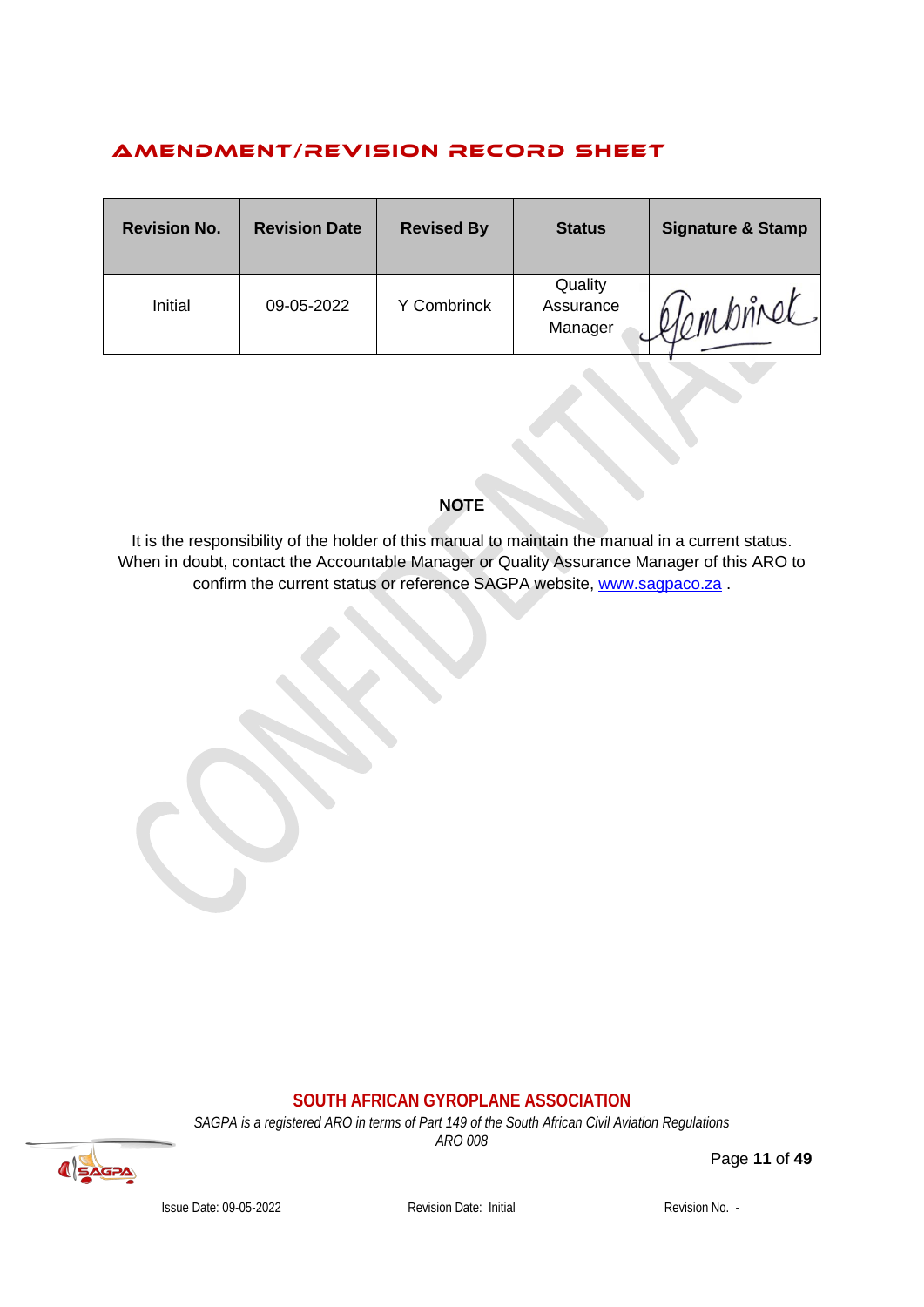# <span id="page-11-0"></span>LIST OF EFFECTIVE PAGES

| Page     | <b>Revision No.</b> | <b>Effective Date</b> | Page     | <b>Revision No.</b> | <b>Effective Date</b> |
|----------|---------------------|-----------------------|----------|---------------------|-----------------------|
| 1 of 49  | Initial             | 09-05-2022            | 40 of 49 | Initial             | 09-05-2022            |
| 2 of 49  | Initial             | 09-05-2022            | 41 of 49 | Initial             | 09-05-2022            |
| 3 of 49  | Initial             | 09-05-2022            | 42 of 49 | Initial             | 09-05-2022            |
| 4 of 49  | Initial             | 09-05-2022            | 43 of 49 | Initial             | 09-05-2022            |
| 5 of 49  | Initial             | 09-05-2022            | 44 of 49 | Initial             | 09-05-2022            |
| 6 of 49  | Initial             | 09-05-2022            | 45 of 49 | Initial             | 09-05-2022            |
| 7 of 49  | Initial             | 09-05-2022            | 46 of 49 | Initial             | 09-05-2022            |
| 8 of 49  | Initial             | 09-05-2022            | 47 of 49 | Initial             | 09-05-2022            |
| 9 of 49  | Initial             | 09-05-2022            | 48 of 49 | Initial             | 09-05-2022            |
| 10 of 49 | Initial             | 09-05-2022            | 49 of 49 | Initial             | 09-05-2022            |
| 11 of 49 | Initial             | 09-05-2022            |          |                     |                       |
| 12 of 49 | Initial             | 09-05-2022            |          |                     |                       |
| 13 of 49 | Initial             | 09-05-2022            |          |                     |                       |
| 14 of 49 | Initial             | 09-05-2022            |          |                     |                       |
| 15 of 49 | Initial             | 09-05-2022            |          |                     |                       |
| 16 of 49 | Initial             | 09-05-2022            |          |                     |                       |
| 17 of 49 | Initial             | 09-05-2022            |          |                     |                       |
| 18 of 49 | Initial             | 09-05-2022            |          |                     |                       |
| 19 of 49 | Initial             | 09-05-2022            |          |                     |                       |
| 20 of 49 | Initial             | 09-05-2022            |          |                     |                       |
| 21 of 49 | Initial             | 09-05-2022            |          |                     |                       |
| 22 of 49 | Initial             | 09-05-2022            |          |                     |                       |
| 23 of 49 | Initial             | 09-05-2022            |          |                     |                       |
| 24 of 49 | Initial             | 09-05-2022            | e.       |                     |                       |
| 25 of 49 | Initial             | 09-05-2022            |          |                     |                       |
| 26 of 49 | Initial             | 09-05-2022            |          |                     |                       |
| 27 of 49 | <b>Initial</b>      | 09-05-2022            |          |                     |                       |
| 28 of 49 | Initial             | 09-05-2022            |          |                     |                       |
| 29 of 49 | Initial             | 09-05-2022            |          |                     |                       |
| 30 of 49 | Initial             | 09-05-2022            |          |                     |                       |
| 31 of 49 | Initial             | 09-05-2022            |          |                     |                       |
| 32 of 49 | Initial             | 09-05-2022            |          |                     |                       |
| 33 of 49 | Initial             | 09-05-2022            |          |                     |                       |
| 34 of 49 | Initial             | 09-05-2022            |          |                     |                       |
| 35 of 49 | Initial             | 09-05-2022            |          |                     |                       |
| 36 of 49 | Initial             | 09-05-2022            |          |                     |                       |
| 37 of 49 | Initial             | 09-05-2022            |          |                     |                       |
| 38 of 49 | Initial             | 09-05-2022            |          |                     |                       |
| 39 of 49 | Initial             | 09-05-2022            |          |                     |                       |

### **NOTE**

The holder of this manual shall remove the superseded page(s), insert latest revised page(s) and destroy the superseded page(s).

# **SOUTH AFRICAN GYROPLANE ASSOCIATION**

*SAGPA is a registered ARO in terms of Part 149 of the South African Civil Aviation Regulations ARO 008*



Issue Date: 09-05-2022 Revision Date: Initial Revision No. -

Page **12** of **49**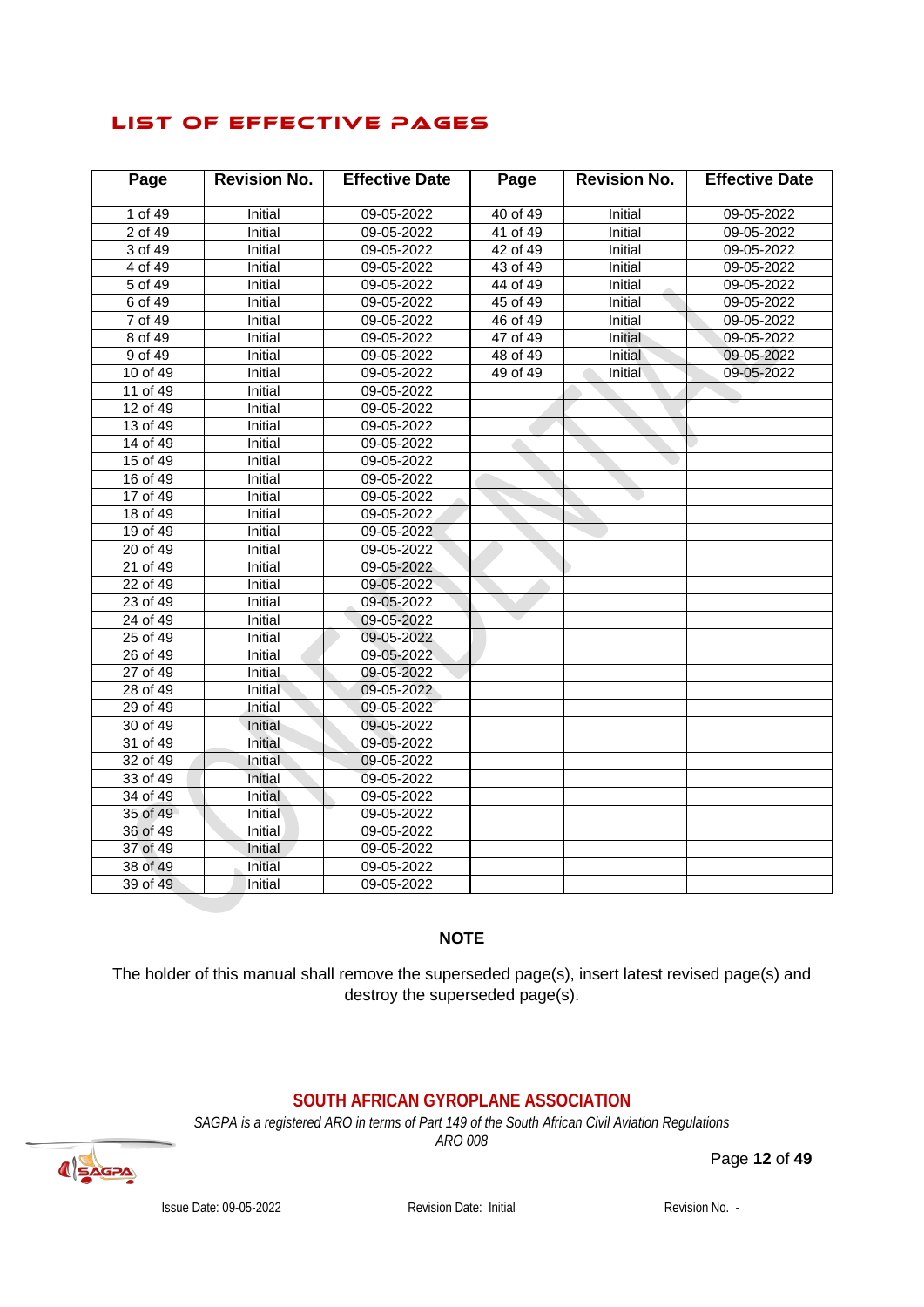# <span id="page-12-0"></span>**DISTRIBUTION**

The approved Manual of Procedure, Code of Conduct, Quality Assurance System, Constitution and any other important and regulatory documentation shall be published for download in PDF Electronic Format on the SAGPA official Website and all applicable communication platforms, as required, as per section 7 of this MOP, utilized by SAGPA to communicate with its members and committee members.

The manual is distributed and available in PDF electronic format to the committee members, members and entities mentioned in the following table:

| <b>Document</b> | <b>Distributed To / Location</b><br><b>Document Copy</b> |                                            |
|-----------------|----------------------------------------------------------|--------------------------------------------|
| MOP-DOC-001     | Electronic PDF                                           | <b>Offices of Aeroclub</b>                 |
| MOP-DOC-001     | Electronic PDF Path                                      | <b>SAGPA DROPBOX</b>                       |
| MOP-DOC-001     | Electronic PDF                                           | Uploaded to SAGPA Website Members Section  |
| MOP-DOC-001     | Electronic PDF                                           | Accountable Manager                        |
| MOP-DOC-001     | <b>Electronic PDF</b>                                    | <b>Quality Assurance Manager</b>           |
| MOP-DOC-001     | <b>Electronic PDF</b>                                    | General Admin Manager                      |
| MOP-DOC-001     | <b>Electronic PDF</b>                                    | <b>Head of Technical</b>                   |
| MOP-DOC-001     | Electronic PDF                                           | Head of Training                           |
| MOP-DOC-001     | Electronic PDF                                           | <b>SAGPA Whatsapp Committee Group</b>      |
| MOP-DOC-001     | Electronic PDF                                           | <b>SAGPA Whatsapp Members Group</b>        |
| MOP-DOC-001     | Electronic PDF                                           | <b>SACAA</b> – General Aviation Department |

### **SOUTH AFRICAN GYROPLANE ASSOCIATION**

*SAGPA is a registered ARO in terms of Part 149 of the South African Civil Aviation Regulations ARO 008*



Page **13** of **49**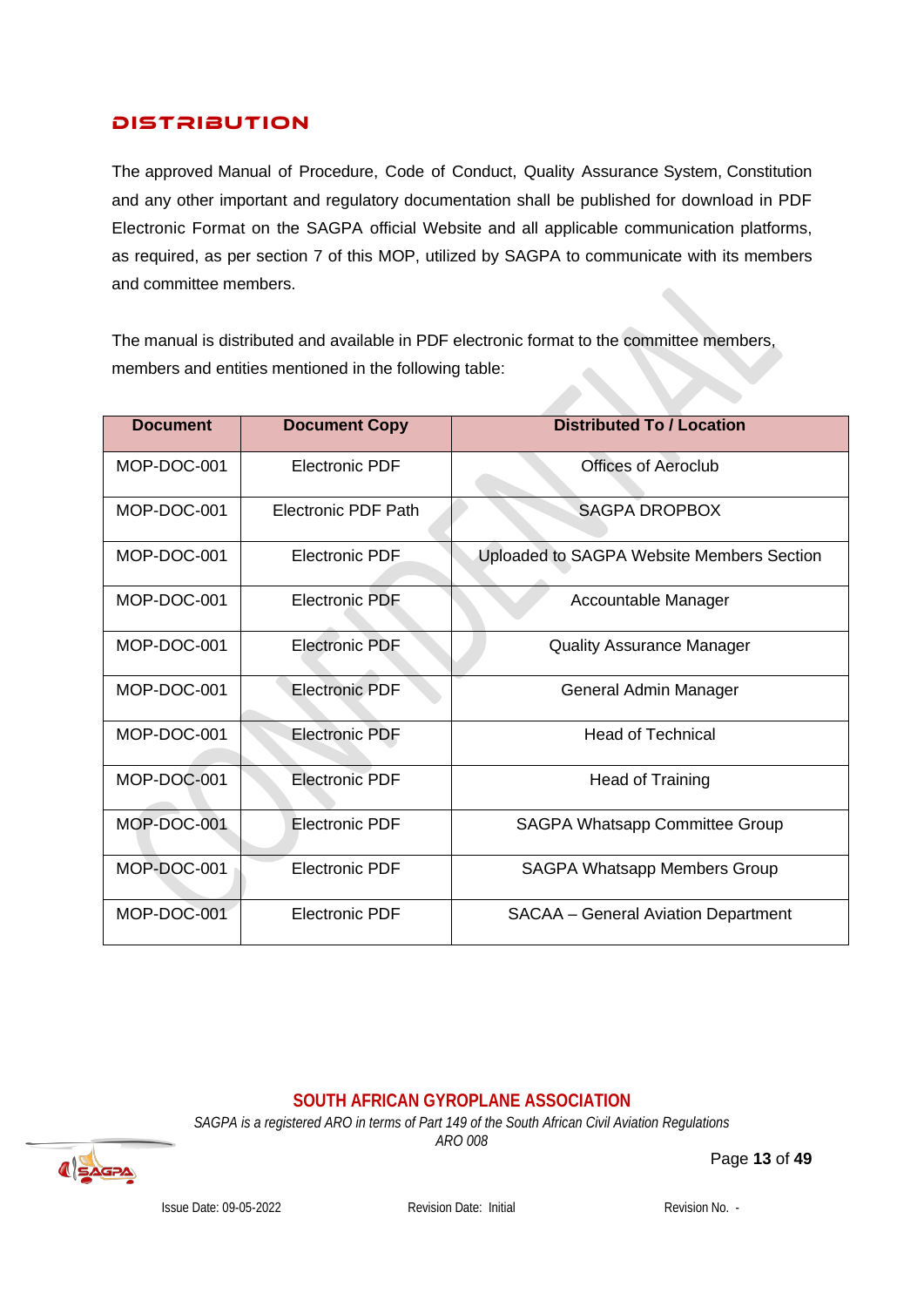# <span id="page-13-0"></span>**GENERAL**

# <span id="page-13-1"></span>**Applicability**

To promote Rotorcraft flying through an Approved MOP in terms of Part 149 of the SACARs 2011, as amended.

### <span id="page-13-2"></span>**Scope of Approval**

- Any aircraft in flight, utilising the airspace is subject to the regulations imposed by **Com** the SACAA. The Civil Aviation Regulations (CARs), and the Civil Aviation Technical Standards (CATS), cover all manned aircraft operations, including the operations of Rotorcraft that includes Gyroplane as per the Aircraft Classification documented in CATS 47.
- Operation of Rotorcraft for financial reward or gain is excluded from SAGPA **Com** administration.
- SAGPA as ARO do not set any standards or operational procedures in terms of a duna the SACAR and CATS, SACAA set these standards and procedures, and therefore SAGPA do not wish to establish or administer any of these standards or procedures at this time.

### <span id="page-13-3"></span>**Type of Aircraft**

Rotorcraft as per the Aircraft Classification documented in CATS 47.

### <span id="page-13-4"></span>**Areas of Operations**

South Africa

### <span id="page-13-5"></span>**Approval in terms of Part 149**

### **SOUTH AFRICAN GYROPLANE ASSOCIATION**

*SAGPA is a registered ARO in terms of Part 149 of the South African Civil Aviation Regulations ARO 008*



Issue Date: 09-05-2022 Revision Date: Initial Revision No. -

Page **14** of **49**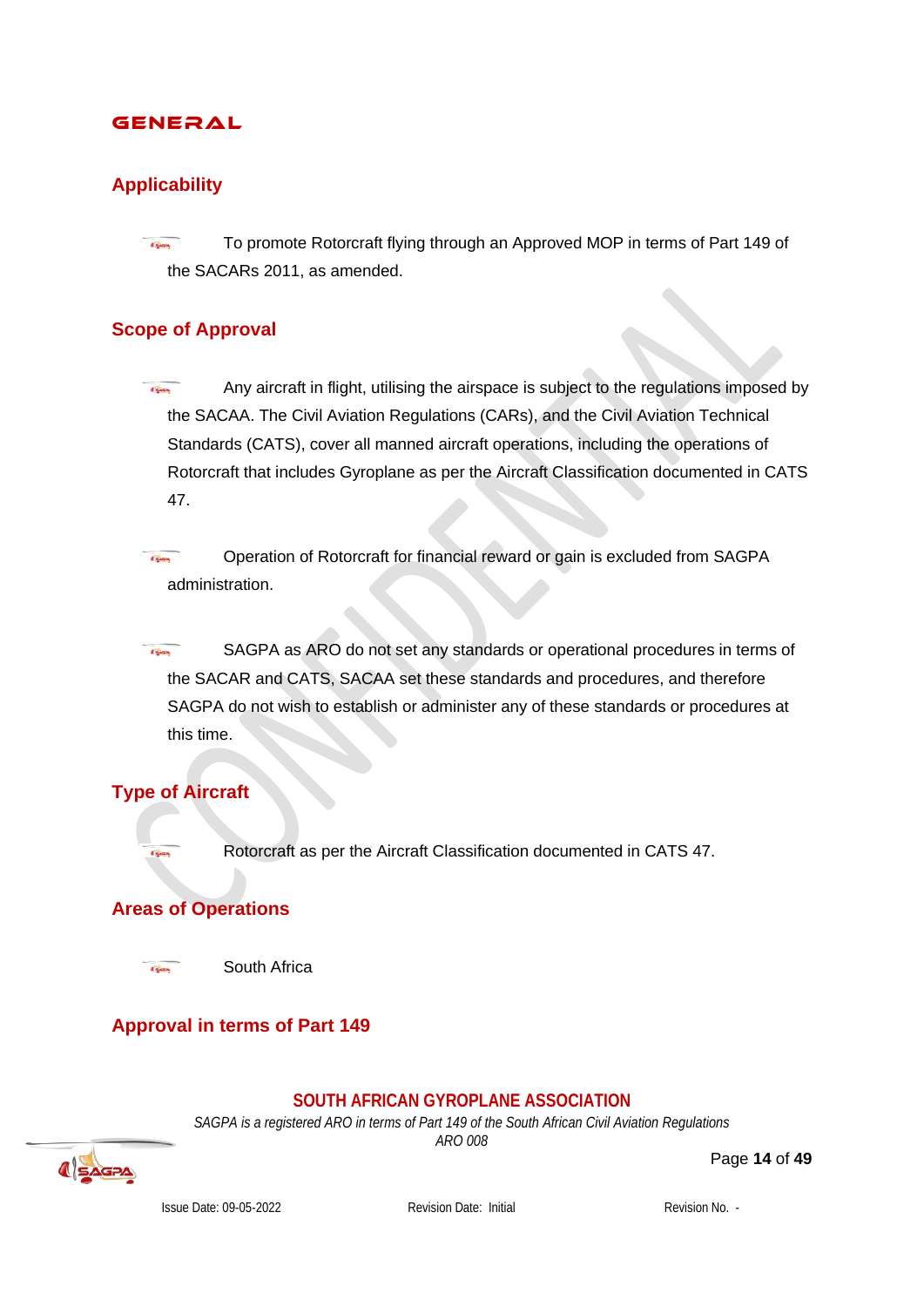To oversee and develop and participate safety standards for operations of gyroplanes.

To continuously evaluate compliance with the conditions of the approved MOP, and the South African Civil Aviation Regulations 2011, as amended.

To advise the SACAA on regulatory amendments applicable to Gyroplane d game Operations.

To notify the SACAA of non-compliance by its members.

# <span id="page-14-0"></span>**Display of Aviation Recreation Organisation Approval**

SAGPA's aviation recreation organisation approval shall be displayed via our al Blond website which is accessible by the members.

### <span id="page-14-1"></span>**Advertisements**

Any advertisement by SAGPA indicating that it is an aviation recreation organisation, shall reflect the number of our aviation recreation organisation approval issued by the Director and contain a reference to the aviation recreation for which such approval was issued.

# <span id="page-14-2"></span>**Safety Inspections and Audits**

It is understood that SACAA shall perform its duties in terms of its functions, which includes the approval, control, and oversight of manuals of procedure and the operations of all aviation organisations and sites that operate for sport and recreational purposes. Accordingly, SAGPA shall afford the SACAA authorised officer, inspector, or authorised person full access to the organisation's operations, documentation, and its members' activities for the purposes of oversight and audits, both ad hoc and scheduled.

# <span id="page-14-3"></span>**Register of Approval**

### **SOUTH AFRICAN GYROPLANE ASSOCIATION**

*SAGPA is a registered ARO in terms of Part 149 of the South African Civil Aviation Regulations ARO 008* Page **15** of **49**

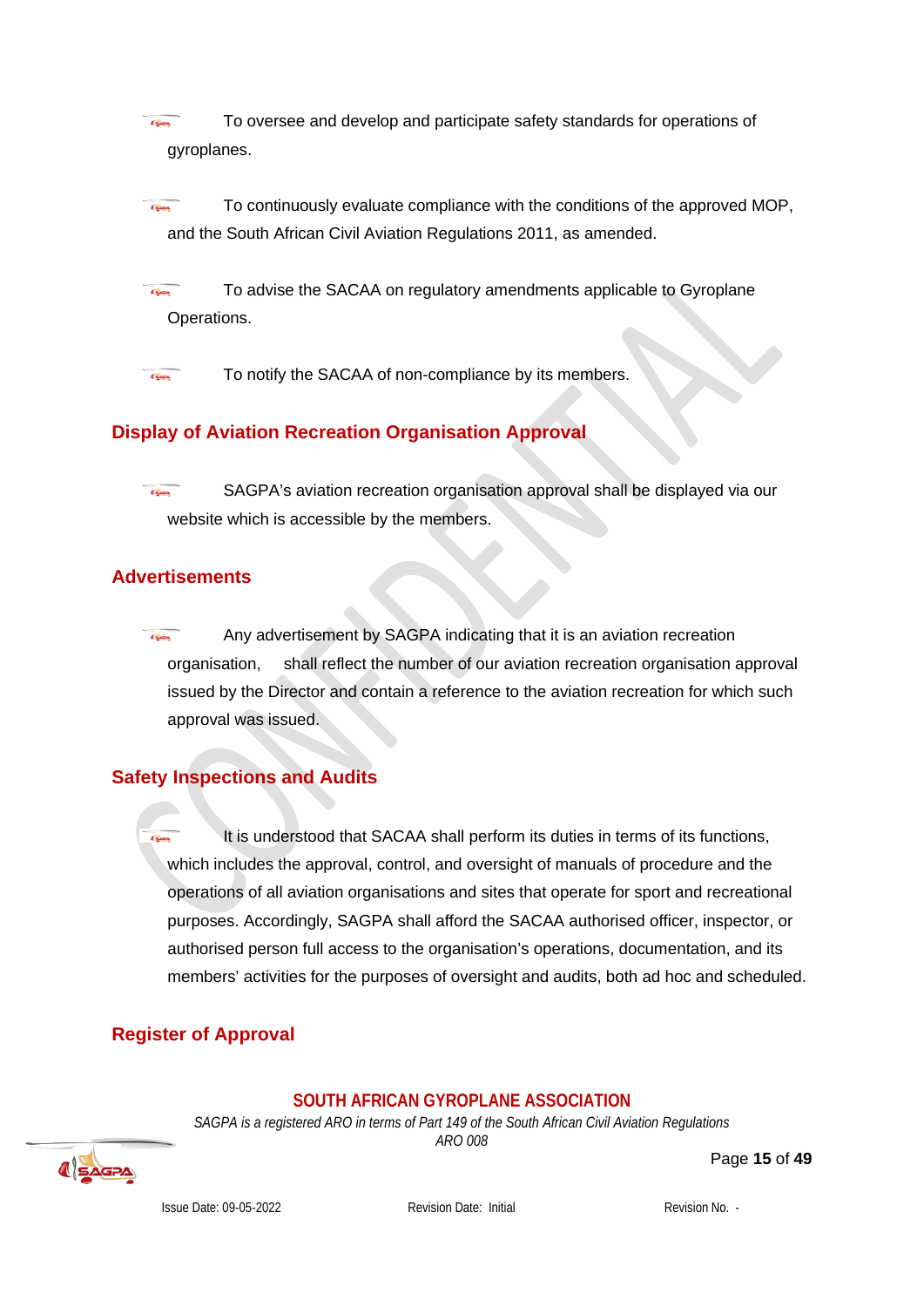The Director of Civil Aviation shall maintain a register of all aviation recreation e gang organisation approvals issued in terms of these regulations.

### **SOUTH AFRICAN GYROPLANE ASSOCIATION**

*SAGPA is a registered ARO in terms of Part 149 of the South African Civil Aviation Regulations ARO 008*



Issue Date: 09-05-2022 Revision Date: Initial Revision No. -

Page **16** of **49**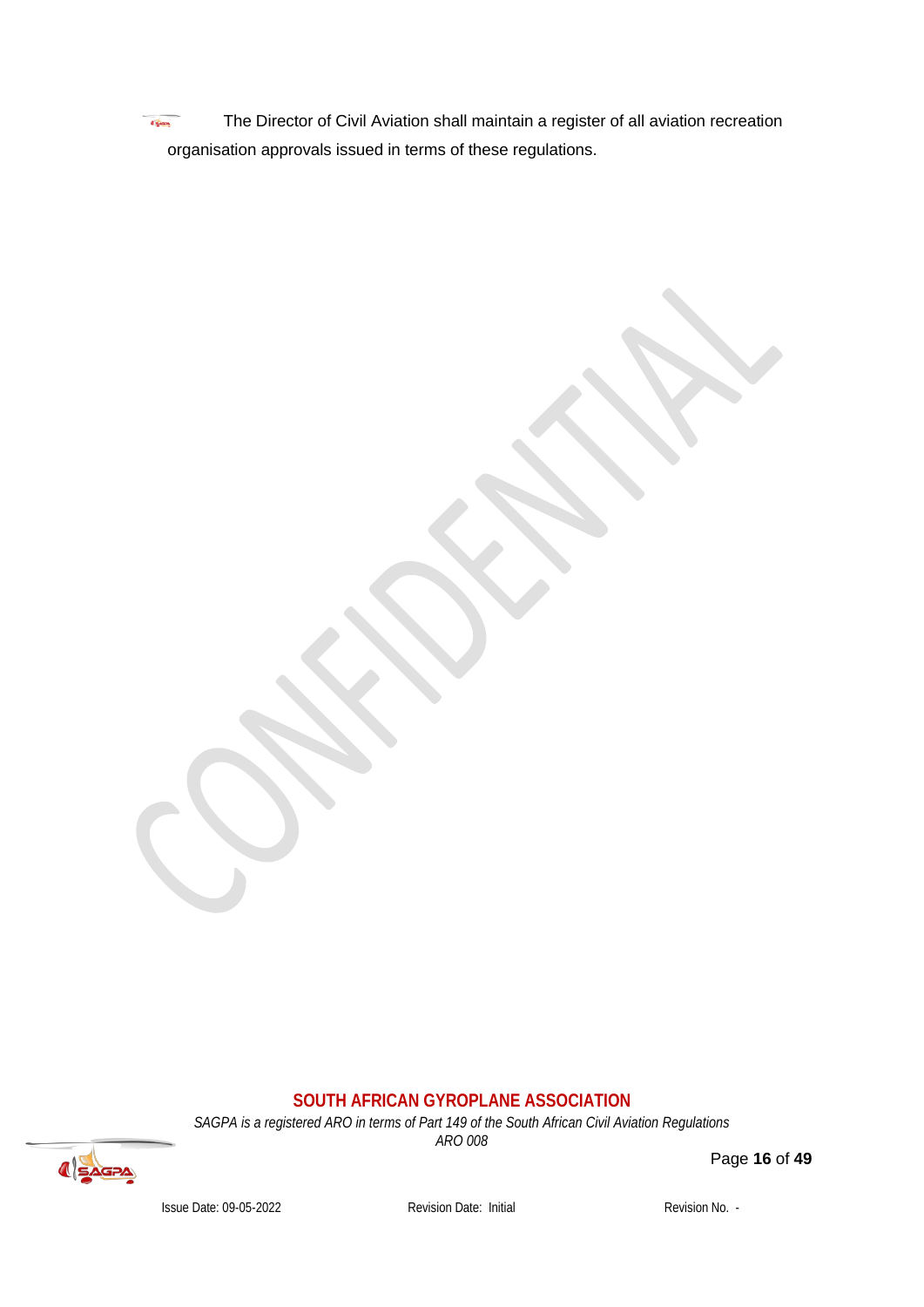# <span id="page-16-0"></span>**Application for Amendment of the ARO**

Amendment procedure to be followed as documented in this MOP. The d Bank amendment to be made to the Director on the appropriate prescribed form accompanied by the appropriate fee as prescribed in Part 187.

# <span id="page-16-1"></span>**Period of Validity**

An aviation recreation organisation approval shall be valid for the period all de determined by the Director, which period shall not exceed five years, calculated from the date of issuing or renewal thereof.

**citizen** The approval shall remain in force until it expires or is suspended by an authorised officer, inspector or authorised person, or cancelled by the Director.

The holder of an approval which expires, shall forthwith surrender the approval of  $\epsilon$ the Director. The holder of an approval which is suspended, shall forthwith produce the approval upon suspension thereof, to the authorised officer, inspector or authorised person concerned for the appropriate endorsement.

The holder of an approval which is cancelled, shall, within 30 days from the date on which the approval is cancelled, surrender such approval to the Director.

# <span id="page-16-2"></span>**Application for Renewal of the ARO**

Application for renewal of the ARO shall be made at least 60 days immediately preceding the date on which the approval expires. Application to be made to the Director on the appropriate prescribed form accompanied by the appropriate fee as prescribed in Part 187.

# **SOUTH AFRICAN GYROPLANE ASSOCIATION**

*SAGPA is a registered ARO in terms of Part 149 of the South African Civil Aviation Regulations ARO 008* Page **17** of **49**

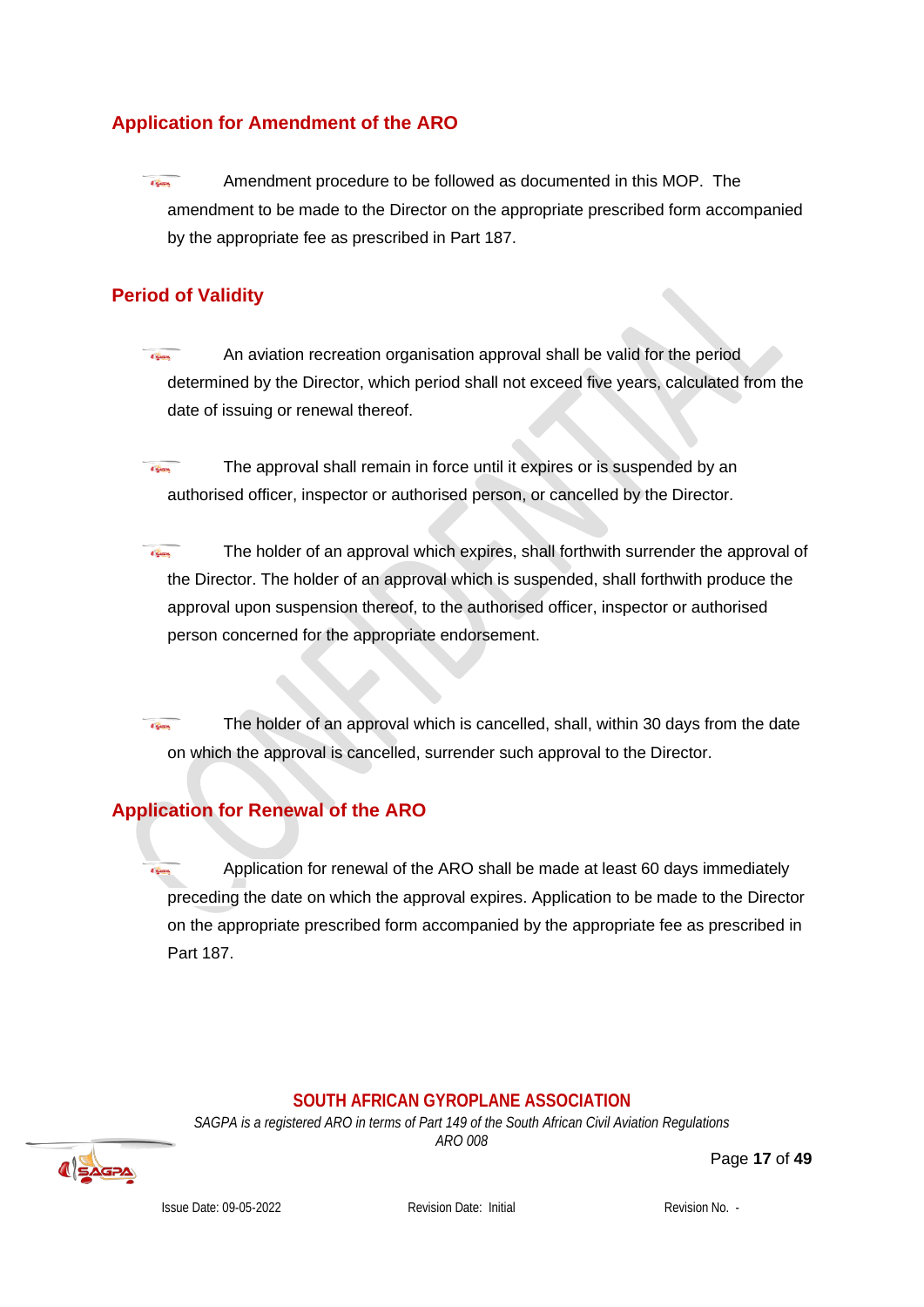# <span id="page-17-0"></span>**Transferability**

d Come An aviation recreation organisation approval shall not be transferable. A change in ownership of the holder of an approval to undertake aviation recreation, shall be deemed to be a change of significance.

# <span id="page-17-1"></span>**Duties of SAGPA as an ARO Approval holder**

Hold at least one complete and current digital copy of its manual of procedure **Allen** referred to in regulation at each location, comply with all procedures detailed in the manual of procedure, make each applicable part of the manual of procedure available to the personnel who require those parts to carry out their duties; and continue to comply with the appropriate requirements prescribed in Part 149.

# **SOUTH AFRICAN GYROPLANE ASSOCIATION**

*SAGPA is a registered ARO in terms of Part 149 of the South African Civil Aviation Regulations ARO 008*



Issue Date: 09-05-2022 Revision Date: Initial Revision No. -

Page **18** of **49**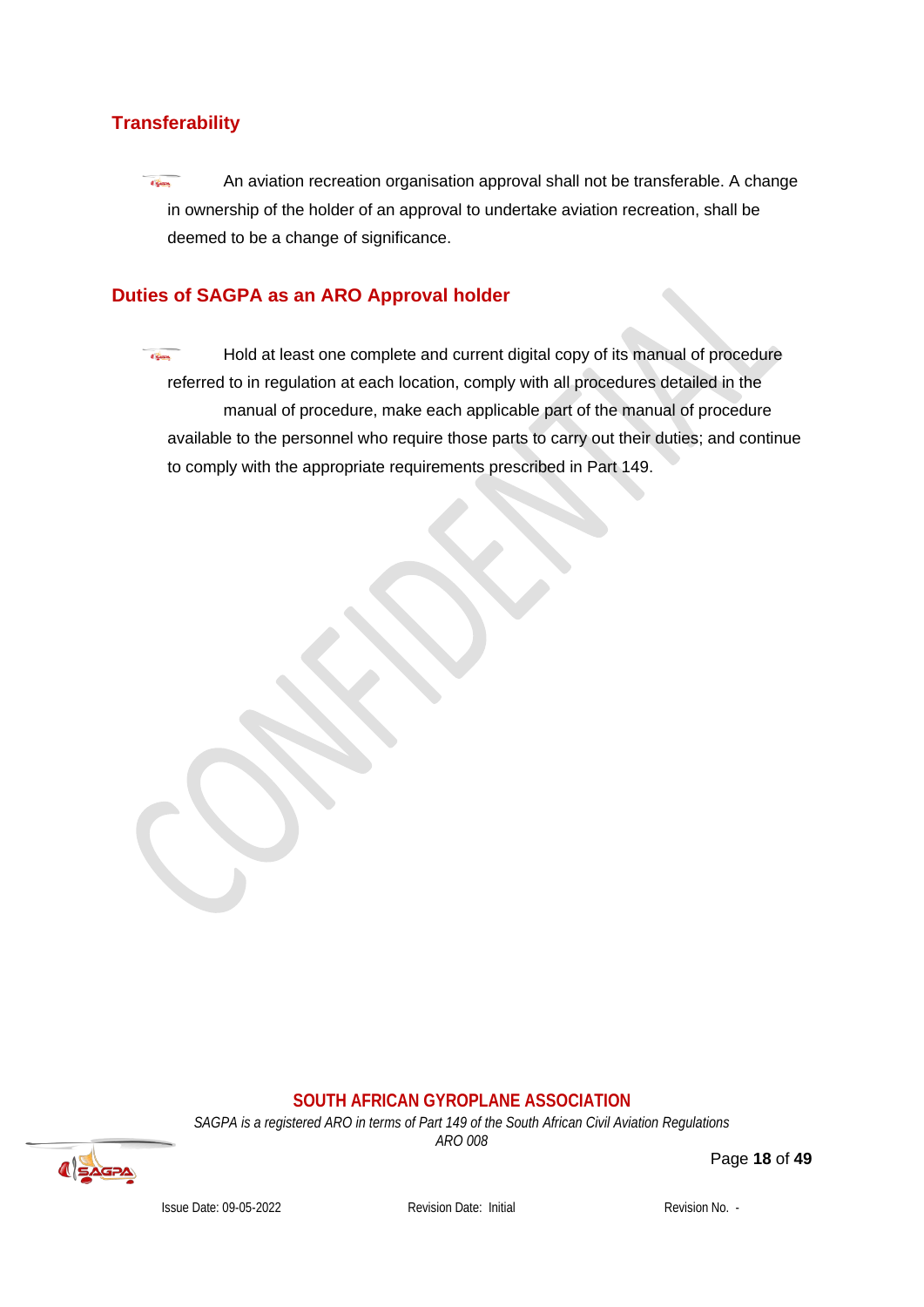# <span id="page-18-0"></span>**ORGANOGRAM**



### **NOTE**

For SAGPA Committee Member Post holder names, please refer to Document MOP-DOC-002,

List of Personnel

# **SOUTH AFRICAN GYROPLANE ASSOCIATION**

*SAGPA is a registered ARO in terms of Part 149 of the South African Civil Aviation Regulations ARO 008*



Issue Date: 09-05-2022 Revision Date: Initial Revision No. -

Page **19** of **49**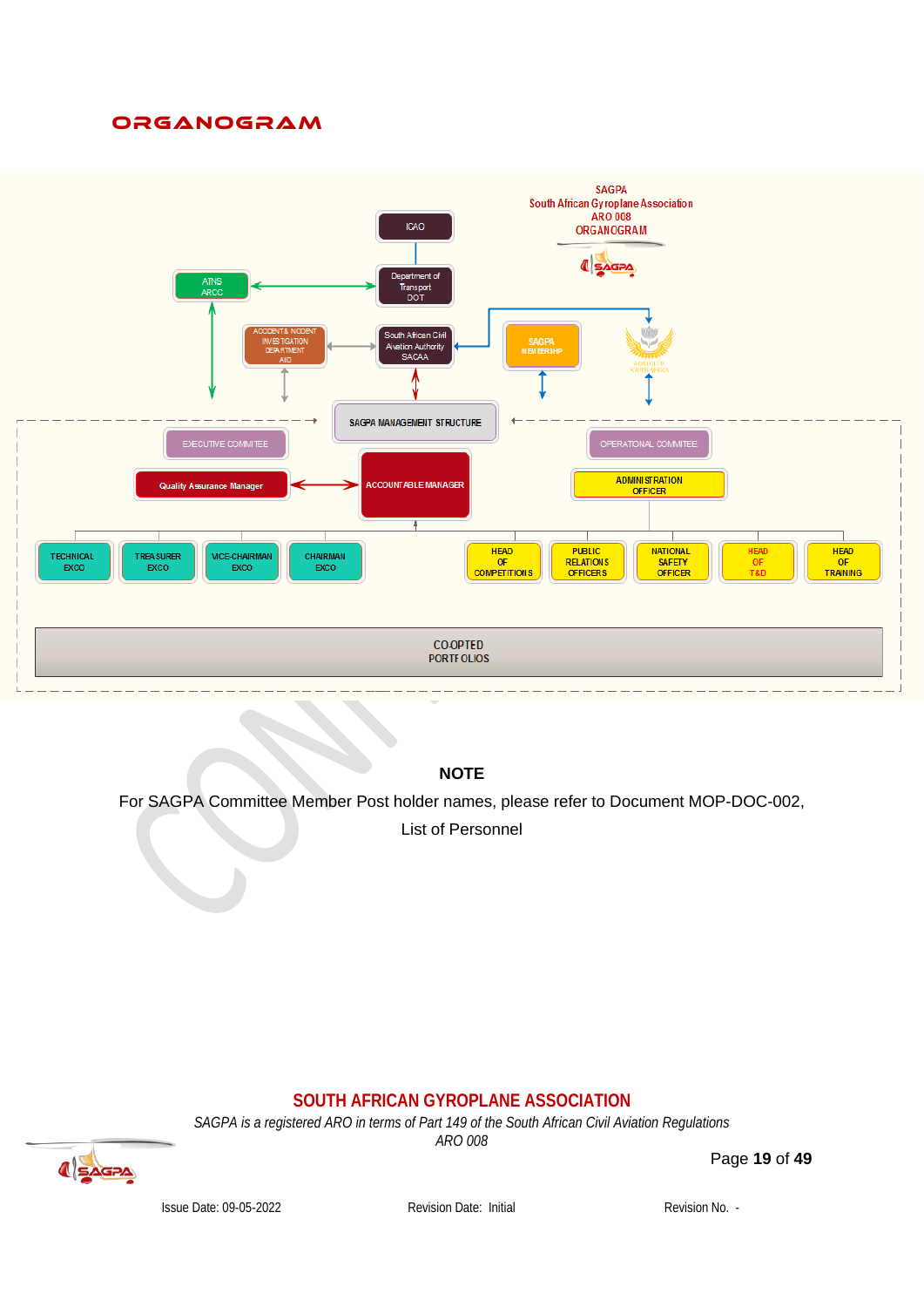# <span id="page-19-0"></span>LOCATIONS OF MEMBERS AND PERSONNEL

Details of the locations of all elected/co-opted personnel including the Accountable Manager and the Quality Assurance Manager and where they are to exercise their functions is contained in Document **MOP-DOC-002**.

SAGPA does not have locations where members operate as members are individual pilots and can operate on their own at any airfield, airport or farm strip without the requirement for the ARO to have any resources at these locations. The location of our members is as per the member list which the ARO operates using the Bluebox online system.

# <span id="page-19-1"></span>**RESOURCES**

### <span id="page-19-2"></span>**Personnel**

- All elected/co-opted personnel are to have access to a cell phone, a computer **Chains** and an internet connection.
- The Accountable Manager and Quality Assurance Manager need to have the **d'anne** above as a minimum to perform their duties and responsibilities

### <span id="page-19-3"></span>**Organisation Resources**

A list of assets held by the organisation is detailed in Document **MOP-DOC-0010.**

### **SOUTH AFRICAN GYROPLANE ASSOCIATION**

*SAGPA is a registered ARO in terms of Part 149 of the South African Civil Aviation Regulations ARO 008*



Issue Date: 09-05-2022 Revision Date: Initial Revision No. -

Page **20** of **49**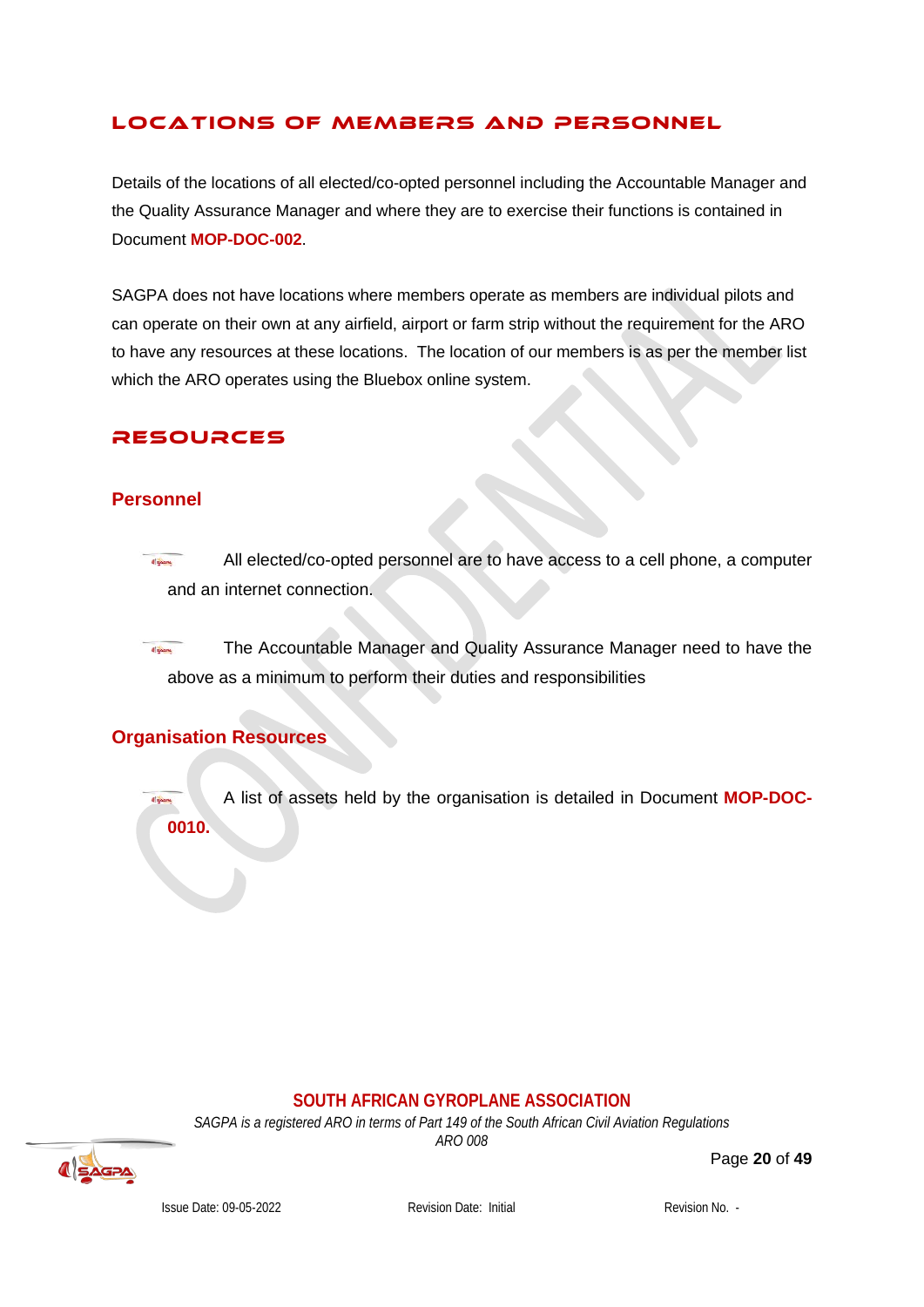# <span id="page-20-0"></span>AUTHORISATIONS OR DELEGATIONS GRANTED

# <span id="page-20-1"></span>**By the Director of SA Civil Aviation Authority.**

SAGPA has been granted ARO Approval in terms of Part 149 with approval diaman number ARO/008.

# <span id="page-20-2"></span>**By the SAGPA**

SAGPA has authorised the elected members as listed in Document MOP-DOCd Bang 002 to perform duties and functions as listed in this MOP.

### **SOUTH AFRICAN GYROPLANE ASSOCIATION**

*SAGPA is a registered ARO in terms of Part 149 of the South African Civil Aviation Regulations ARO 008*



Issue Date: 09-05-2022 Revision Date: Initial Revision Date: Initial Revision No. -

Page **21** of **49**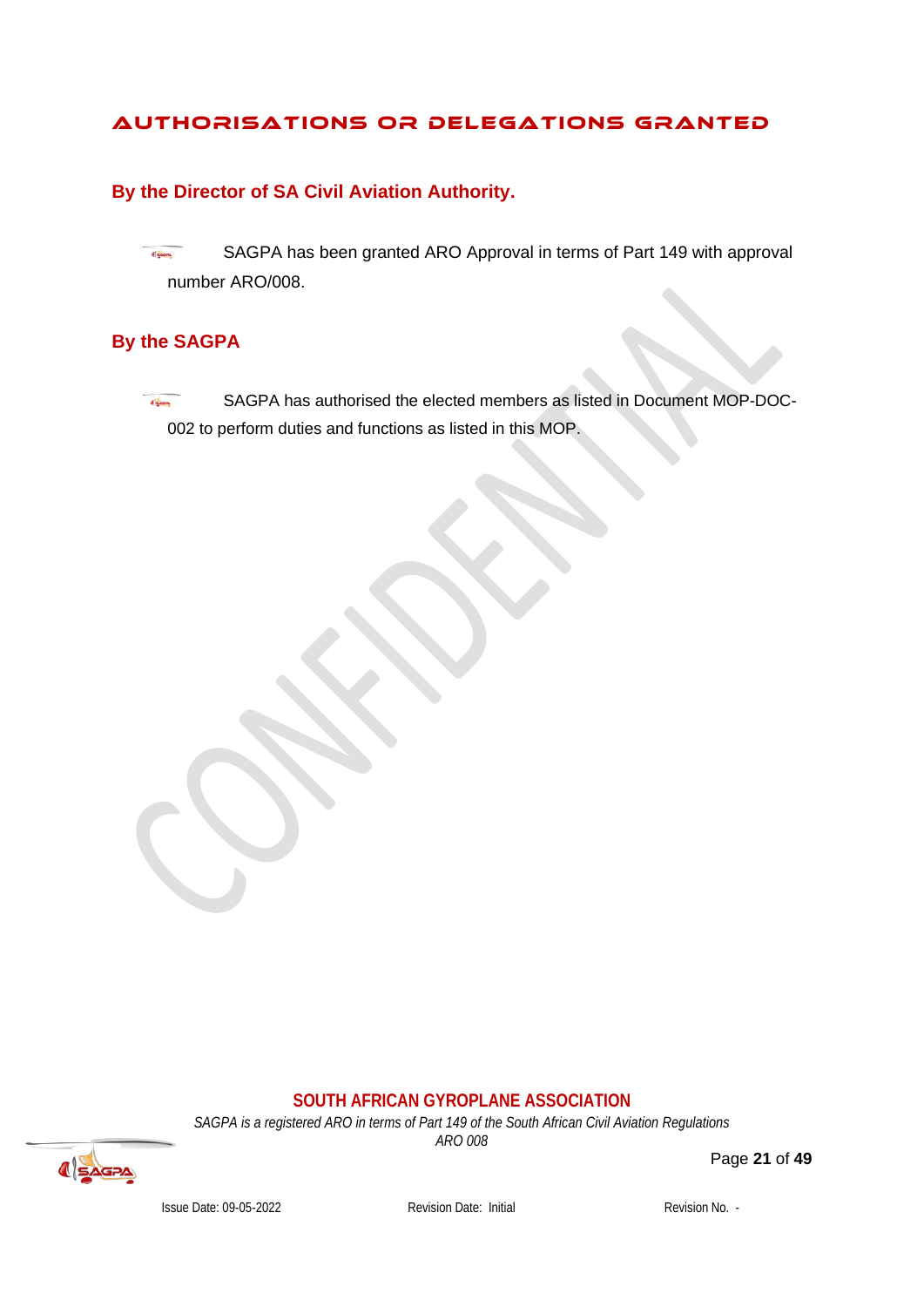# <span id="page-21-0"></span>SECTION 1: RULES

### <span id="page-21-1"></span>**1.1 Membership**

- Operators of non-type certified aircraft in the category Gyroplane and gyro gliders d Bank will be required to be members of an aviation recreation organisation as per regulation 94.06.01.
- This organisation also represents operators of NTCA Gyroplanes not subject diams. to regulation 94.06.01 excluding Competition Aerobatic rotorcraft on a voluntary basis.
- Membership is renewable annually. Should SAGPA enter into a bilateral d'étant agreement with and become a valid section of the Aero Club of South Africa, then members of SAGPA will also have to be members of the Aero Club of South Africa. All members will abide by SAGPA's Constitution and Code of Conduct.

# <span id="page-21-2"></span>**1.2 Pilot licencing**

d game

As Per Part 62 of the SA-CARs and SA-CATS

# <span id="page-21-3"></span>**1.3 Flight Training Authorisation**

As per Part 141 of the SA-CARs and SA-CATS

# <span id="page-21-4"></span>**1.4 Aircraft airworthiness**

As per Parts 24 and 94 of the SA-CARs and SA-CATS

# <span id="page-21-5"></span>**1.5 Aircraft operation**



As per Parts 24, 44, 91, and 94 of the SA-CARs and SA-CATS.

### **SOUTH AFRICAN GYROPLANE ASSOCIATION**

*SAGPA is a registered ARO in terms of Part 149 of the South African Civil Aviation Regulations ARO 008*



Issue Date: 09-05-2022 Revision Date: Initial Revision No. -

Page **22** of **49**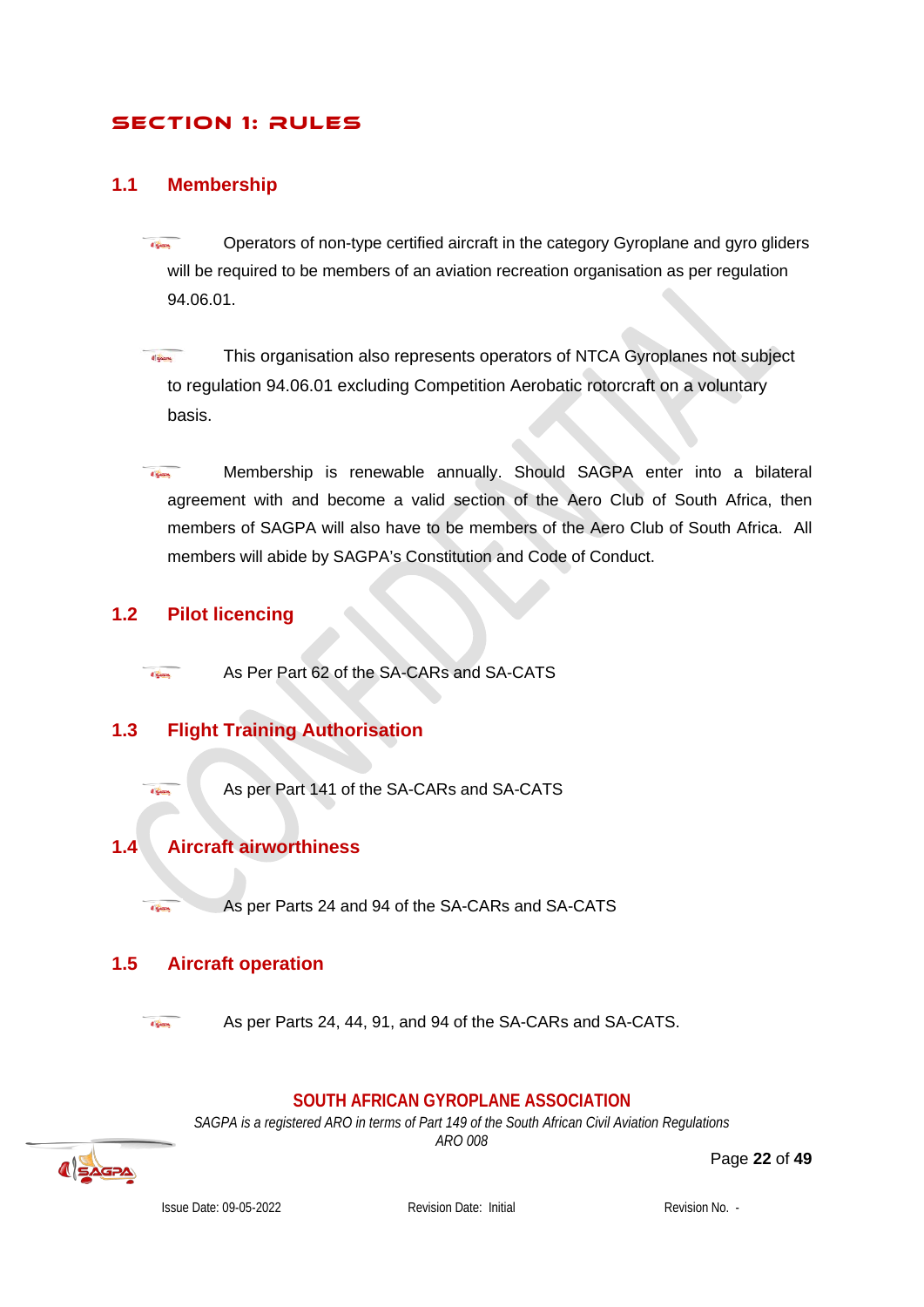# <span id="page-22-0"></span>**1.6 South African Civil Aviation Regulations and Technical Standards**

 $\epsilon$ South African Civil Aviation Regulations and their applicable Technical Standards shall be observed and complied with at all times by all members.

# <span id="page-22-1"></span>**1.7 Type and Class Ratings**

### **1.7.1 Definitions**

As per Part 1 of the SA-CAR and Part 24 of the SA-CARs and SA-CATS.

### **1.7.2 Type Rating**



As per Part 62 of the SA-CARs and SA-CATS.

### **1.7.3 Class Rating**



As per Part 62 of the SA-CARs and SA-CATS.

### <span id="page-22-2"></span>**1.8 Rules of the Air**



As par Parts 91 and 94 of the SA-CARs and SA-CATS

# <span id="page-22-3"></span>**1.9 Instruction and Introduction**

As per Part 62 and 141 of the SA-CARs and SA-CATS.

# <span id="page-22-4"></span>**1.10 Use of radio equipment**

d Chang The minimum requirement is that the pilot is a holder of a restricted radio licence as per Part 91 or 94 of the SA-CARs and SA-CATSand will abide by the requirements of the current Electronic Communications ACT.

### **SOUTH AFRICAN GYROPLANE ASSOCIATION**

*SAGPA is a registered ARO in terms of Part 149 of the South African Civil Aviation Regulations ARO 008* Page **23** of **49**

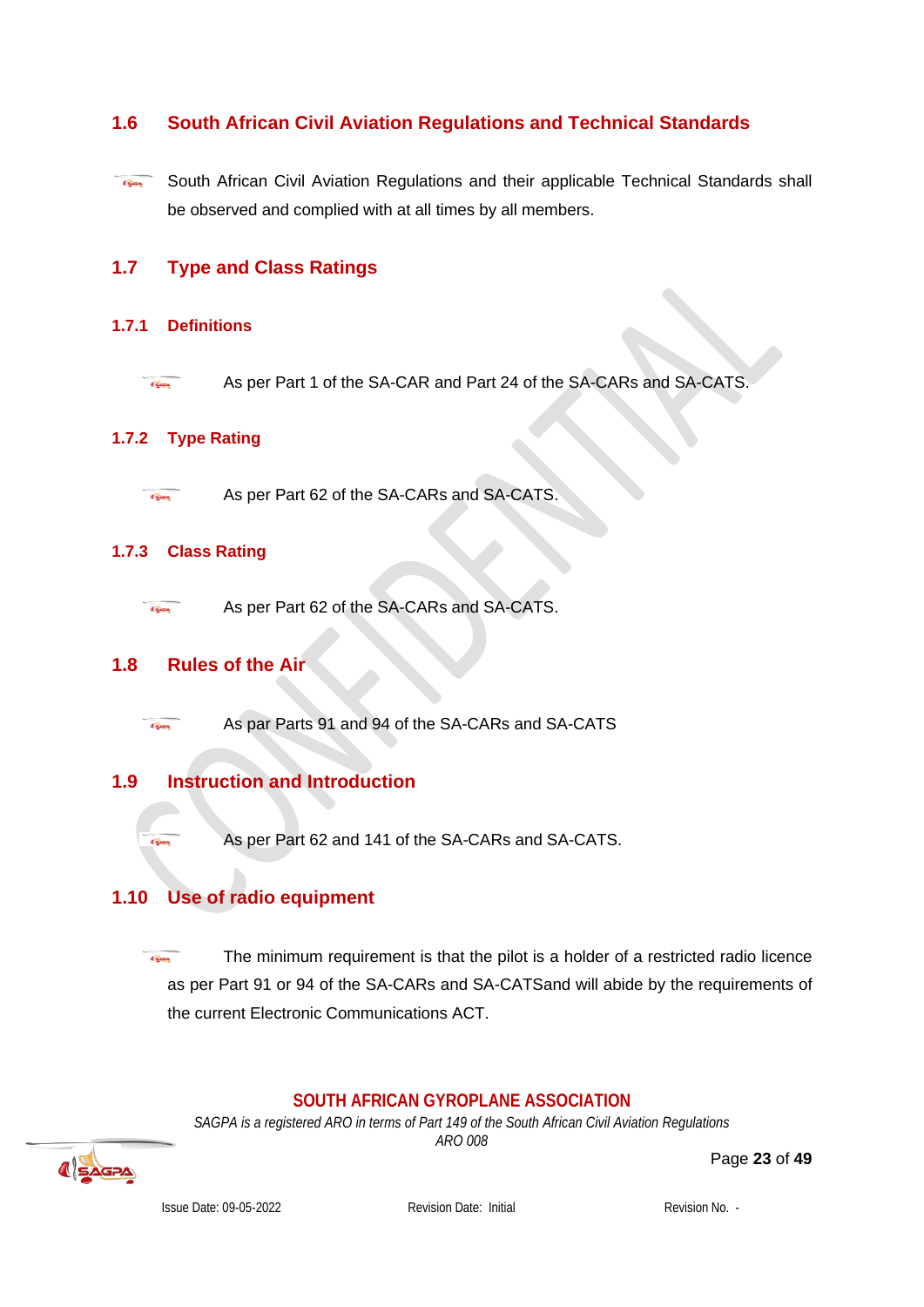# <span id="page-23-0"></span>**1.11 Equipment**

A person shall not operate any gyroplanes and any other rotorcraft unless it is d Bank equipped with the basic equipment as required by the class of airspace the flight will take place in and in compliance with Part 91 & 94 as applicable.

### <span id="page-23-1"></span>**1.12 Conduct**

- Members shall conduct themselves in a manner that will not bring the sport or the al Band organisation into disrepute.
- Members shall not make a nuisance of themselves and comply with the d'élement provisions of regulation 91 and 94 (Rules of the Air) Members shall not cause harm to the sport of aviation in any way.
- All paid up members agree to abide and comply with the SAGPA Constitution diams. contained in Document **MOP-DOC-003** and the Code of Conduct contained in Document **MOP-DOC-004.**

### <span id="page-23-2"></span>**1.13 Emergency Response Plan**

Applicable and specific to each special air event hosted by SAGPA.

### **SOUTH AFRICAN GYROPLANE ASSOCIATION**

*SAGPA is a registered ARO in terms of Part 149 of the South African Civil Aviation Regulations ARO 008*



Issue Date: 09-05-2022 Revision Date: Initial Revision No. -

Page **24** of **49**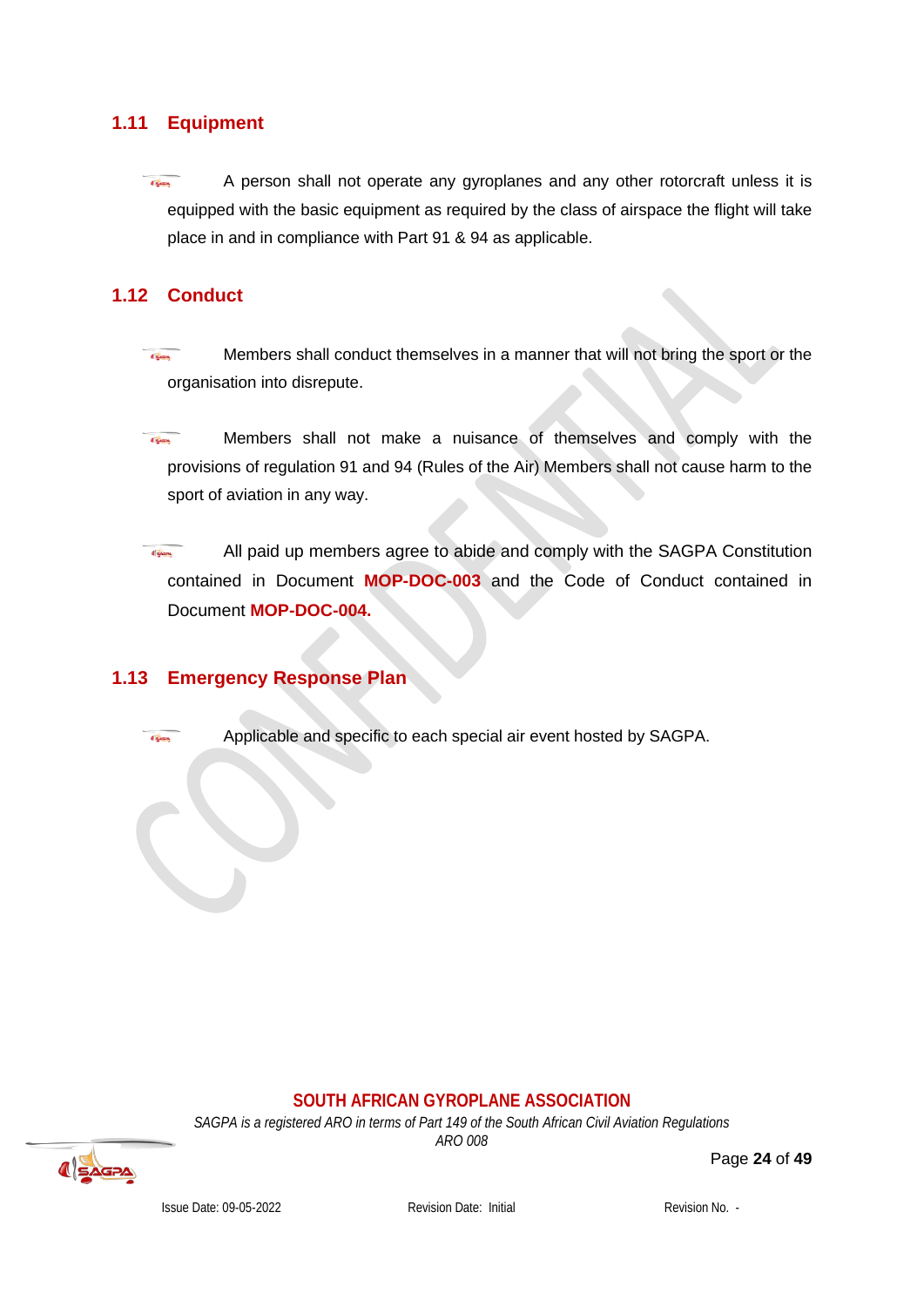# <span id="page-24-0"></span>SECTION 2 : LICENCES – GENERAL

As per Part 62 as the case may be, of the SA-CARs and SA-CATS

### <span id="page-24-1"></span>**2.1 Medical Certificate**



As per Part 67 of the SA-CARs and SA-CATS

### <span id="page-24-2"></span>**2.2 Age Limitations**

As per Part 62 or Part 61, as the case may be, of the SA-CARs and SA-CATS

### <span id="page-24-3"></span>**2.3 New Licence Applications**



As per Part 62 or Part 61, as the case may be, of the SA-CARs and SA-CATS.

### <span id="page-24-4"></span>**2.4 Fees**



As per Part 187 of the SA-CARs and SA-CATS.

### <span id="page-24-5"></span>**2.5 Foreign Licence validations**

As per Part 62 or Part 61, as the case may be, of the SA-CARs and SA-CATS.

### **SOUTH AFRICAN GYROPLANE ASSOCIATION**

*SAGPA is a registered ARO in terms of Part 149 of the South African Civil Aviation Regulations ARO 008*



Issue Date: 09-05-2022 Revision Date: Initial Revision No. -

Page **25** of **49**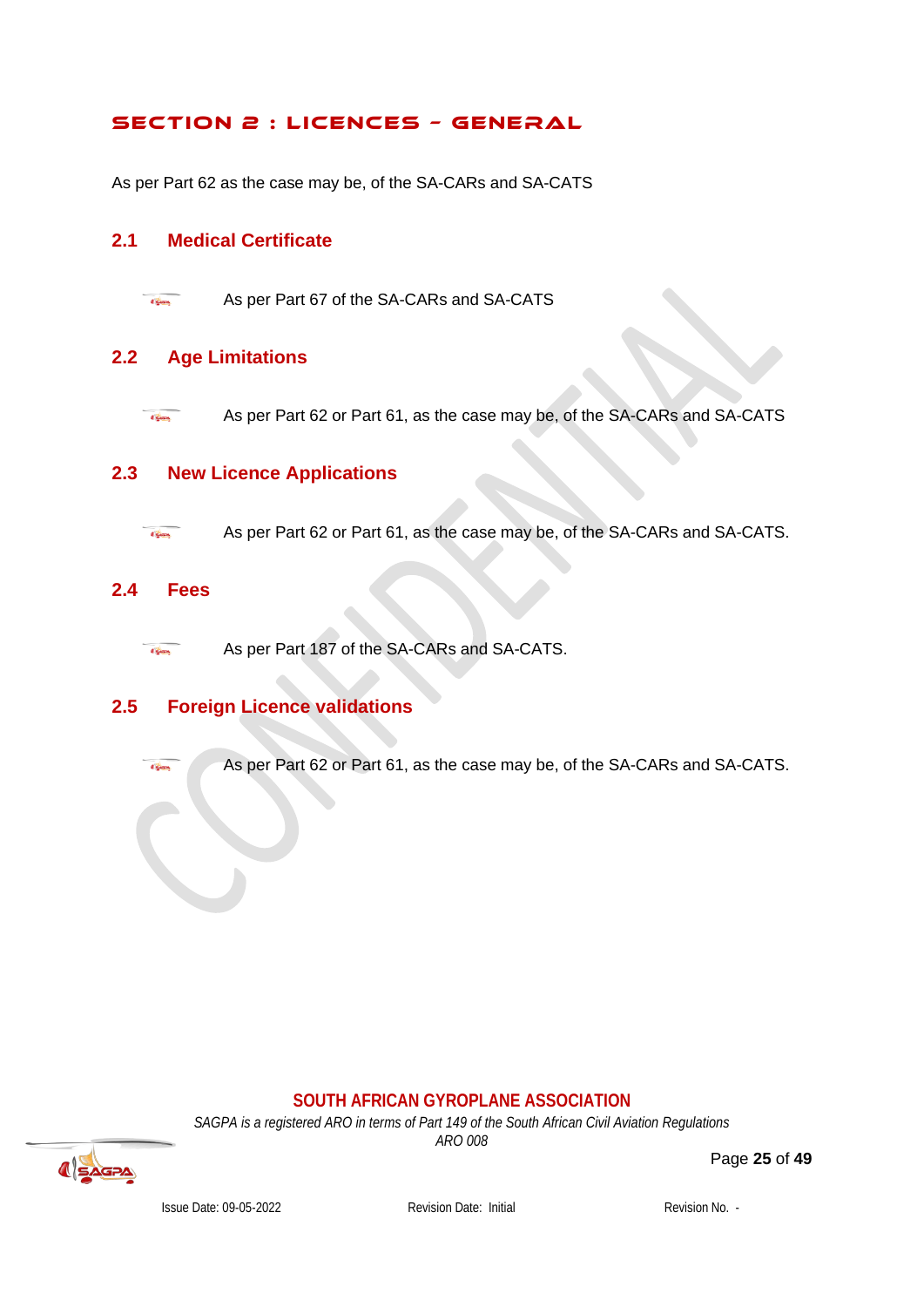# <span id="page-25-0"></span>SECTION 3: LICENCE REQUIREMENTS

As per Part 62 as the case may be, of the SA-CARs and SA-CATS.

# <span id="page-25-1"></span>SECTION 4: LICENCE RENEWALS

As per Part 62 as the case may be, of the SA-CARs and SA-CATS.

### **SOUTH AFRICAN GYROPLANE ASSOCIATION**

*SAGPA is a registered ARO in terms of Part 149 of the South African Civil Aviation Regulations ARO 008* Page **26** of **49**

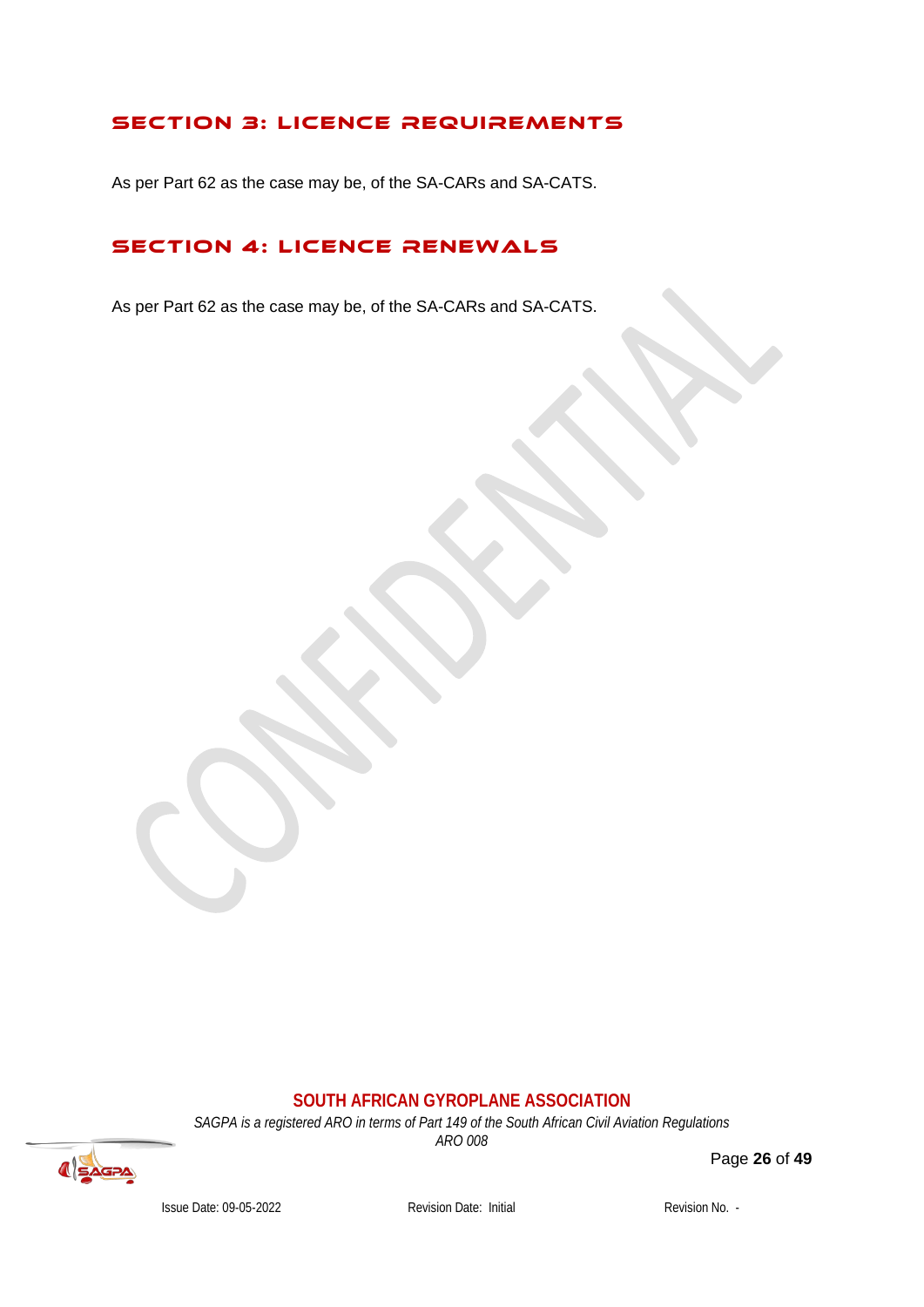# <span id="page-26-0"></span>SECTION 5: PERSONNEL

SAGPA is run by an Executive and Operational Committee.

# <span id="page-26-1"></span>**5.1 Elected Personnel & Authorisations Granted**

The personnel mentioned below are all elected positions which the members vote d game for at the Annual General Meeting.

Document **MOP-DOC-002** contains the names, locations and delegation granted di guara by the DCA of the elected personnel.

distant

The Executive/Management Committee:

- 1) A Chairman who is also the Accountable Manager
- 2) A Vice-Chairman
- 3) Treasurer
- 4) Quality Assurance

The Operational Committee, as applicable

- 1) National Safety Officer
- 2) Head of Training
- 3) Head of Technical
- 4) Head of Competitions
- 5) Head of Transformation & Development Officer
- 6) Public Relations Officers
- 7) Administrative Officer (non-elective)

di Bana Any portfolio position on the Operational Committee may, at the discretion of the Executive Committee, be shared by one or more persons.

The Executive Committee will appoint or contract a qualified person to be the d'étant Quality Assurance Manager for the organisation.

### **SOUTH AFRICAN GYROPLANE ASSOCIATION**

*SAGPA is a registered ARO in terms of Part 149 of the South African Civil Aviation Regulations ARO 008* Page **27** of **49**

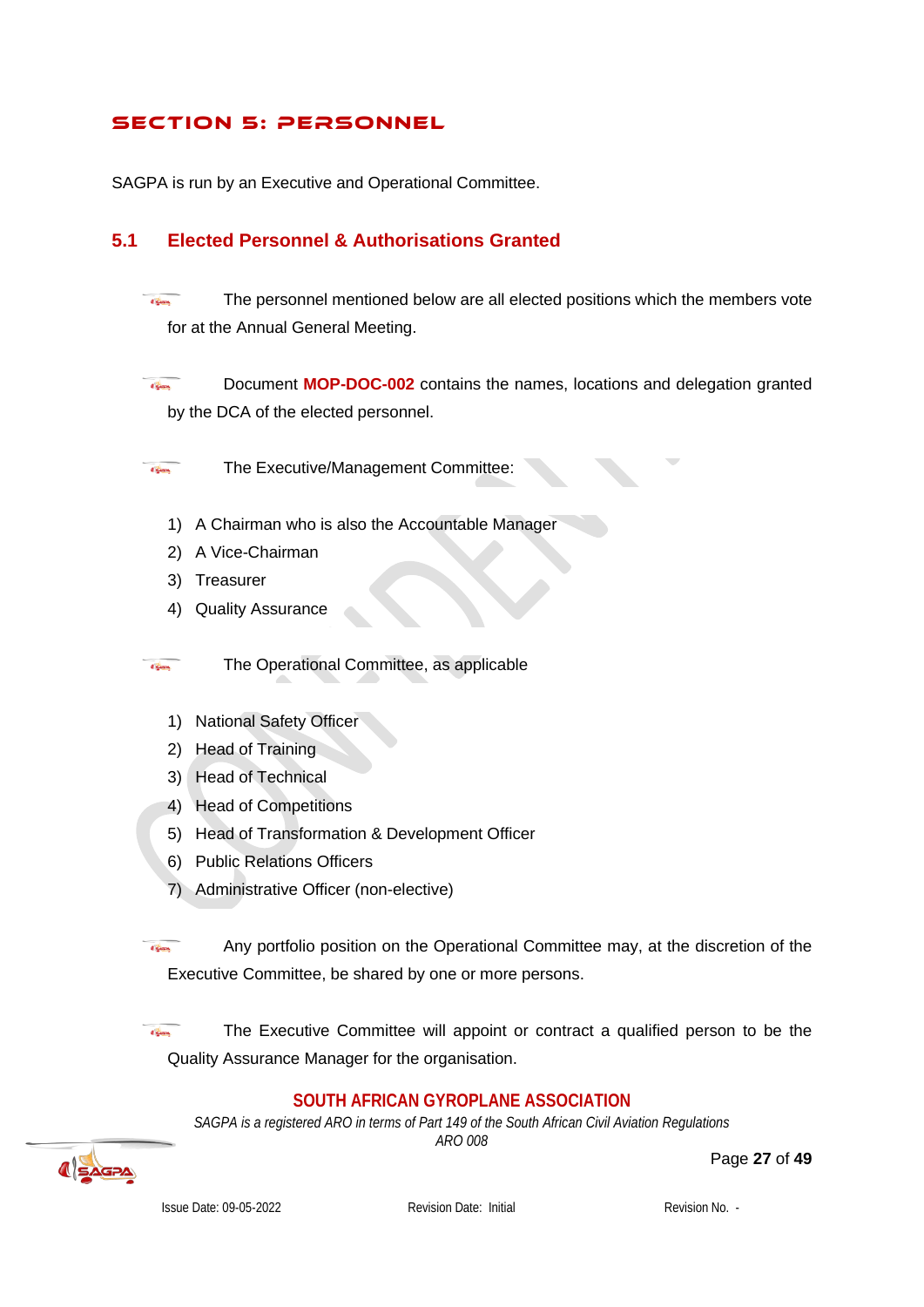The Executive Committee will appoint the administrative officer. e gang

After election at the AGM, the Accountable Manager and the Quality Assurance d'élement Manager will be required to sign a *Letter of Authorisation* as per Document **MOP-DOC-012** accepting their duties and responsibility.

# <span id="page-27-0"></span>**5.2 Procedure for Initially Assessing the competency of Committee Members Authorised by the ARO**

The Accountable Manager, in conjunction with the Quality Assurance Manager, d'autres shall determine and where applicable review the required competency level of personnel and submit such amendments to MOP to the committee for approval.

The nominated candidate must comply with the criteria as set out in the d Chann requirements sections for the position nominated as per section 5.6 below.

Election and confirmation of these individual candidates' positions will follow the d'États procedure as set out in section 5.4 above.

# <span id="page-27-1"></span>**5.3 General Competency requirements**

The elected members are appointed to perform the functions required for good **Chain** governance of SAGPA.

Appointments are based on experience, qualifications, knowledge, competencies, and skills transferred by previous elected members of the organisation, with clearly defined responsibilities and mandates.

Elected members shall have managerial, administration, and people skills.

- Elected members shall have access to suitable communication devices.
- a Shann

Elected members shall be able to speak, read, and write English fluently.

# **SOUTH AFRICAN GYROPLANE ASSOCIATION**

*SAGPA is a registered ARO in terms of Part 149 of the South African Civil Aviation Regulations ARO 008* Page **28** of **49**

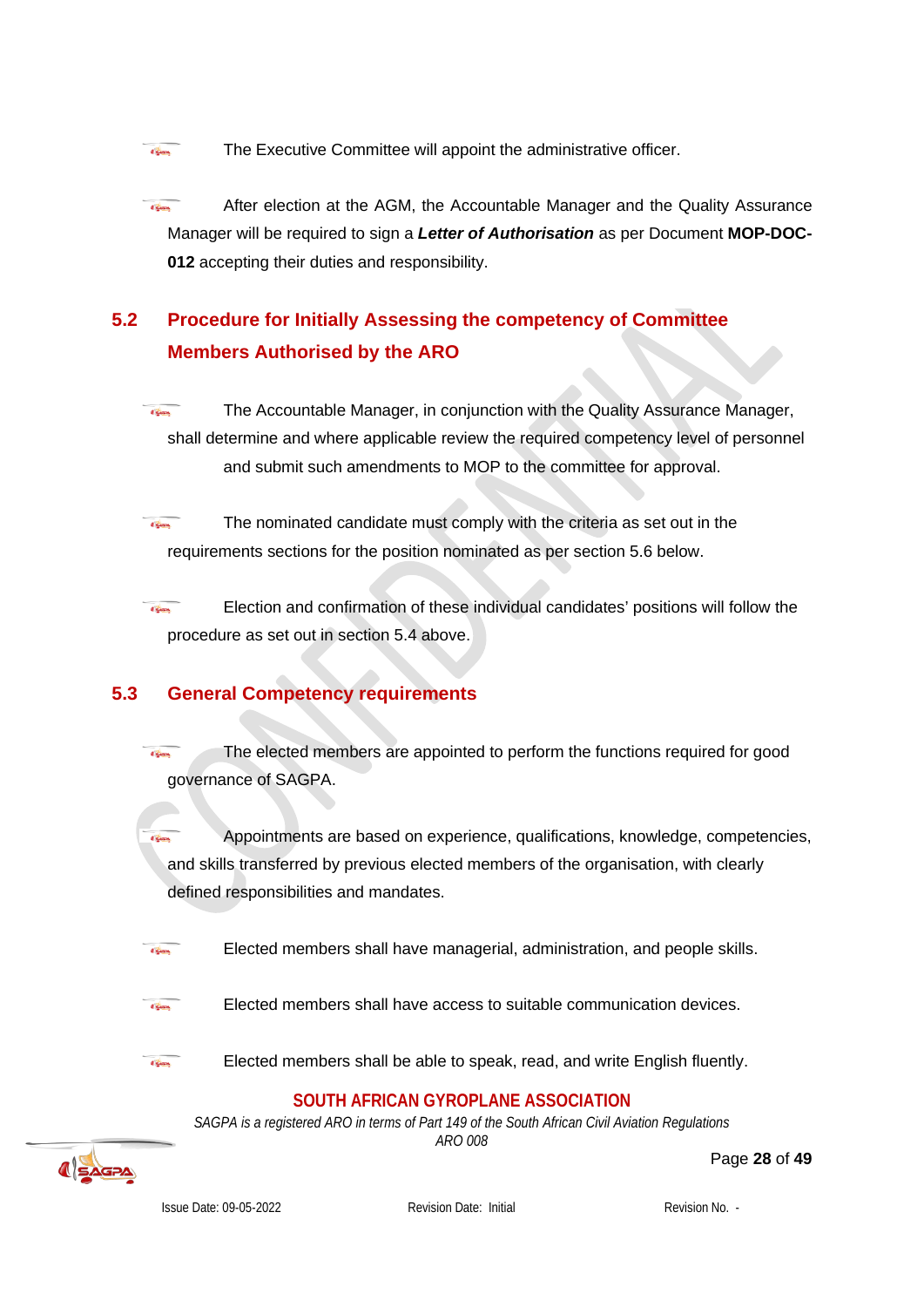It would be an advantage if the individual can show experience in the position d Rome applying/ contracted or nominated for.

New elected members will sign the scope of authorisation granted which will d'élement deem as proof that the MOP and Quality System of the ARO is understood and and to be implemented at all levels.

# <span id="page-28-0"></span>**5.4 Procedure for maintaining the competency of those Committee Members authorised by the ARO.**

d'élement In addition to the minimum requirements as per section 5.6 above and where applicable and required, the Accountable Manager, in conjunction with the Quality Assurance Manager will identify additional courses/workshops/seminars should the position require such and in the event of a regulatory requirement.

In the event of any new revisions issued for the SA CAR and SA CATS as well as  $\epsilon$  ,  $\epsilon$ this organisation's Manual of Procedure (MOP), Committee Members affected shall be made aware of these revisions by the Quality Assurance Manager, using the communication platforms and distribution list as per section 7 of this MOP.

# <span id="page-28-1"></span>**5.5 Requirements, duties and responsibilities of the personnel**

### **5.5.1 Chairman/Accountable Manager**

# **5.5.1.1 Requirements**

Must have a general knowledge of the aviation sector falling under SAGPA.

- Must have good people skills.
- Must have good managerial skills.
- Must be well versed in aviation related topics.a those

# **SOUTH AFRICAN GYROPLANE ASSOCIATION**

*SAGPA is a registered ARO in terms of Part 149 of the South African Civil Aviation Regulations ARO 008* Page **29** of **49**

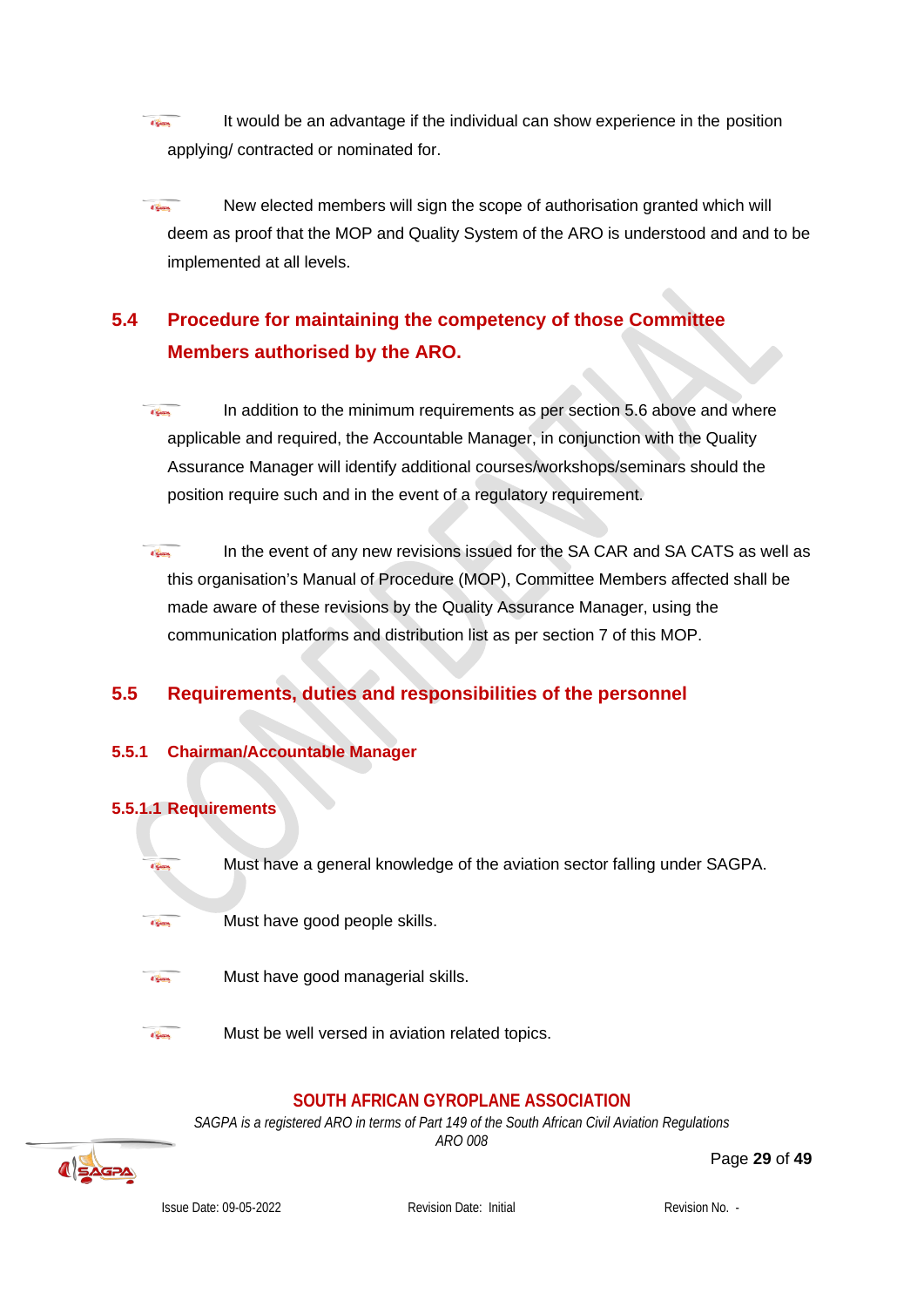



Must have access to the internet

Must have served for at least one year on the SAGPA committee.

### **5.5.1.2 Duties and Responsibilities**

- In all activities, seek to promote the goals of SAGPA, and have the d'Orana interests of SAGPA and recreation flying in general at heart.
- d'Oran Must have unrestricted access to work performed or activities undertaken by all other persons contracted with SAGPA or other persons rendering service to **SAGPA**
- Is responsible for communication and liaison between SAGPA and the SACAA.
- **Chann** Deals with all complaints addressed to SAGPA either in person, or delegates to the appropriate portfolio/s and makes sure that the complaint has been dealt with satisfactorily.
- Travel to all necessary events, meetings and locations in South Africa, in line with allen. the aims and goals and to the benefit of the organization and all its members or arrange for a SAGPA representative to attend in his/her stead.
- Monitor any enforcement procedure should SACAA notify the ARO. On receipt of a successful enforcement matter the Accountable Manager will continue with the disciplinary procedure documented in this MOP.
- a Bana Has full rights of consultation with any such person in SAGPA in respect of such compliance by him or her;

Has the power to report directly to the management of SAGPA on his or her d Corn investigations and consultations mentioned above.

### **SOUTH AFRICAN GYROPLANE ASSOCIATION**

*SAGPA is a registered ARO in terms of Part 149 of the South African Civil Aviation Regulations ARO 008* Page **30** of **49**

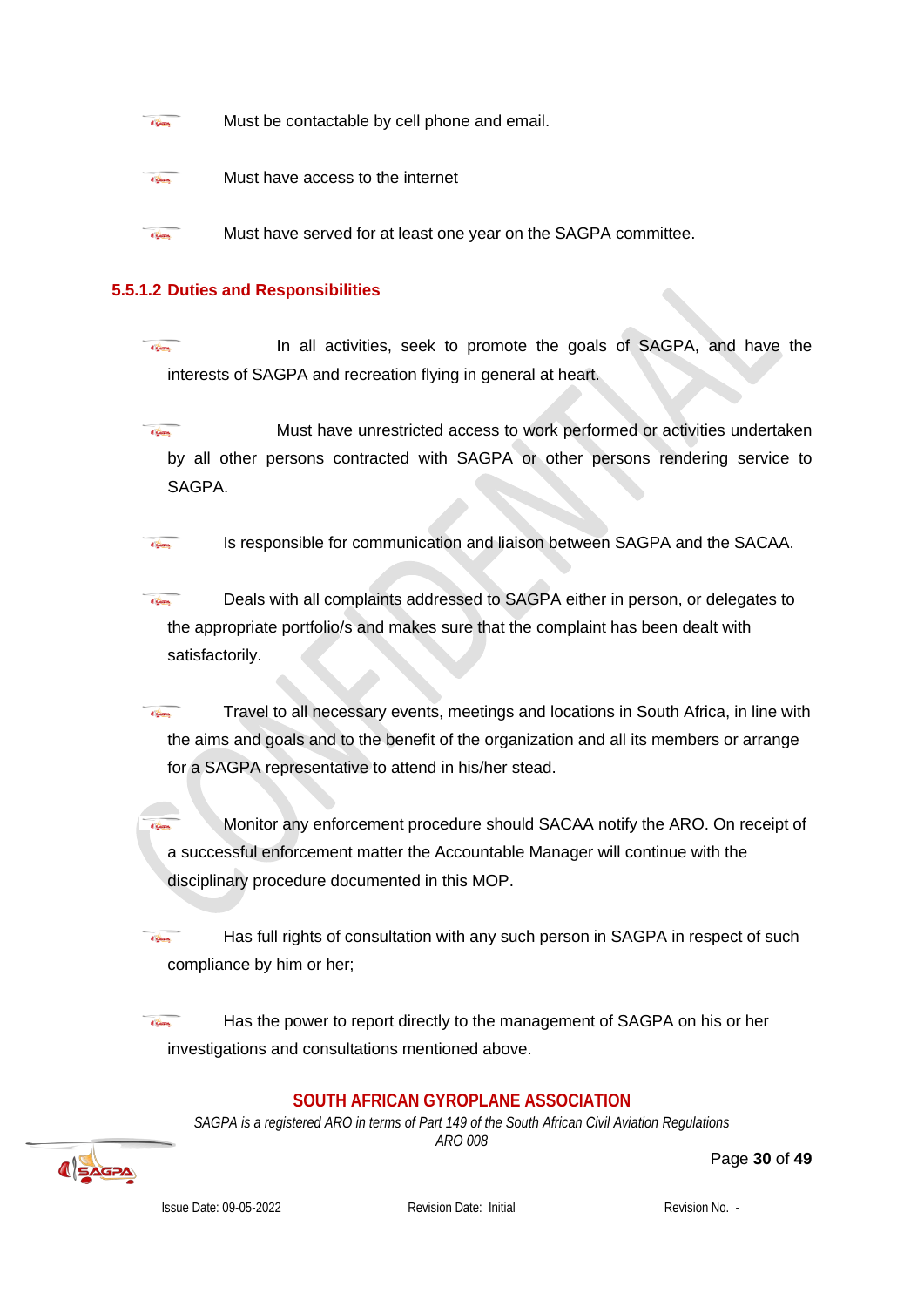# **SOUTH AFRICAN GYROPLANE ASSOCIATION**

*SAGPA is a registered ARO in terms of Part 149 of the South African Civil Aviation Regulations ARO 008* Page **31** of **49**



Issue Date: 09-05-2022 Revision Date: Initial Revision Date: Initial Revision No. -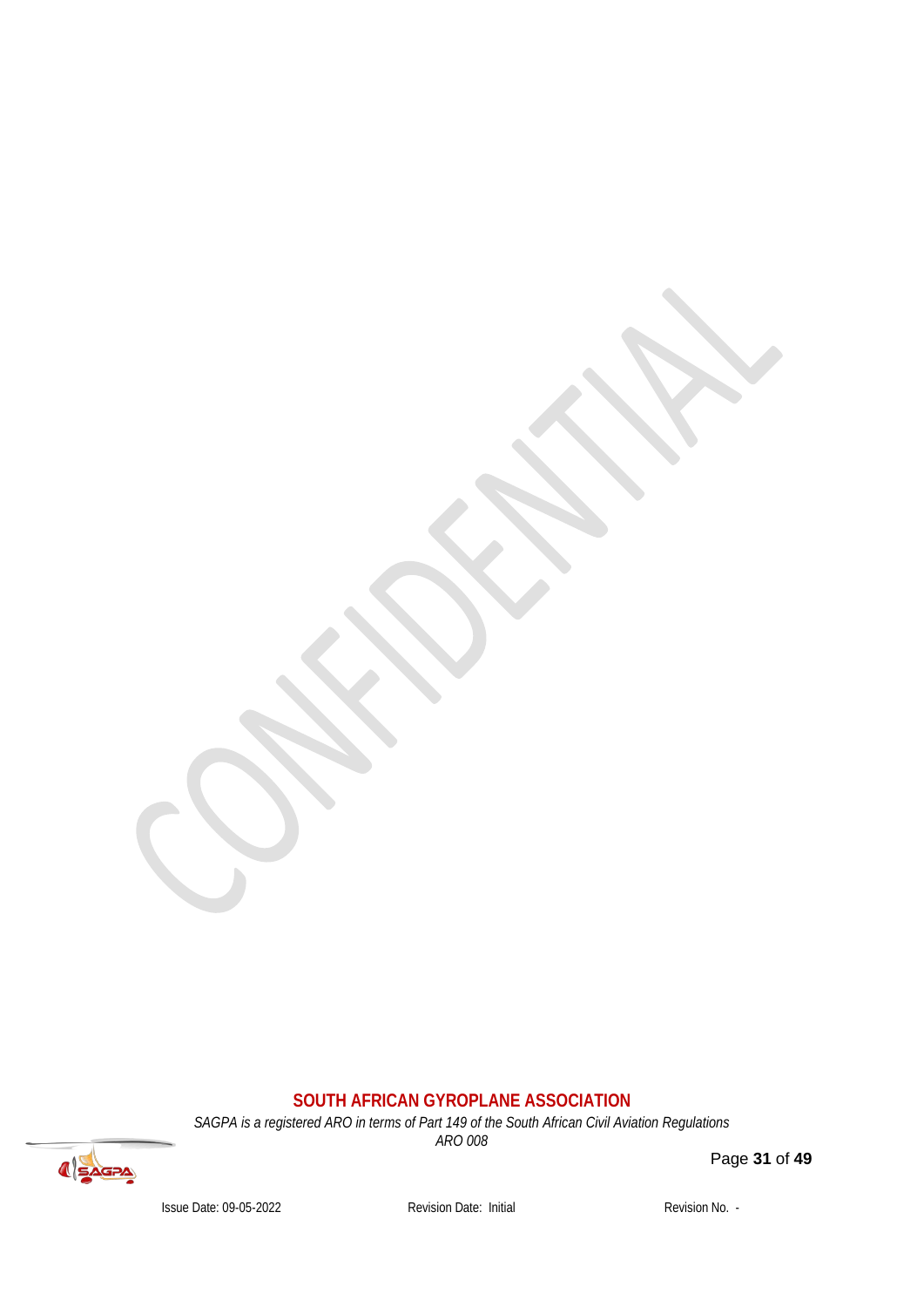### **5.5.2 National Safety Officer**

### **5.5.2.1 Requirements**

d'Oran Must have a valid pilot's licence and/or have held a pilots licences/or have experience in Aviation Safety.



Must have access to the internet

### **5.5.2.2 Duties and Responsibilities**



- Gives appropriate safety feedback to its members. a Um
- Has direct access to the Accountable Manager. al Blom
- To promote safety amongst all members **Chain**

### **5.5.3 Head of Training**

### **5.5.3.1 Requirements**



Must be an instructor or have held an instructors rating.

Must be contactable by cell phone and email.



e gam

Must have access to the internet

### **5.5.3.2 Duties and Responsibilities**



**SOUTH AFRICAN GYROPLANE ASSOCIATION** Consult with SACAA on Part 141 issues.

*SAGPA is a registered ARO in terms of Part 149 of the South African Civil Aviation Regulations ARO 008*



Issue Date: 09-05-2022 Revision Date: Initial Revision No. -

Page **32** of **49**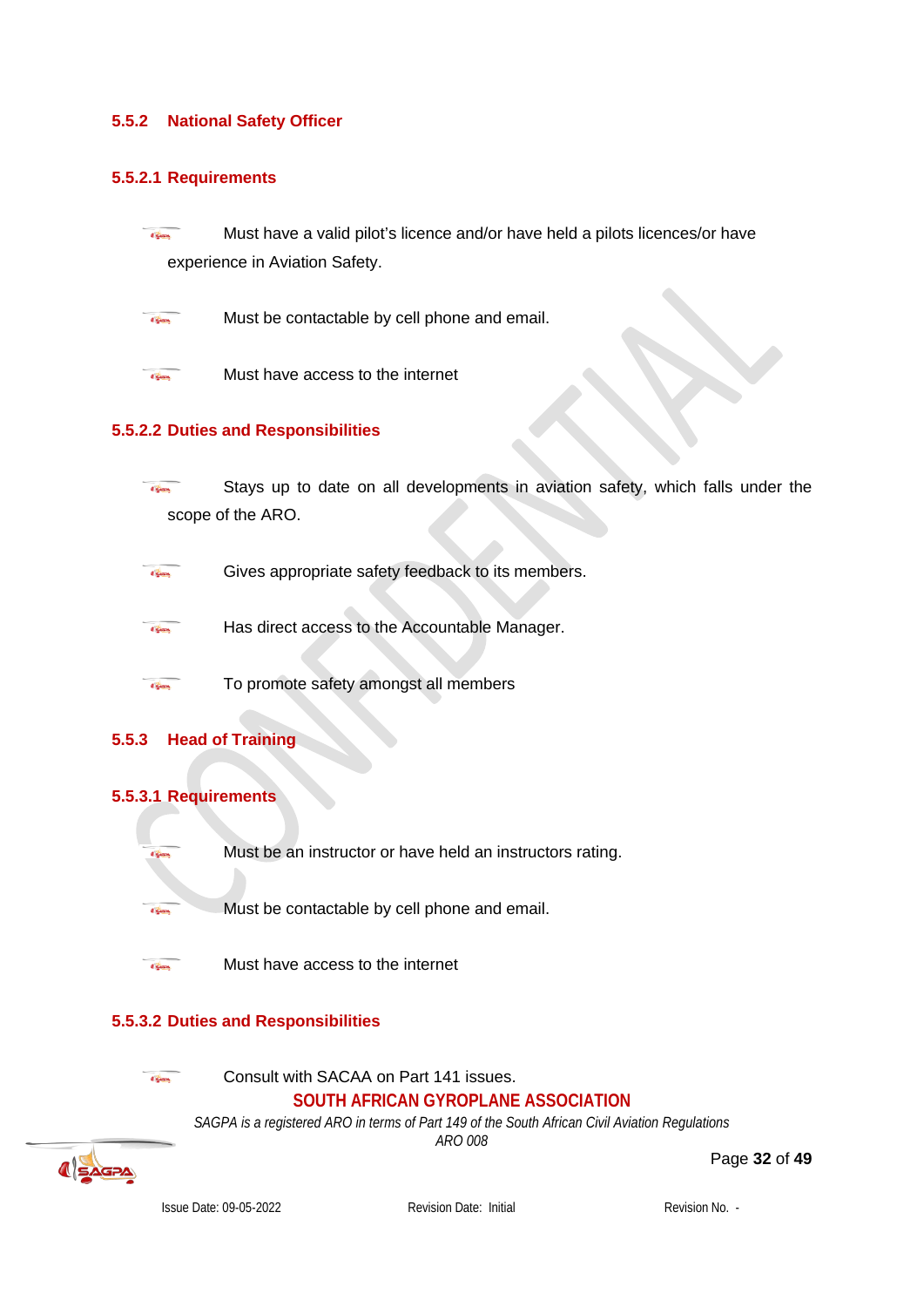Facilitate instructor seminars to discuss the standard of training methods at d'étant schools or any other training aspects.

Liaise with SACAA in terms of SA-CAR Part 141 on training matters.

### **5.5.4 Head of Technical**

### **5.5.4.1 Requirements**

Must have maintenance experience that will complement the field of aviation d'étant maintenance or have or have had an AP License or working towards an AP License.



Must be contactable by cell phone and email.

a Bann

Must have access to the internet

### **5.5.4.2 Duties and Responsibilities**

To attend and represent SAGPA at Approved Person Panel meetings, in the case **Com** where the elected member in this position is also appointed as the representative at the AP Panel.

Communicate technical issues and changes in legislation with the members.



Must be well versed with regulatory matters.

Must facilitate technical approved person seminars to discuss the standard of technical training.

Must liaise with the SACAA on technical matters.

### **SOUTH AFRICAN GYROPLANE ASSOCIATION**

*SAGPA is a registered ARO in terms of Part 149 of the South African Civil Aviation Regulations ARO 008* Page **33** of **49**

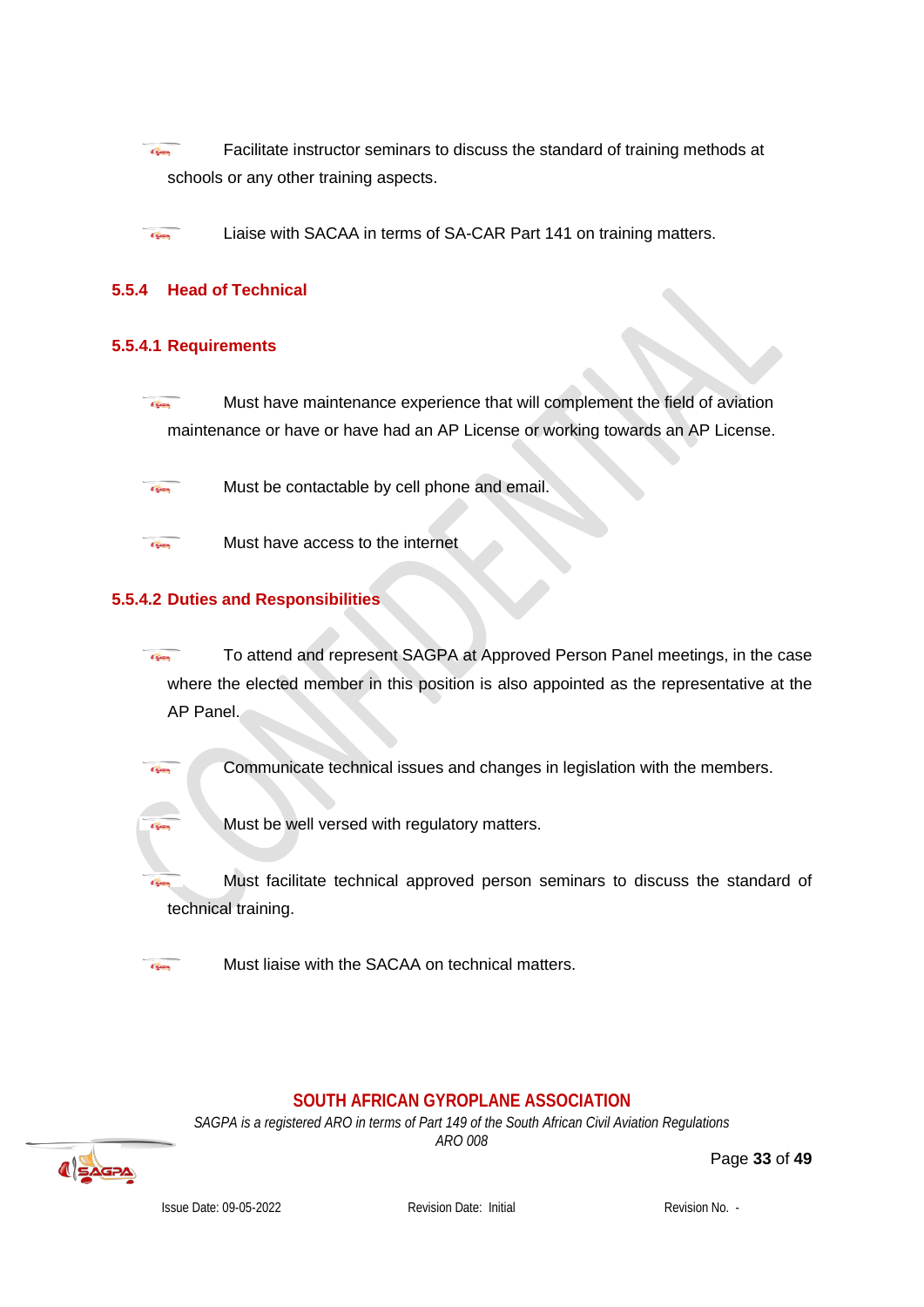#### **5.5.5 Treasurer**

### **5.5.5.1 Requirements**



Must have a good financial background



Must have a sound knowledge of accounting

Must be able to keep a full set of financials and draft financial statements **Com** annually



Must have access to the internet

### **5.5.5.7 Duties and Responsibilities**

diam

Maintain an up to date set of financials, recording all transactions that have taken place during the financial year

Make payments of necessary accounts as agreed upon by the executive d Bang committee

Gather and collate event budgets if possible

Compile ARO budget report for the following financial year if possible

Exercise proper, legal and appropriate financial responsibility in all dealings with, or on behalf of SAGPA through maintaining accurate financial accounts and an asset registers, where applicable

### **5.5.6 Quality Assurance Manager**

#### **5.5.6.1 Requirements**



Must have experience in Quality Assurance Management or auditing.

### **SOUTH AFRICAN GYROPLANE ASSOCIATION**

*SAGPA is a registered ARO in terms of Part 149 of the South African Civil Aviation Regulations ARO 008*



Issue Date: 09-05-2022 Revision Date: Initial Revision No. -

Page **34** of **49**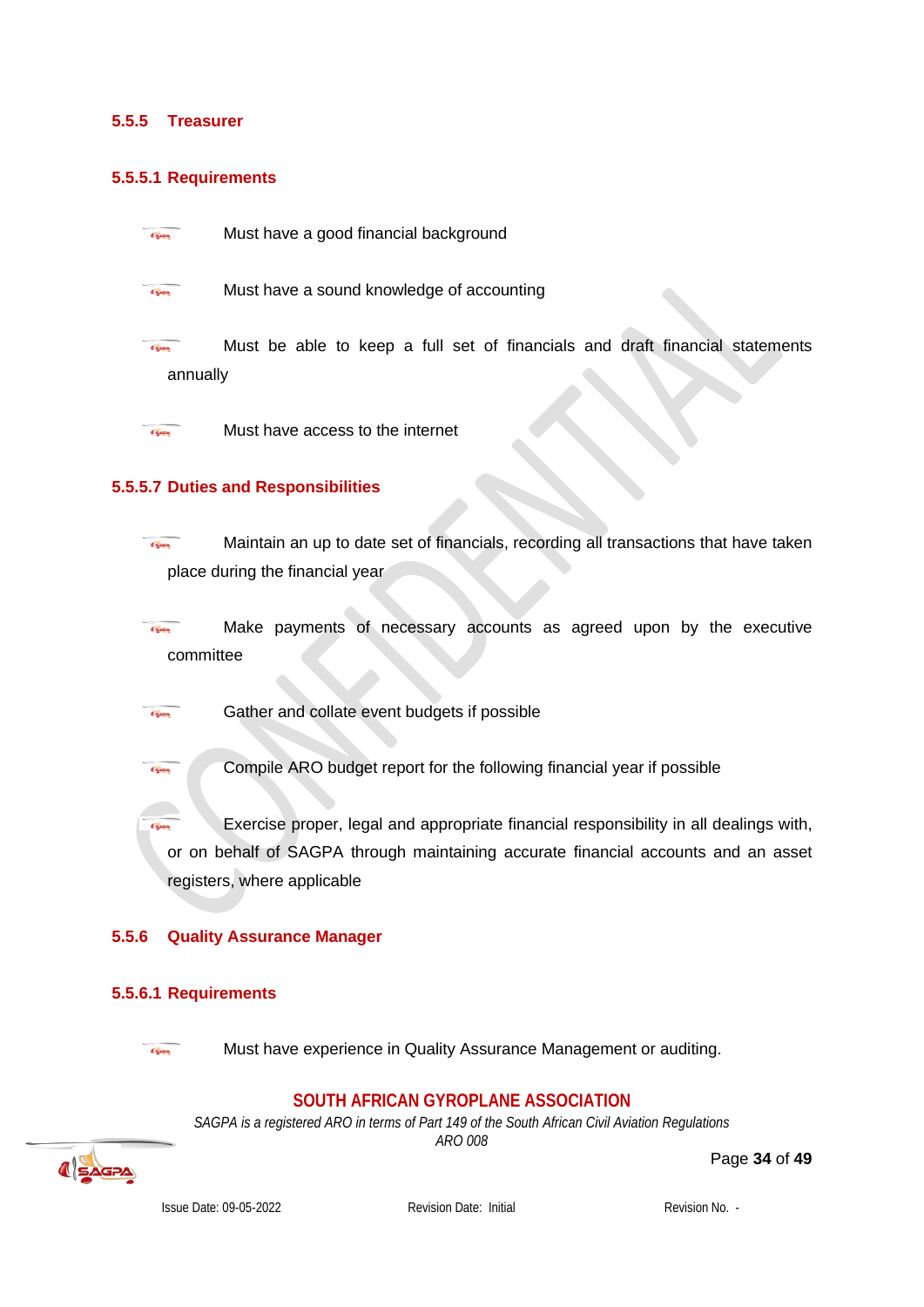

Must be contactable by cell phone and email.

Must have access to the internet

### **5.7.6.2 Duties and Responsibilities**

- Has direct access to the Accountable Manager on all matters affecting the d'anne organisation and shall have unrestricted access to activities undertaken by all committee members of this organization
	- Has the authority to control and implement any quality assurance matter

Shall be responsible for ensuring that the quality assurance system is properly a duni implemented, maintained, reviewed and improved

- d Bank Monitor the ARO status and make application at least **sixty days** before expiry date of such approval for the issuing of an organisation approval, or an amendment thereof to the Director for Civil Aviation and be accompanied by the appropriate fee as prescribed in Part 187 of the SA-CAR. The MOP and/or MOP amendment shall be submitted for approval to the Director for Civil Aviation
	- Conduct internal reviews

Monitor the Quality Assurance System

Shall make sure that the organisation has one approved complete current copy of the MOP and that it is available to all committee members to enable them to carry out their duties and responsibilities and to assure that compliance is met

Shall make sure that the MOP is reviewed as required to ensure regulatory a Bann compliance.

### **SOUTH AFRICAN GYROPLANE ASSOCIATION**

*SAGPA is a registered ARO in terms of Part 149 of the South African Civil Aviation Regulations ARO 008* Page **35** of **49**

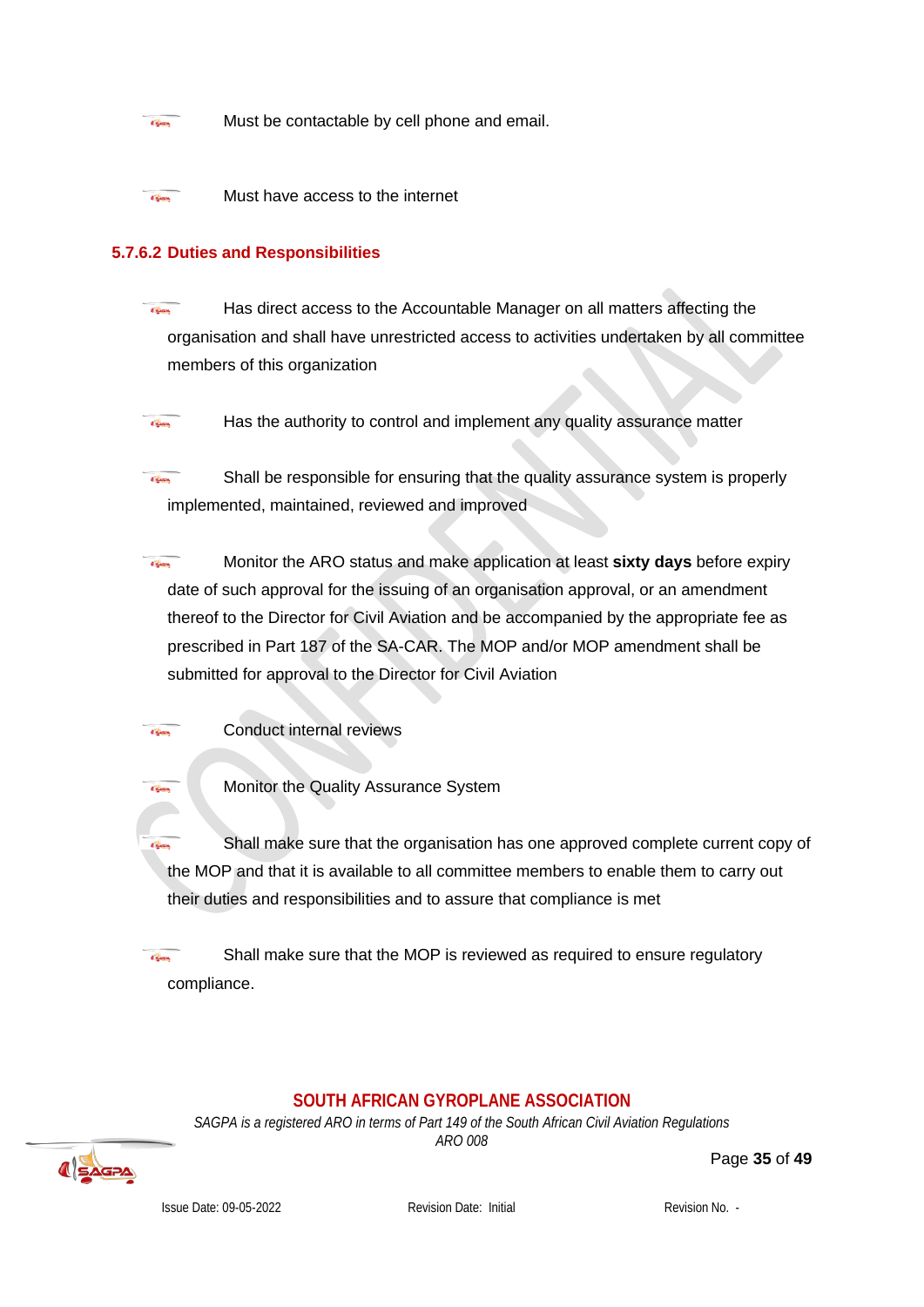# <span id="page-35-0"></span>SECTION 6: ACCIDENT REPORTING

All members are required to report accidents and incidents as per Part 12 of the SA-CAR. As a courtesy members are requested to notify the ARO Chairman/Accountable Manager or the National Safety Officer. This would assist the ARO with accident and incident analysis. This is for the benefit of all members.

### **SOUTH AFRICAN GYROPLANE ASSOCIATION**

*SAGPA is a registered ARO in terms of Part 149 of the South African Civil Aviation Regulations ARO 008*



Issue Date: 09-05-2022 Revision Date: Initial Revision Date: Initial Revision No. -

Page **36** of **49**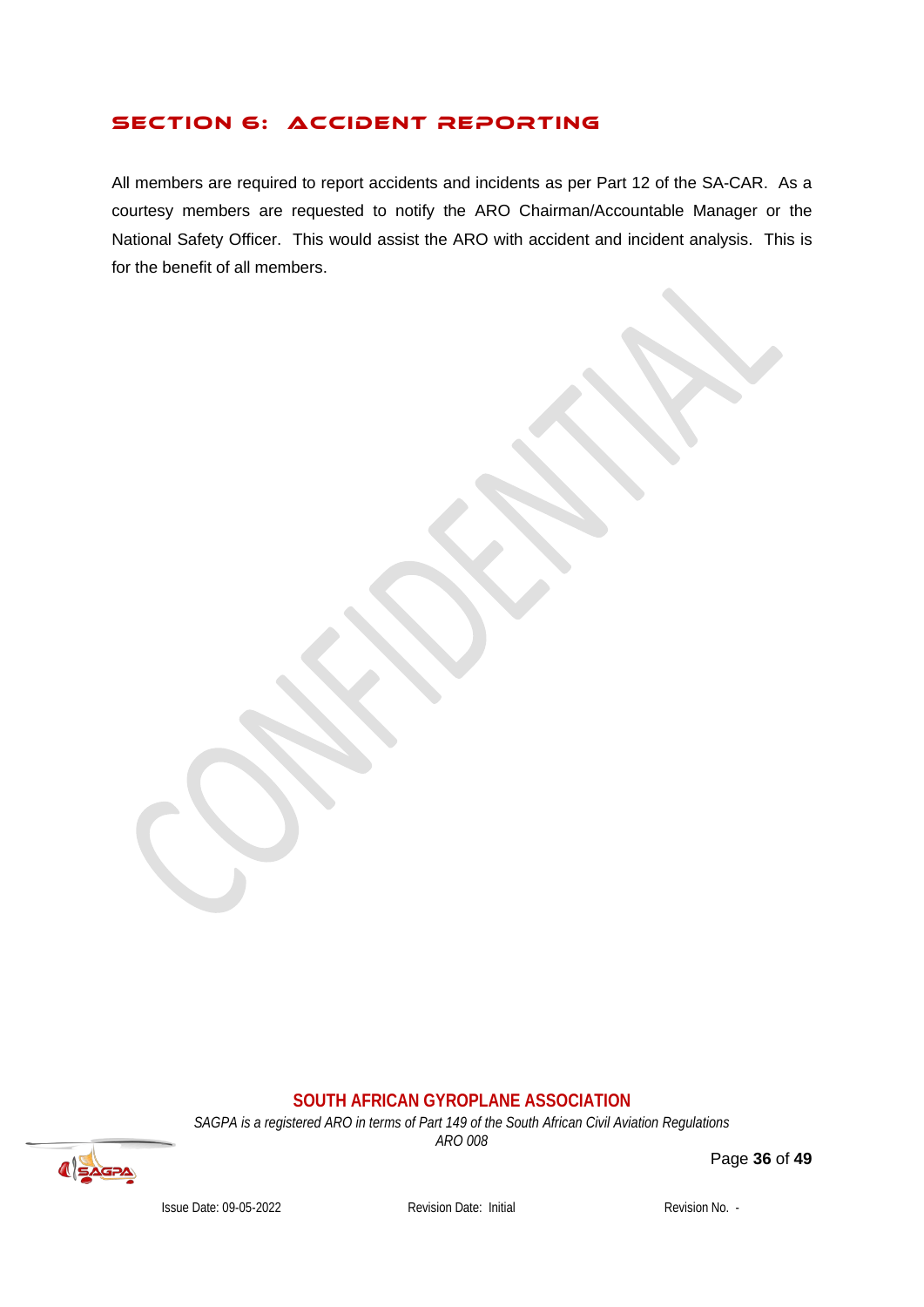# <span id="page-36-0"></span>SECTION 7: COMMUNICATION

### <span id="page-36-1"></span>**7.1 Membership communications**

Membership communication includes Gyroplane Pilots, Instructors, ATO's and Approved Persons and the communication as listed below will be used for all members in the various categories/groups.

### **7.1.1 E-mail**

E-mail via Mailchimp is one of the communication channels used to communicate with our members.

### **7.1.2 Internet**

SAGPA encourages all members to register and to monitor the official SAGPA website page at [www.sagpa.co.za](http://www.sagpa.co.za/) where all necessary bulletins and communications will be posted.

The SAGPA **Facebook page** will also form part of the social media communication with its members.

Relevant regulatory changes and information is also available on the SACAA website [www.caa.co.za.](http://www.caa.co.za/)

### **7.1.3 WhatsApp**

WhatsApp is the main communication platform with all of the members, as any urgent information that is to be shared with members will be posted and communicated on this specific topic groups. Member access to this communication platform is higher than that of email, Facebook or the website.

### **SOUTH AFRICAN GYROPLANE ASSOCIATION**

*SAGPA is a registered ARO in terms of Part 149 of the South African Civil Aviation Regulations ARO 008* Page **37** of **49**

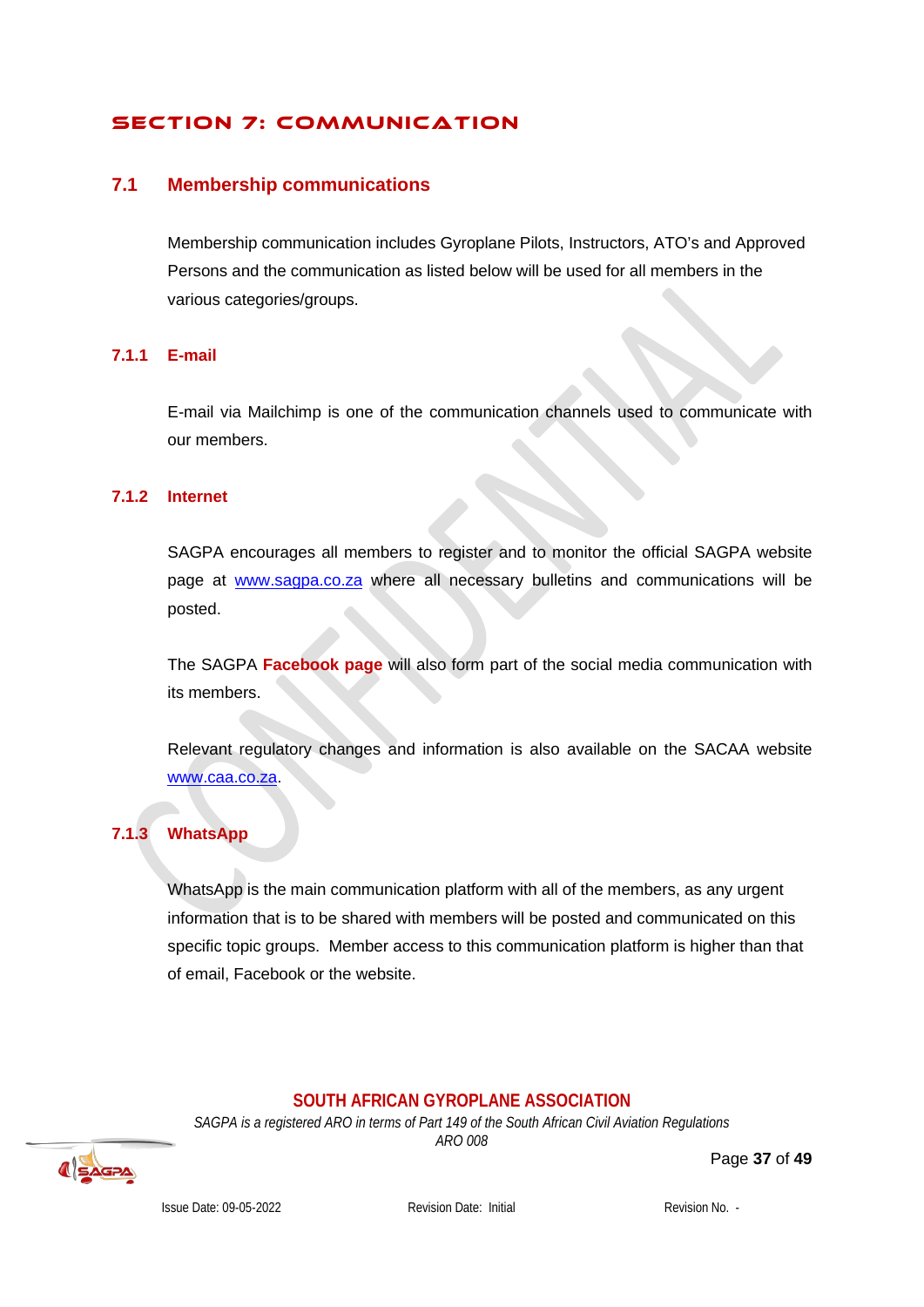# <span id="page-37-0"></span>**7.2 Dropbox Filling System**

All files will be retained in digital format (PDF,DOC,XLS etc) in shared files on the **SAGPA** Dropbox filing system. Backups of this filing system will be synchronised in the cloud.

# <span id="page-37-1"></span>**7.3 Committee meetings**

- Committee meetings will be convened at least 4 times per year or as the need d'élem arises The Committee meetings will take place at an appropriate venue or alternatively via an appropriate electronic medium e.g. Whatsapp group, Skype, MS Teams.
- $\epsilon$ A digital recording will be taken at all "in person" Management Committee meetings and will be transcribed into minutes and distributed to the committee. Minutes will be approved at the following Management Committee meeting.
- Minutes will be available for members on request. a Shann
- Important information will be distributed to the membership.
- Portfolio reports to be submitted one week prior to the date of the committee **Chang** meeting for perusal by the Management Committee members.
- Agenda items will be communicated via the Management Committee Whatsapp d'alumn group.

# <span id="page-37-2"></span>SECTION 8: SCHOOLS AND TRAINING

As per Part 141 of the SA-CARs and SA-CATS.

### **SOUTH AFRICAN GYROPLANE ASSOCIATION**

*SAGPA is a registered ARO in terms of Part 149 of the South African Civil Aviation Regulations ARO 008*



Issue Date: 09-05-2022 Revision Date: Initial Revision No. -

Page **38** of **49**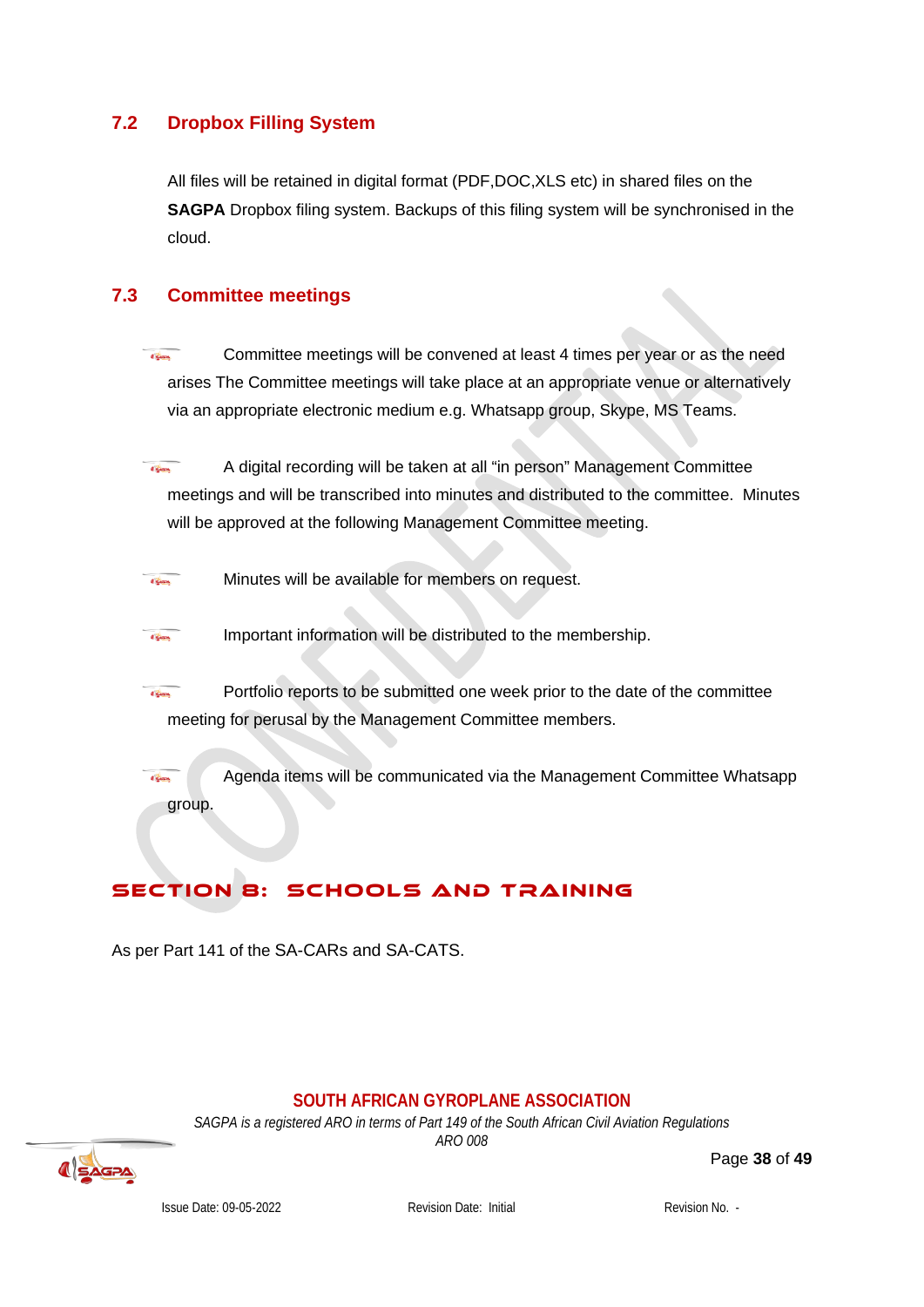# <span id="page-38-0"></span>SECTION 9: DISCIPLINARY PROCEDURE

- It is the responsibility of every SAGPA member to adhere to all the regulations as d glass specified in the SA-CAR, SA-CATS, this manual of procedures and the SAGPA constitution contained in Document MOP-DOC-003 and the Code of Conduct contained in Document MOP-DOC-004. All Committee members of SAGPA will use all possible means to oversee and motivate the members.
- **Com** Ultimately all pilots are responsible for themselves, their aircraft, their passengers, other people or property.
- The role of SAGPA is to motivate its members to take responsibility by means of d Bank a communication and information support system.

# <span id="page-38-1"></span>**9.1 Reporting of breach of rules and regulations**

- The following procedure is to be followed when carrying out disciplinary actions diam. against members of the organisation for contravention of SA-CARs and SA-CATS.
	- SAGPA is to play a supportive role in the investigation led by SACAA.
- Any transgressions against the regulations, technical standards and/or illegal **Claim** activities that may be brought to SAGPA's attention or be reported to SAGPA, will be handed over to the SACAA or SAPS, as the case may be.
	- SAGPA is NOT AUTHORISED to suspend or revoke any licences or ATFs.
	- Persons who are not members of SAGPA who have transgressed in terms of the SA-CAR or SA-CATS will be immediately reported to the SACAA for due process.

# **SOUTH AFRICAN GYROPLANE ASSOCIATION**

*SAGPA is a registered ARO in terms of Part 149 of the South African Civil Aviation Regulations ARO 008* Page **39** of **49**

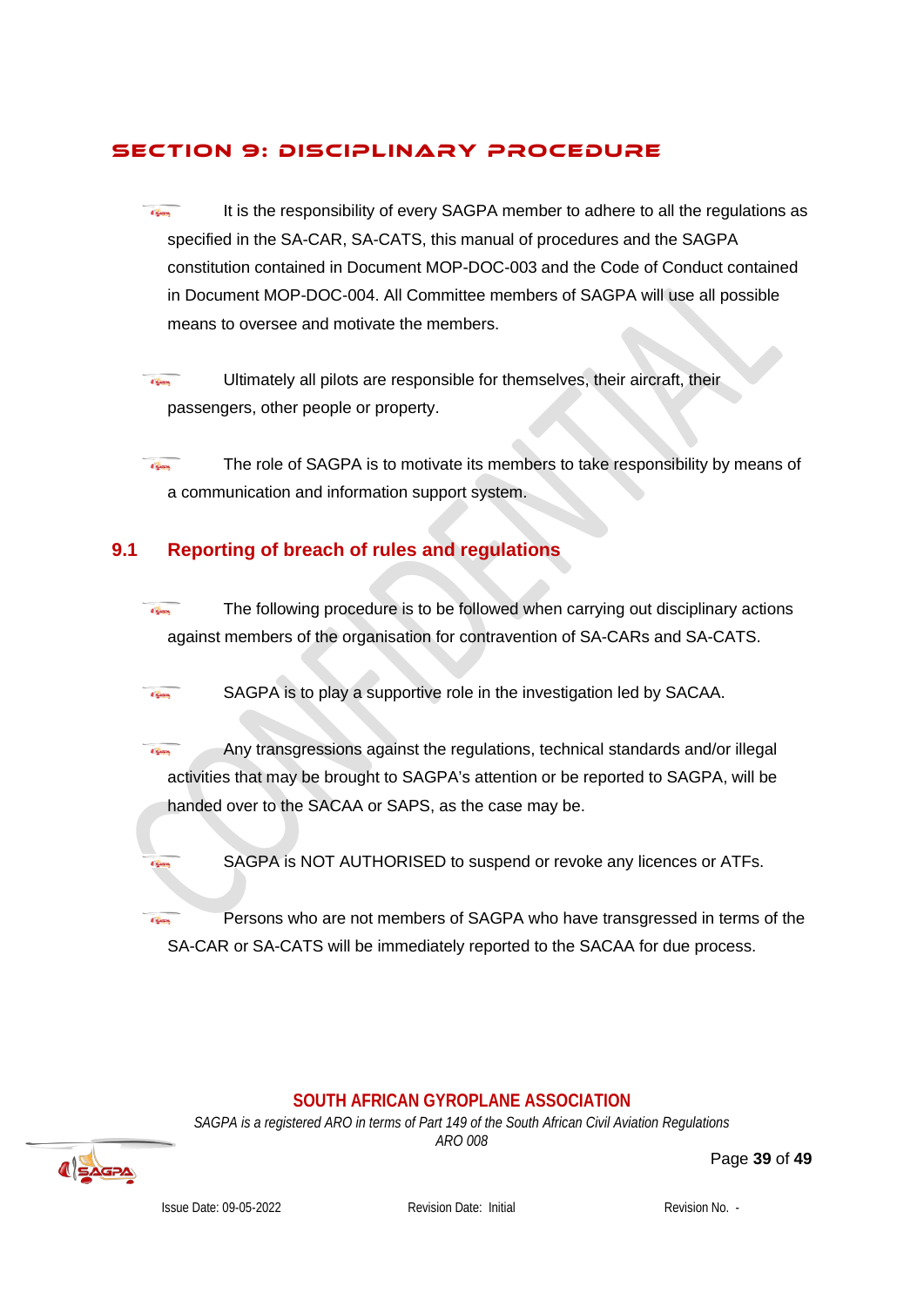### <span id="page-39-0"></span>**9.2 Governing regulations**

The procedures are governed by the SA-CARs, SA-CATS and the penalties and regulation infringements will be as per Part 185 of the Civil Aviation Regulations.

### <span id="page-39-1"></span>**9.3 Record keeping**

SAGPA will keep records of all infringements reported to SACAA for a period of 5 years.

### <span id="page-39-2"></span>**9.4 Reportable offences**

Examples of offences that can be handed over to the SACAA for immediate action but not limited to are inter alia, a person who:



Hinders any inspection by an authorised person.

- Provides false information to an authorised person.
- Prevents any person from performing his duty or exercising their privileges.

Operates or authorises the operation of any aircraft which is not airworthy or does e gang not have a valid ATF.

Operates or authorises the operation of any aircraft without a valid licence or a Bana valid medical.



- Acts in any way to affect the safety of any person.
- Operates an aircraft without the necessary licence or who has obtained a licence d'Europa in a fraudulent manner.

### **SOUTH AFRICAN GYROPLANE ASSOCIATION**

*SAGPA is a registered ARO in terms of Part 149 of the South African Civil Aviation Regulations ARO 008*



Issue Date: 09-05-2022 Revision Date: Initial Revision No. -

Page **40** of **49**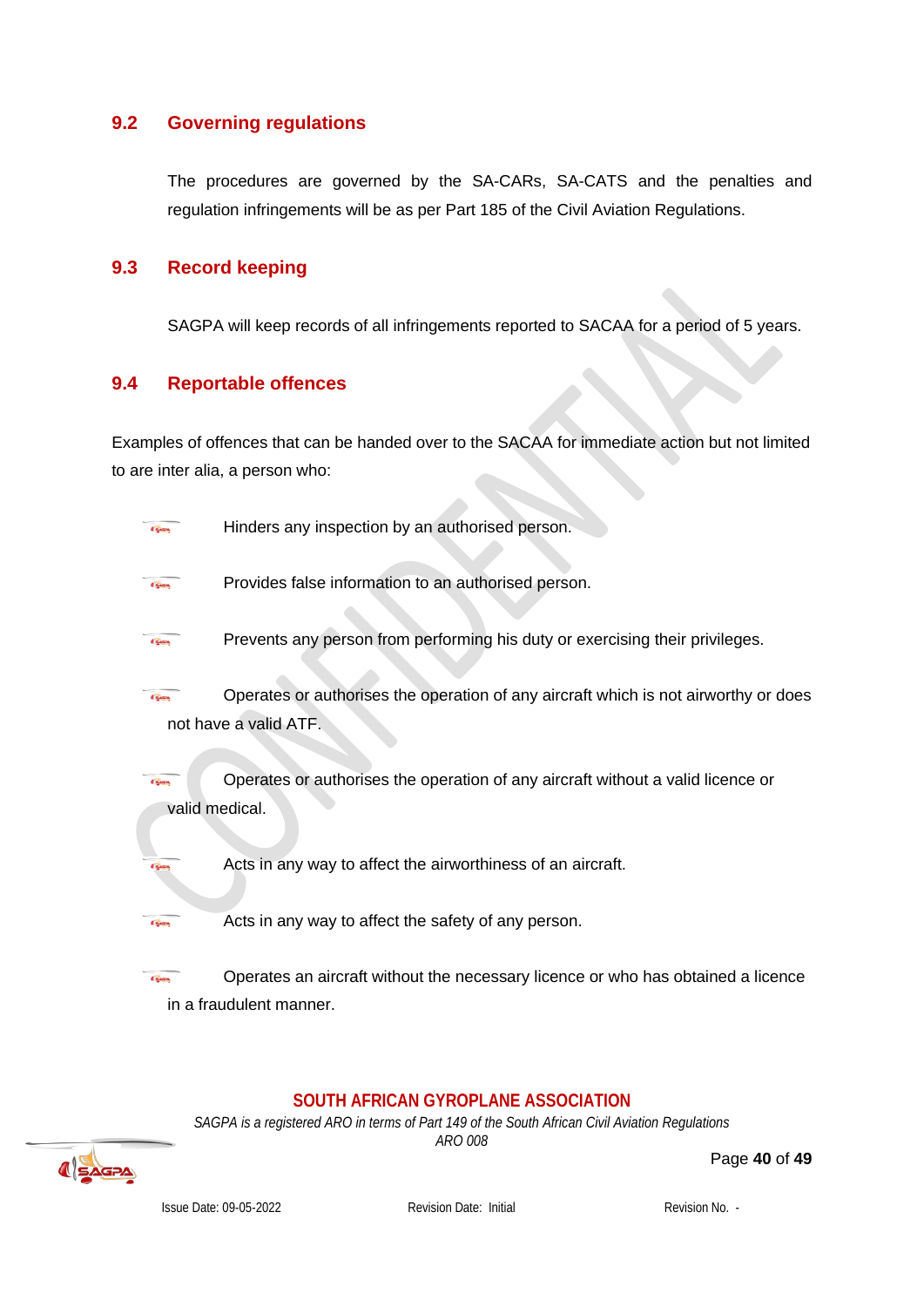### <span id="page-40-0"></span>**9.5 Disciplinary action**

Disciplinary action will be taken by SACAA as per Part 185 of the SACARs and CATS of 2011 as amended.

### <span id="page-40-1"></span>SECTION 10: SPECIAL AIR EVENTS

Special air events will be conducted under Air Shows South Africa's guidance if required. Permanent SAGPA events will have their own MOPs and CAA will be informed of such.

# <span id="page-40-2"></span>SECTION 11: COMPETITIONS

SAGPA members may participate in the navigation rallies organised by SAPFA under their approved competitions MOP.

# **SOUTH AFRICAN GYROPLANE ASSOCIATION**

*SAGPA is a registered ARO in terms of Part 149 of the South African Civil Aviation Regulations ARO 008*



Issue Date: 09-05-2022 Revision Date: Initial Revision No. -

Page **41** of **49**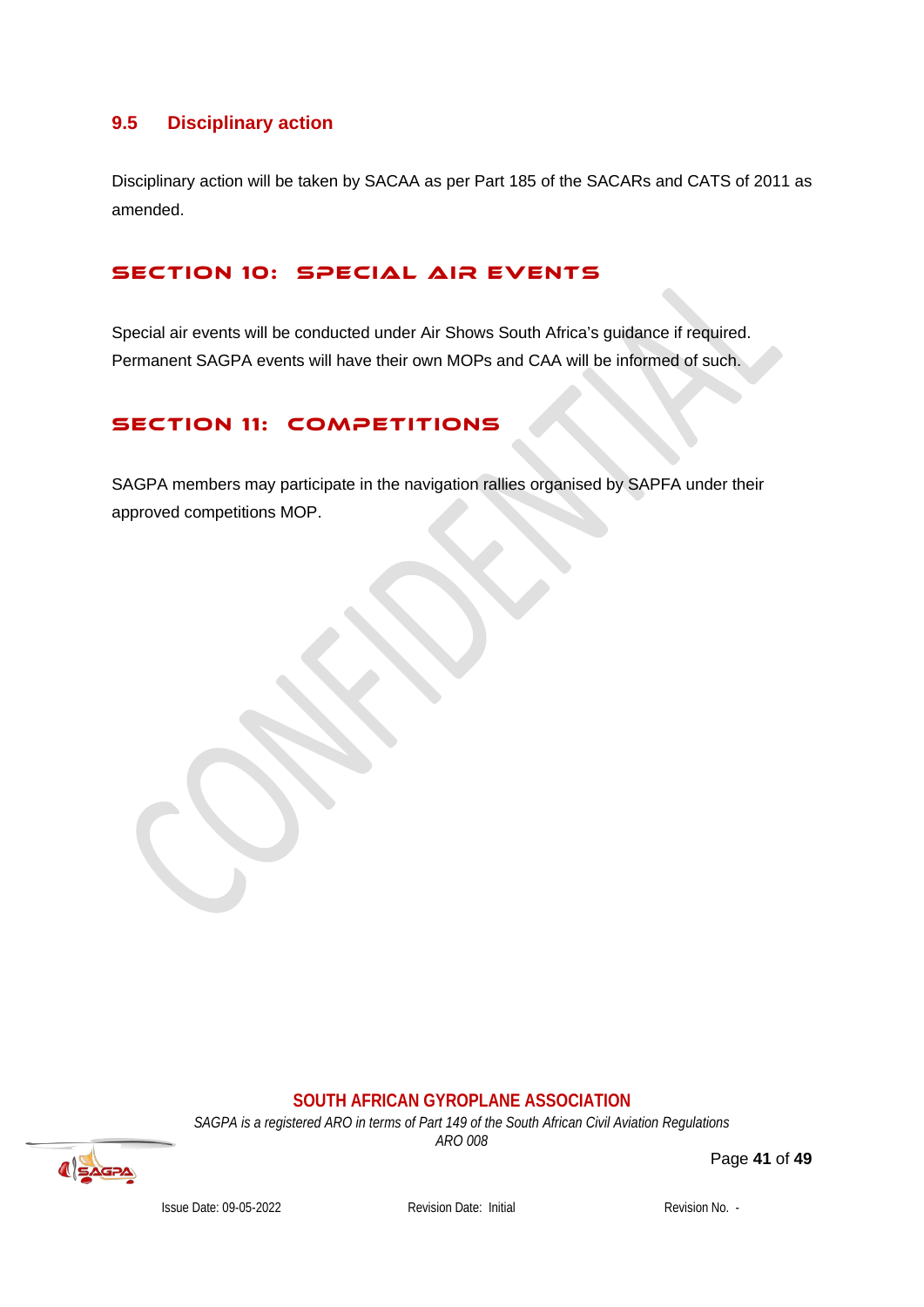# <span id="page-41-0"></span>SECTION 12: ADMINISTRATION

### <span id="page-41-1"></span>**12.1 MOP Amendment, Control and Distribution Procedure**

Amendments to this Manual to be pre-approved by the SAGPA Executive Committee, and details of any changes shall be submitted, as soon as may be practicable, to the South African Civil Aviation Authority for approval. The procedure to follow will be as follows:

- Any suggestions from a committee member or member needs to be addressed to **Comme** the Quality Assurance Manager.
- $\epsilon$ The amendment will be prepared and put into a Dropbox folder and shared on the WhatsApp Group for the Executive Committee members to peruse, discuss and approve or reject.
- The amendment will be discussed and if approved the MOP amendment will be alline. prepared.
- The proposed amendment will be digitally signed off by all members of the a duna Executive Committee.

The amended pages will be sent to the SACAA for approval. d'États

The new approved copy of the MOP will be placed onto the website and all a Shann relevant communication platforms used by SAGPA as specified in the Distribution list contained in this MOP.

# <span id="page-41-2"></span>**12.2 Amendments to Quality Assurance System**

The MOP amendment procedure in Section 12.1 to be followed should SAGPA desire to make any change in the quality assurance system which is significant to the showing of compliance with the appropriate requirements prescribed in Part 149, application shall be made to the Director for the approval of such change.

### **SOUTH AFRICAN GYROPLANE ASSOCIATION**

*SAGPA is a registered ARO in terms of Part 149 of the South African Civil Aviation Regulations ARO 008* Page **42** of **49**

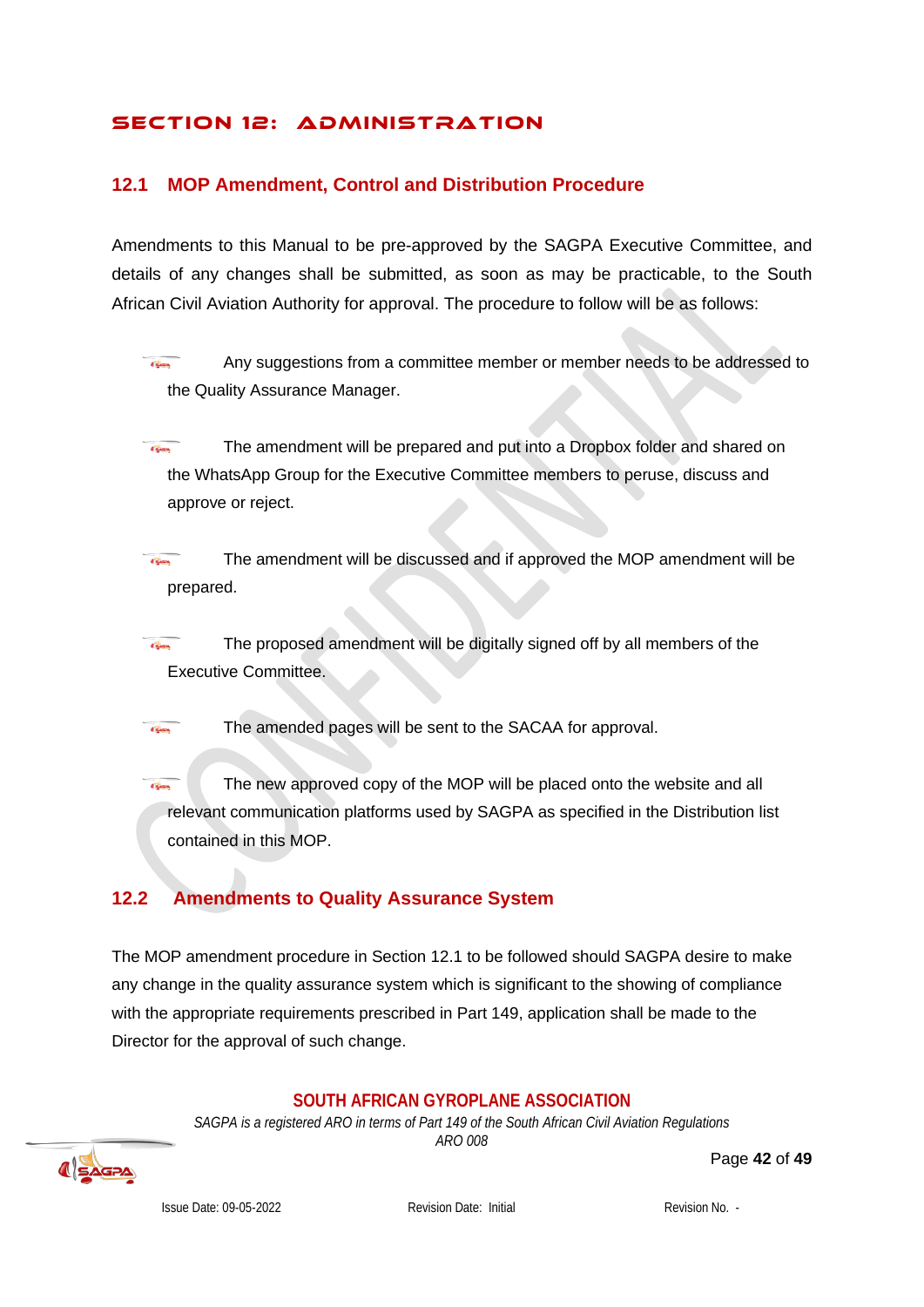# <span id="page-42-0"></span>**12.3 Amendments to Quality Assurance Documents**

Quality assurance documents used as checklists for the quality assurance system, may be amended by the Quality Assurance Manager as required, without approval by the Accountable Manager.

# <span id="page-42-1"></span>**12.4 Amendments to Operational Documents**

- Any suggestions from a committee member or member needs to be addressed to all de the Quality Assurance Manager.
- The amendment shall be prepared and shared on the WhatsApp Group for the d'alisse Executive Committee members to peruse, discuss, and approve or reject.
- Upon approval of the amendments, the amended versions of the operational di glumn documents shall be distributed electronically to all applicable members and personnel by placing the amendments onto the website and all relevant communication platforms used by SAGPA.

### <span id="page-42-2"></span>**12.5 Amendments to Constitution**

- Amendments to this document will be done as a result of the adoption of a new di ganna constitution at an AGM or SGM.
	- Upon approval of the amendment constitution shall be placed onto the website and all relevant communication platforms used by SAGPA.

### **SOUTH AFRICAN GYROPLANE ASSOCIATION**

*SAGPA is a registered ARO in terms of Part 149 of the South African Civil Aviation Regulations ARO 008*



Issue Date: 09-05-2022 Revision Date: Initial Revision No. -

Page **43** of **49**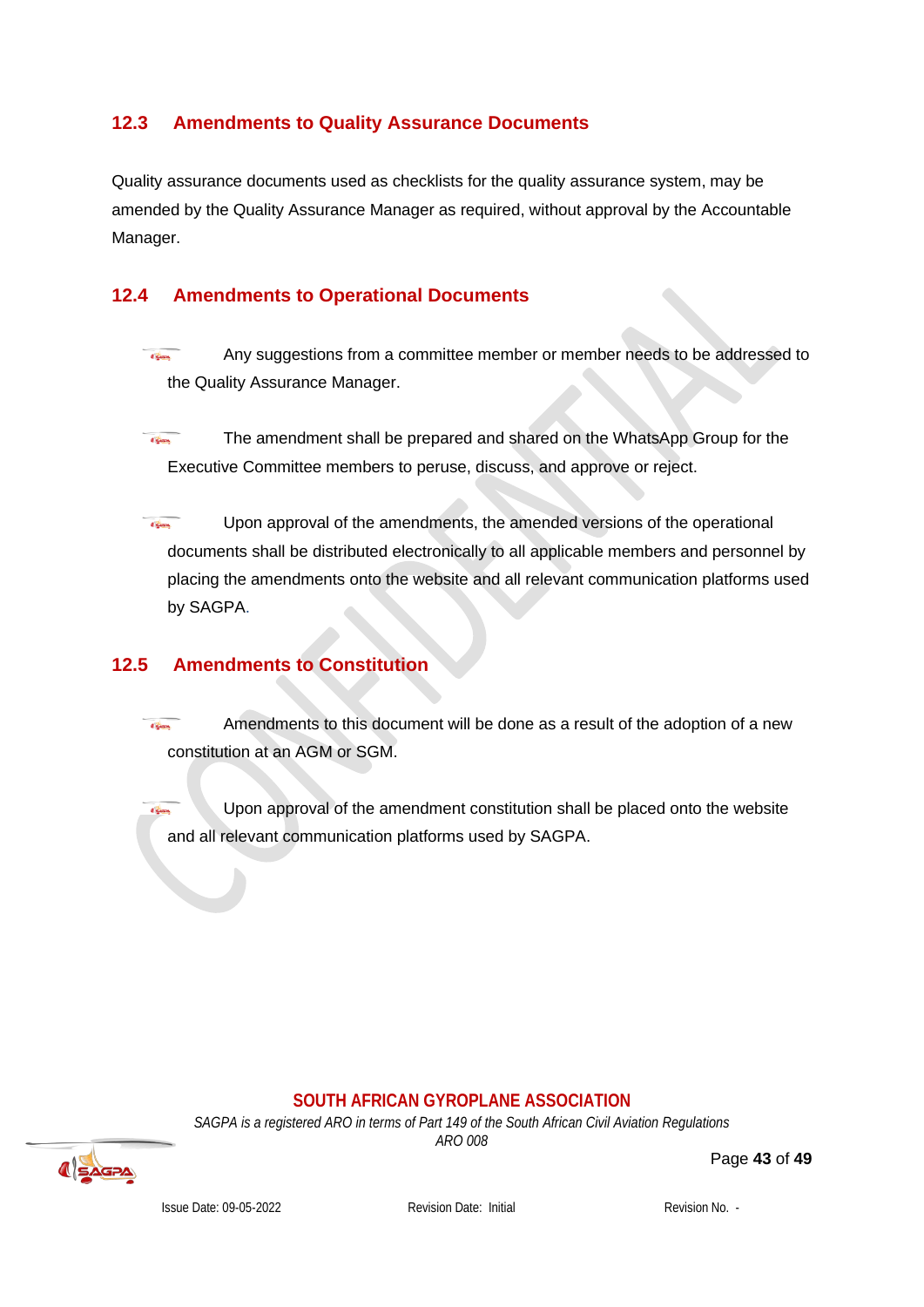# <span id="page-43-0"></span>SECTION 13: QUALITY MANAGEMENT

# <span id="page-43-1"></span>**13.1 Level of Quality**

Quality Assurance by this ARO is to ensure that all the planned and systematic actions necessary to provide adequate confidence that all organisational activities satisfy given standards and requirements

The level of Quality to be monitored, achieved and maintained, by conducting an internal audit and using the internal Quality Assurance Checklists, will include the following:

MOP compliance to Part 149 of the SACARs and Technical Standards 2011, as althour. amended.

Organisational Compliance, suitability and effectiveness to a standard and or **citizen** procedure as documented in in this organisation's relevant manuals.

Continues improvement when identified during the audit process of this **Common** Organisations Manuals, standards and procedures as applicable.

Suitability and effectiveness of procedures and communication with the members of this ARO.

Achievement of goals and objectives as required and indicated during an Annual d dans General Meeting.

# <span id="page-43-2"></span>**13.2 Level and frequency of internal reviews and audits**

SAGPA will subject itself to a minimum of ONE Full Audit per annum of its operations by the Director. In addition, SAGPA will subject itself to at least ONE internal review by the Quality Assurance Manager ((149.02.4(1)(b)) to ensure full compliance to the approved MOP and Part 149 of the SA-CAR.

# **SOUTH AFRICAN GYROPLANE ASSOCIATION**

*SAGPA is a registered ARO in terms of Part 149 of the South African Civil Aviation Regulations ARO 008* Page **44** of **49**

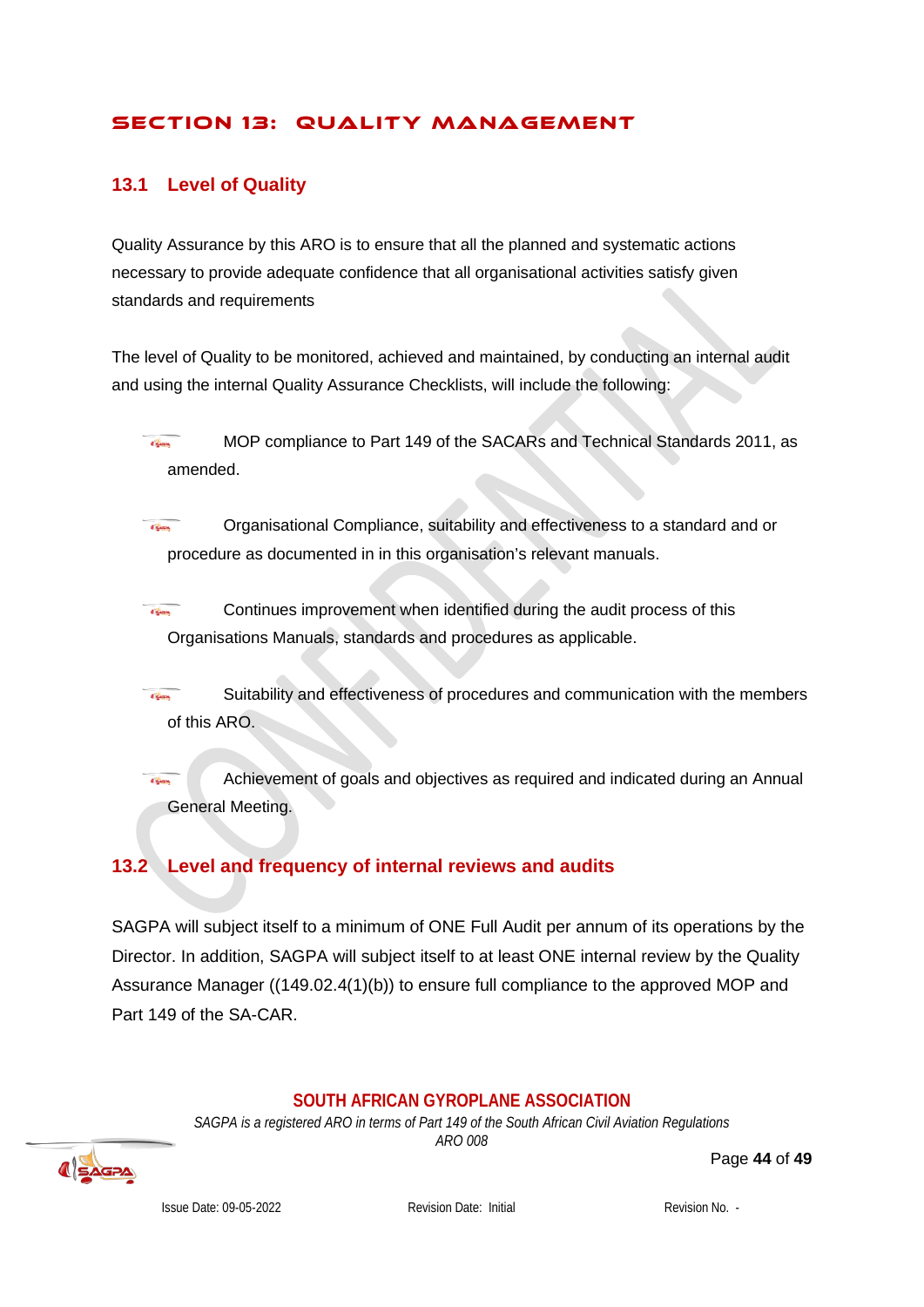# <span id="page-44-0"></span>**13.3 Procedures for recording findings & communication thereof**

# **13.3 Internal Audits and Review**

- d Bank Any findings identified during an internal audit by the Quality Assurance Manager will be recorded in writing and forwarded to the Accountable Manager.
- A committee meeting will be held to discuss the findings. The Accountable  $\epsilon|_{\frac{1}{2} \text{temp}}$ Manager will then instruct the appropriate SAGPA Management Committee member to rectify the deficiencies within a suitable time period.
- A corrective action plan (CAP) will be drafted for all findings. The committee **Allen** member will then sign off the CAP once completed.
- The Accountable Manager will then sign off the finding/s once it has been  $\epsilon$ rectified.

# **13.4 External Audits**

- Any finding found during an external audit by the Director will be submitted to diams. the Accountable Manager by formal notification of such finding, in the form of an audit report, together with the required time frame, in which to rectify the finding.
- The CAP will be drafted by the Quality Assurance Manager and submitted to the Accountable Manager.
- Notification of the findings and the CAPs will be communicated to the committee.

The Accountable Manager will be responsible for the CAP in response to the diam<sup>1</sup> finding.

### **SOUTH AFRICAN GYROPLANE ASSOCIATION**

*SAGPA is a registered ARO in terms of Part 149 of the South African Civil Aviation Regulations ARO 008* Page **45** of **49**

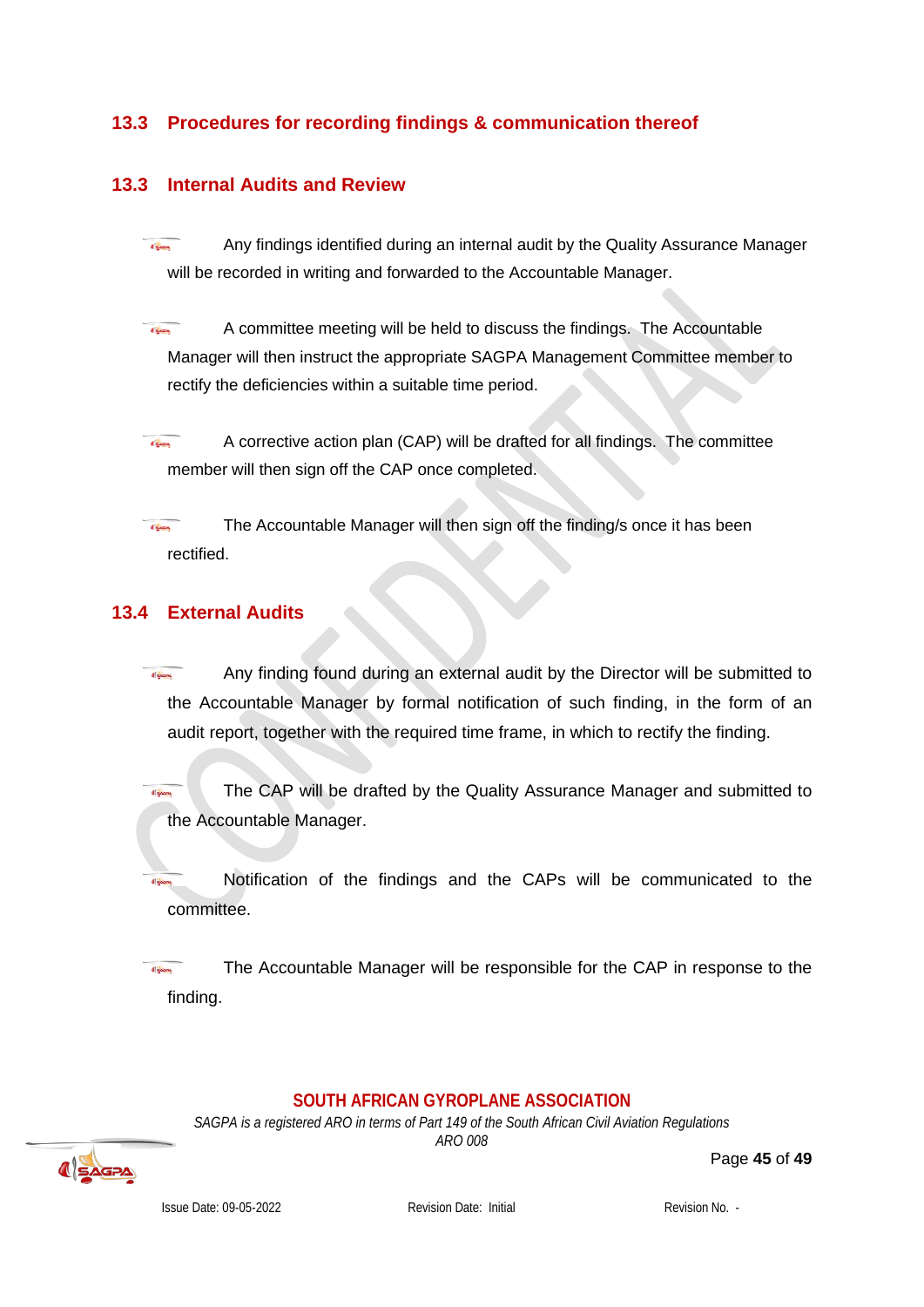# <span id="page-45-0"></span>**13.4 Responsible Persons**

Personnel that are employed or elected to serve on the SAGPA Management diam<sup>1</sup> Committee can be found in Document **MOP-DOC-002**.

diams. The requirements, qualifications, duties & responsibilities of key personnel as required by the regulations can be found in Section 5 of the MOP.

A competent person, who is qualified as a quality auditor, will be responsible diams. for the quality control and will have direct access to the Accountable Manager on matters of airworthiness and aviation safety. The quality auditor is required to hold a valid QA certificate whilst on the Management Committee of the organisation.

# <span id="page-45-1"></span>**13.5 Management Analysis & Overview**

Any data accumulated during an audit period will be analysed by the SAGPA diams. Executive Committee and be presented at a Management Committee/*"Management Review"* meeting prior to the AGM as the need may arise.

Statistical data regarding membership levels, safety incidents, occurrences **Chains** and complaints will be discussed at this meeting and analysed.

This analysis will be tabled at the AGM or SGM called for that purpose.

# <span id="page-45-2"></span>**13.6 Review Process**

# **13.6.1 Internal review procedures**

The Quality Assurance System will be reviewed annually by the Quality Assurance Manager to identify deficiencies and to identify whether the system needs to be improved or updated.

### **SOUTH AFRICAN GYROPLANE ASSOCIATION**

*SAGPA is a registered ARO in terms of Part 149 of the South African Civil Aviation Regulations ARO 008* Page **46** of **49**

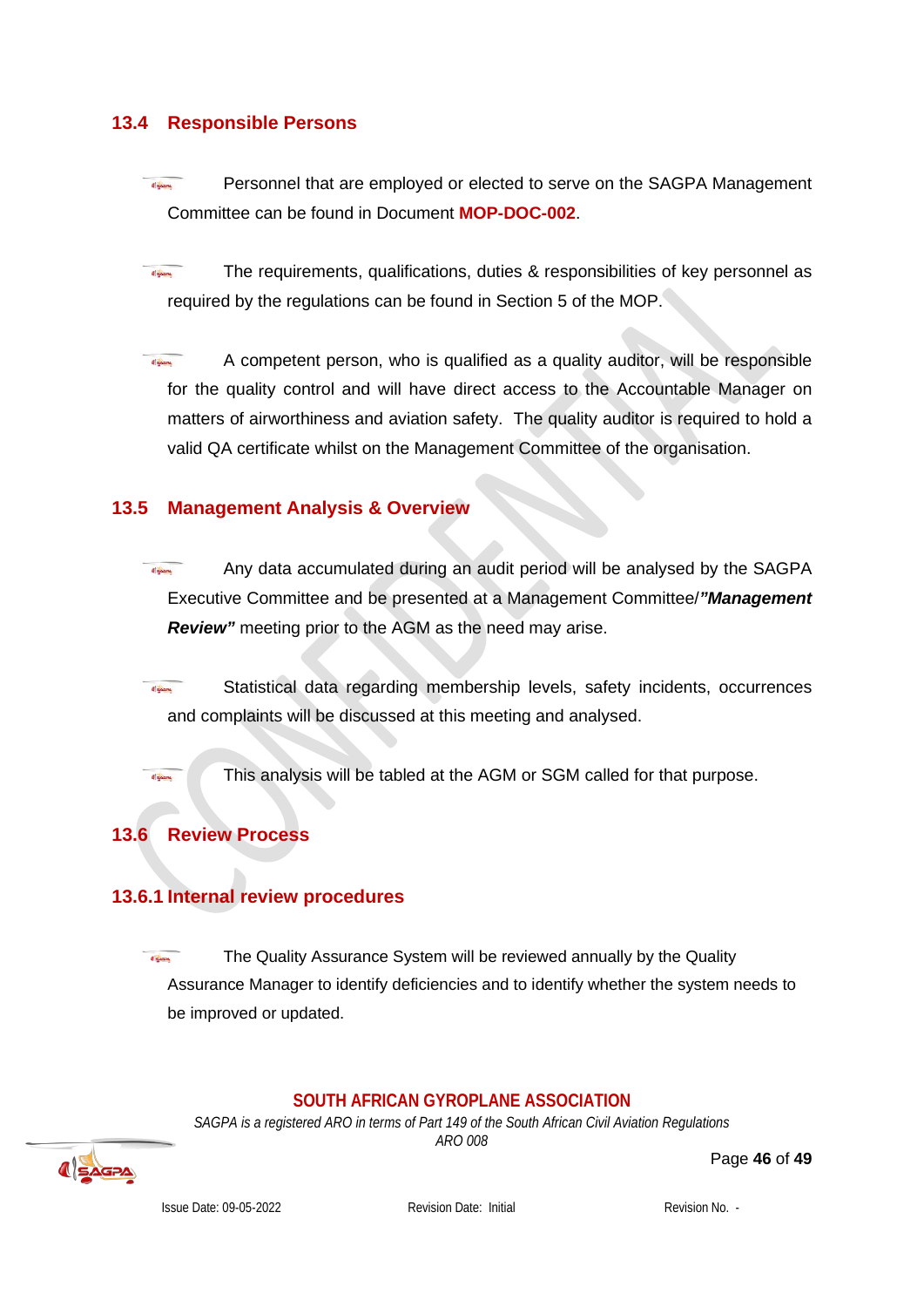The organisation, its MOP and its supporting documents will be reviewed using d'Orana the Quality Assurance System to ensure that all areas of the organisation have been audited.

The process will be followed as per paragraph 13.3 above until finalisation of the a duni review process.

# <span id="page-46-0"></span>**13.7 Other Quality Indicators**

### **13.7.1 Facility Malfunction**

Not Applicable

### **13.7.2 Incidents, Occurrences and Complaints**

Any incidents, occurrences or complaints of any nature must be brought to **Chains** the attention of the Chairman/Accountable Manager and/or Safety Officer, as applicable, and be recorded by the Administration Officer.

These items due to the demographical nature of the SAGPA Committee are **d'Anne** to be discussed via the Management Committee WhatsApp Group. In addition, the items may be tabled for discussion at the next physical Management Committee meeting as a New Matter Arising, should a physical meeting be possible, if not, to be tabled on the WhatsApp Group or through a virtual Management Committee Meeting.

The results of the discussions and recommended remedial action will be recorded by the Administration Officer and be actioned by the relevant committee member for attention and distribution to the members, if necessary.

The same applies to any incident, occurrence and or complaint received from **Takens** our members towards the Director.

# **13.7.3 Defects**

# **SOUTH AFRICAN GYROPLANE ASSOCIATION**

*SAGPA is a registered ARO in terms of Part 149 of the South African Civil Aviation Regulations ARO 008* Page **47** of **49**

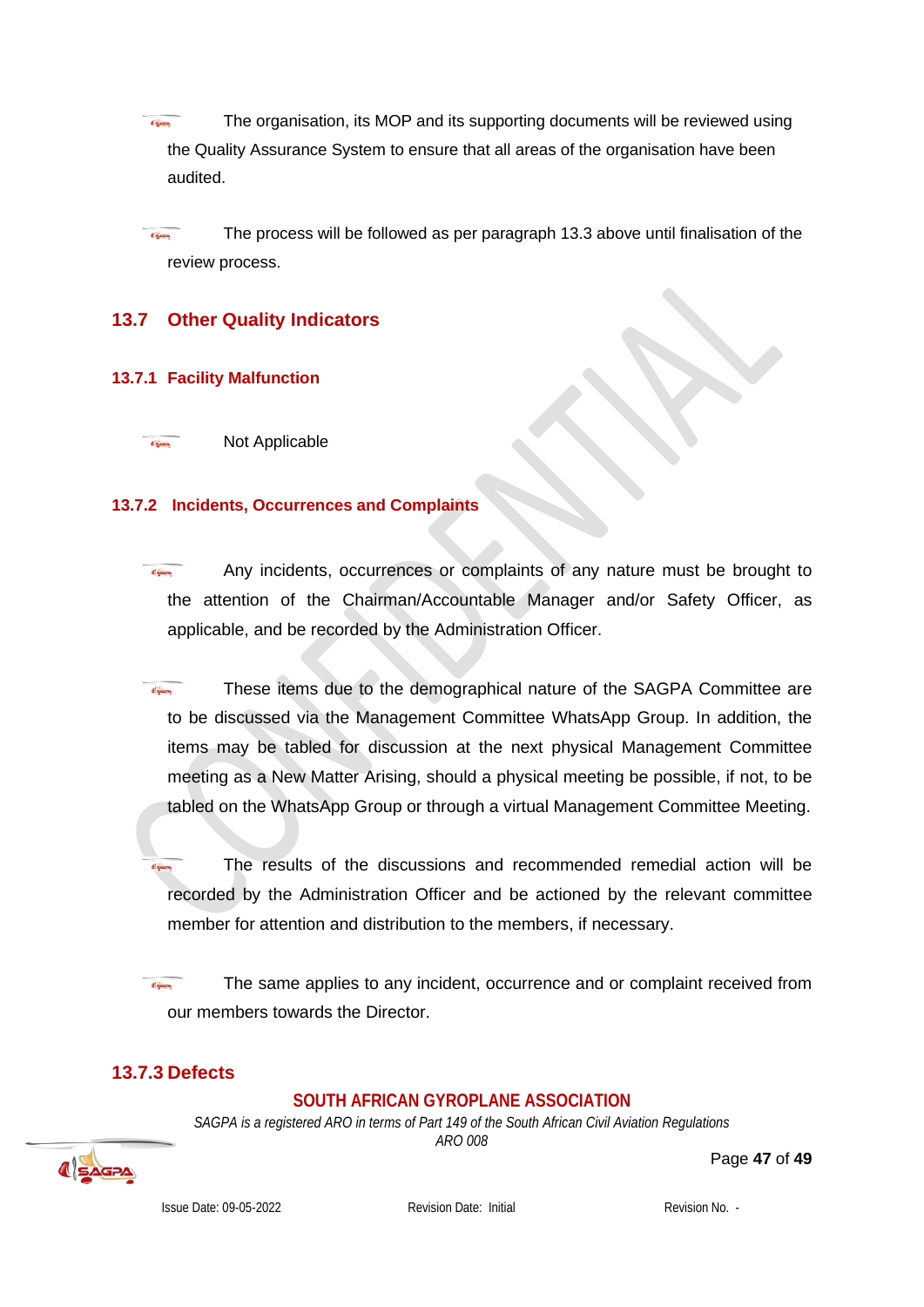Defined in terms of this MOP as a shortcoming, imperfection or lack of d'Anna information.

Any items identified as defects in the Quality Assurance System must be brought d'Onne to the attention of the Management Committee of SAGPA.

The defects in the QAS shall be investigated and reviewed.



The appropriate remedial actions shall be implemented, which may include:



Amendments to the MOP.

Issue of a notice to the SAGPA Members.

# <span id="page-47-0"></span>SECTION 14: TECHNICAL RECORDS &

# <span id="page-47-1"></span>REGULATORY DATA

SAGPA shall keep copies of all relevant instructions, legislation, and any other **eliginary** documents which may be necessary to establish procedures for the aviation recreation specified in its manual of procedure, as per the storage and safekeeping procedures documented in this MOP.

Documents are identified by document number and are revision controlled where a Bana applicable.

All current active documents and manuals are shared on SAGPA website.

Any obsolete documents shall be removed from our website and replaced with d game the latest revision.

# <span id="page-47-2"></span>Section 15: RECORDS STORAGE AND

# <span id="page-47-3"></span>**SAFEKEEPING**

### **SOUTH AFRICAN GYROPLANE ASSOCIATION**

*SAGPA is a registered ARO in terms of Part 149 of the South African Civil Aviation Regulations ARO 008*



Issue Date: 09-05-2022 Revision Date: Initial Revision No. -

Page **48** of **49**